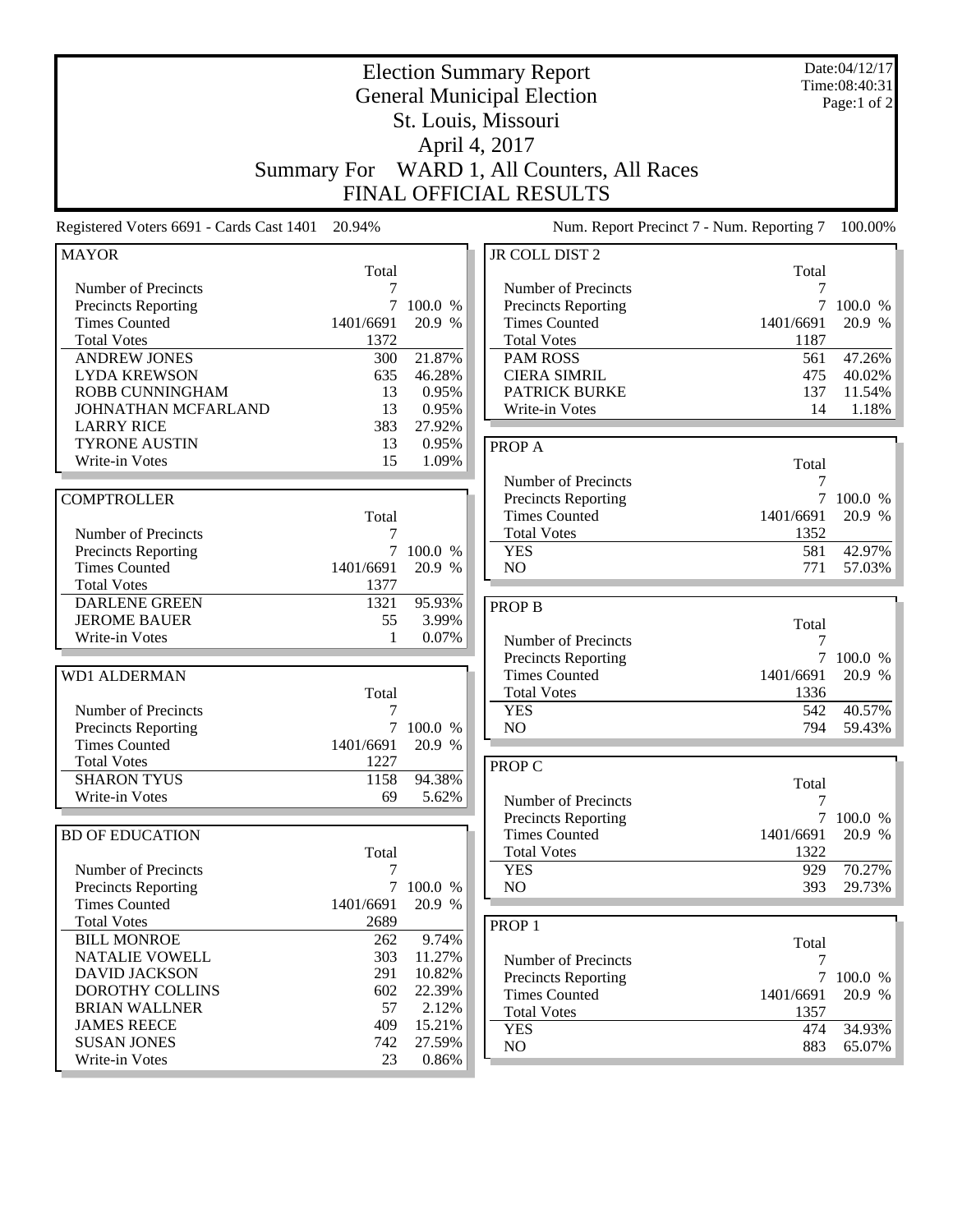Date:04/12/17 Time:08:40:31 Page:2 of 2

# Election Summary Report General Municipal Election St. Louis, Missouri April 4, 2017 Summary For WARD 1, All Counters, All Races FINAL OFFICIAL RESULTS

| PROP <sub>2</sub>          |           |         |
|----------------------------|-----------|---------|
|                            | Total     |         |
| Number of Precincts        |           |         |
| <b>Precincts Reporting</b> |           | 100.0 % |
| <b>Times Counted</b>       | 1401/6691 | 20.9 %  |
| <b>Total Votes</b>         | 1351      |         |
| YES                        | 353       | 26.13%  |
| N <sub>O</sub>             | 998       | 73.87%  |
|                            |           |         |
|                            |           |         |
| <b>PROP NS</b>             |           |         |
|                            | Total     |         |
| Number of Precincts        |           |         |
| <b>Precincts Reporting</b> |           | 100.0 % |
| <b>Times Counted</b>       | 1401/6691 | 20.9 %  |
| <b>Total Votes</b>         | 1326      |         |
| <b>YES</b>                 | 373       | 28.13%  |

Registered Voters 6691 - Cards Cast 1401 20.94% Num. Report Precinct 7 - Num. Reporting 7 100.00%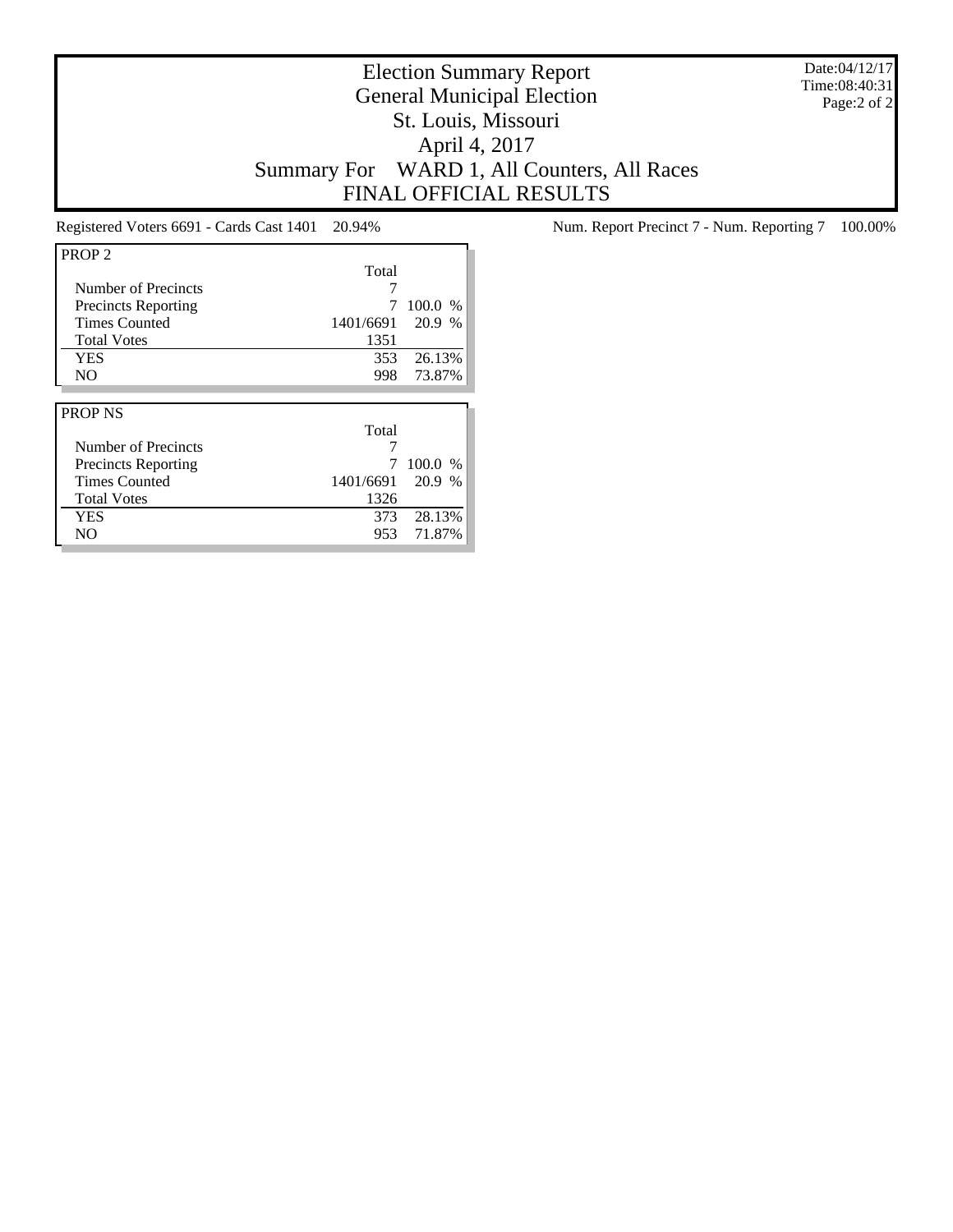| <b>Election Summary Report</b><br><b>General Municipal Election</b><br>St. Louis, Missouri                                                    |                                             |                                            |                                                                                                                     | Date:04/12/17<br>Time:08:40:44<br>Page:1 of 2      |                                       |
|-----------------------------------------------------------------------------------------------------------------------------------------------|---------------------------------------------|--------------------------------------------|---------------------------------------------------------------------------------------------------------------------|----------------------------------------------------|---------------------------------------|
|                                                                                                                                               |                                             | April 4, 2017                              | Summary For WARD 2, All Counters, All Races<br>FINAL OFFICIAL RESULTS                                               |                                                    |                                       |
| Registered Voters 5842 - Cards Cast 1290 22.08%                                                                                               |                                             |                                            | Num. Report Precinct 8 - Num. Reporting 8                                                                           |                                                    | 100.00%                               |
| <b>MAYOR</b>                                                                                                                                  | Total                                       |                                            | PROP A                                                                                                              |                                                    |                                       |
| Number of Precincts<br><b>Precincts Reporting</b><br><b>Times Counted</b><br><b>Total Votes</b><br><b>ANDREW JONES</b><br><b>LYDA KREWSON</b> | 8<br>8<br>1290/5842<br>1269<br>237<br>743   | 100.0 %<br>22.1 %<br>18.68%<br>58.55%      | Number of Precincts<br>Precincts Reporting<br><b>Times Counted</b><br><b>Total Votes</b><br><b>YES</b><br>NO        | Total<br>8<br>8<br>1290/5842<br>1261<br>563<br>698 | 100.0 %<br>22.1 %<br>44.65%<br>55.35% |
| <b>ROBB CUNNINGHAM</b><br>JOHNATHAN MCFARLAND<br><b>LARRY RICE</b><br><b>TYRONE AUSTIN</b><br>Write-in Votes                                  | 5<br>11<br>240<br>17<br>16                  | 0.39%<br>0.87%<br>18.91%<br>1.34%<br>1.26% | <b>PROP B</b><br>Number of Precincts<br>Precincts Reporting                                                         | Total<br>8<br>8                                    | 100.0 %                               |
| <b>COMPTROLLER</b><br>Number of Precincts<br><b>Precincts Reporting</b>                                                                       | Total<br>8<br>8                             | 100.0 %                                    | <b>Times Counted</b><br><b>Total Votes</b><br><b>YES</b><br>NO                                                      | 1290/5842<br>1251<br>686<br>565                    | 22.1 %<br>54.84%<br>45.16%            |
| <b>Times Counted</b><br><b>Total Votes</b><br><b>DARLENE GREEN</b><br><b>JEROME BAUER</b><br>Write-in Votes                                   | 1290/5842<br>1263<br>1215<br>48<br>$\Omega$ | 22.1 %<br>96.20%<br>3.80%<br>0.00%         | <b>PROP C</b><br>Number of Precincts<br>Precincts Reporting<br><b>Times Counted</b>                                 | Total<br>8<br>1290/5842                            | 8 100.0 %<br>22.1 %                   |
| <b>BD OF EDUCATION</b><br>Number of Precincts                                                                                                 | Total<br>8                                  |                                            | <b>Total Votes</b><br><b>YES</b><br>NO                                                                              | 1231<br>819<br>412                                 | 66.53%<br>33.47%                      |
| Precincts Reporting<br><b>Times Counted</b><br><b>Total Votes</b><br><b>BILL MONROE</b>                                                       | 8<br>1290/5842<br>2090<br>252               | 100.0 %<br>22.1<br>%<br>12.06%             | PROP <sub>1</sub><br>Number of Precincts<br><b>Precincts Reporting</b>                                              | Total<br>$\,8\,$<br>8                              | 100.0 %                               |
| NATALIE VOWELL<br><b>DAVID JACKSON</b><br>DOROTHY COLLINS<br><b>BRIAN WALLNER</b>                                                             | 292<br>252<br>333<br>77                     | 13.97%<br>12.06%<br>15.93%<br>3.68%        | <b>Times Counted</b><br><b>Total Votes</b><br><b>YES</b><br>NO                                                      | 1290/5842<br>1267<br>648<br>619                    | 22.1 %<br>51.14%<br>48.86%            |
| <b>JAMES REECE</b><br><b>SUSAN JONES</b><br>Write-in Votes                                                                                    | 114<br>758<br>12                            | 5.45%<br>36.27%<br>0.57%                   | PROP <sub>2</sub>                                                                                                   | Total                                              |                                       |
| JR COLL DIST 2<br>Number of Precincts<br><b>Precincts Reporting</b><br><b>Times Counted</b>                                                   | Total<br>8<br>8<br>1290/5842                | 100.0 %<br>22.1 %                          | Number of Precincts<br><b>Precincts Reporting</b><br><b>Times Counted</b><br><b>Total Votes</b><br><b>YES</b><br>NO | 8<br>8<br>1290/5842<br>1270<br>542<br>728          | 100.0 %<br>22.1 %<br>42.68%<br>57.32% |
| <b>Total Votes</b><br><b>PAM ROSS</b><br><b>CIERA SIMRIL</b><br><b>PATRICK BURKE</b><br>Write-in Votes                                        | 1168<br>567<br>423<br>174<br>4              | 48.54%<br>36.22%<br>14.90%<br>0.34%        |                                                                                                                     |                                                    |                                       |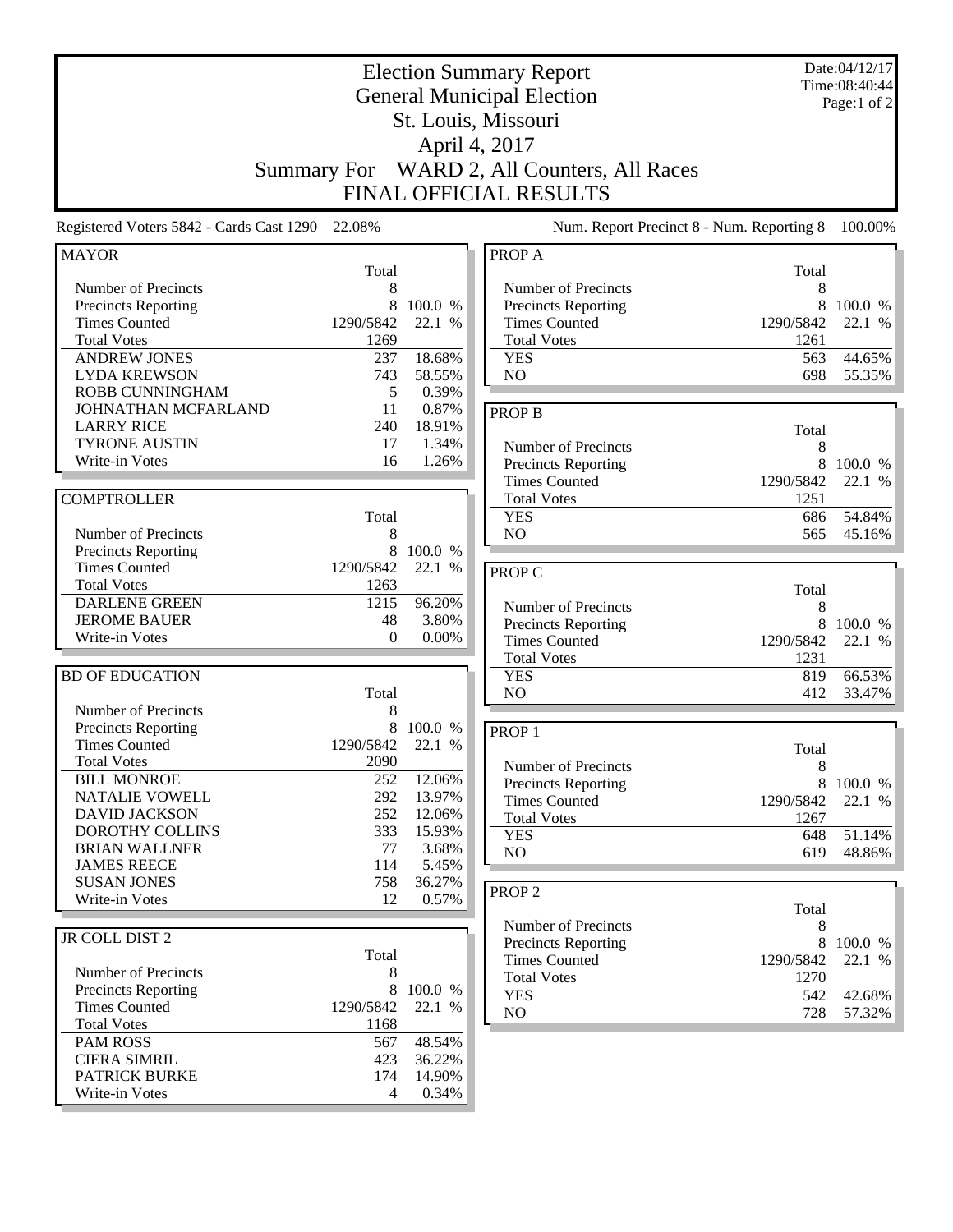Date:04/12/17 Time:08:40:44 Page:2 of 2

# Election Summary Report General Municipal Election St. Louis, Missouri April 4, 2017 Summary For WARD 2, All Counters, All Races FINAL OFFICIAL RESULTS

| <b>PROP NS</b>             |                  |         |
|----------------------------|------------------|---------|
|                            | Total            |         |
| Number of Precincts        |                  |         |
| <b>Precincts Reporting</b> | 8.               | 100.0 % |
| <b>Times Counted</b>       | 1290/5842 22.1 % |         |
| <b>Total Votes</b>         | 1243             |         |
| YES                        | 599              | 48.19%  |
| NΟ                         | 644              | 51.81%  |

Registered Voters 5842 - Cards Cast 1290 22.08% Num. Report Precinct 8 - Num. Reporting 8 100.00%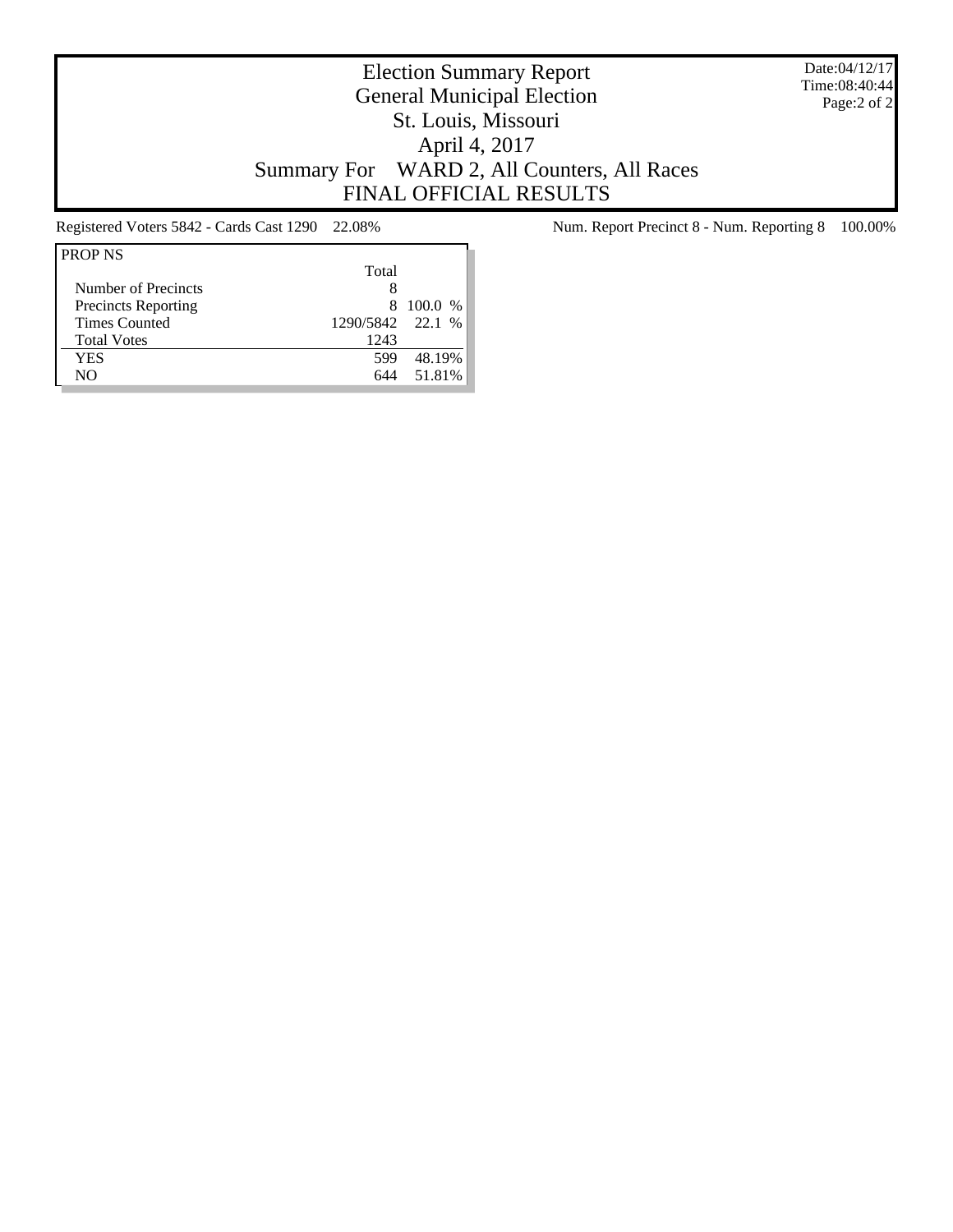| 19.26%<br>Registered Voters 6225 - Cards Cast 1199<br>Num. Report Precinct 9 - Num. Reporting 9<br>100.00%<br>JR COLL DIST 2<br><b>MAYOR</b><br>Total<br>Total<br>Number of Precincts<br>$\mathbf Q$<br>Number of Precincts<br>9<br>9<br>9<br>100.0 %<br>100.0 %<br>Precincts Reporting<br>Precincts Reporting<br><b>Times Counted</b><br>1199/6225<br>19.3 %<br><b>Times Counted</b><br>19.3 %<br>1199/6225<br>1179<br><b>Total Votes</b><br><b>Total Votes</b><br>946<br>561<br>59.30%<br><b>ANDREW JONES</b><br>177<br>15.01%<br><b>PAM ROSS</b><br><b>LYDA KREWSON</b><br>595<br>50.47%<br><b>CIERA SIMRIL</b><br>245<br>25.90%<br>ROBB CUNNINGHAM<br>17<br><b>PATRICK BURKE</b><br>133<br>14.06%<br>1.44%<br>21<br>1.78%<br>7<br>0.74%<br>JOHNATHAN MCFARLAND<br>Write-in Votes<br><b>LARRY RICE</b><br>338<br>28.67%<br><b>TYRONE AUSTIN</b><br>5<br>0.42%<br>PROP A<br>2.21%<br>Write-in Votes<br>26<br>Total<br>Number of Precincts<br>9<br>9<br><b>COMPTROLLER</b><br>Precincts Reporting<br>100.0 %<br><b>Times Counted</b><br>1199/6225<br>19.3 %<br>Total<br><b>Total Votes</b><br>1154<br>Number of Precincts<br>9<br>9<br>100.0 %<br><b>YES</b><br>44.19%<br>510<br><b>Precincts Reporting</b><br>1199/6225<br>NO<br><b>Times Counted</b><br>19.3 %<br>644<br>55.81%<br><b>Total Votes</b><br>1137<br><b>DARLENE GREEN</b><br>93.49%<br>1063<br><b>PROP B</b><br><b>JEROME BAUER</b><br>6.24%<br>71<br>Total<br>3<br>Write-in Votes<br>0.26%<br>Number of Precincts<br>9<br>9<br><b>Precincts Reporting</b><br>100.0 %<br><b>Times Counted</b><br>19.3 %<br><b>WD3 ALDERMAN</b><br>1199/6225<br><b>Total Votes</b><br>1137<br>Total<br>40.11%<br>Number of Precincts<br><b>YES</b><br>456<br>9<br>9<br>NO<br><b>Precincts Reporting</b><br>100.0 %<br>681<br>59.89%<br><b>Times Counted</b><br>1199/6225<br>19.3 %<br><b>Total Votes</b><br>1012<br>PROP C<br>83.20%<br><b>BRANDON BOSLEY</b><br>842<br>Total<br>Write-in Votes<br>170<br>16.80%<br>9<br>Number of Precincts<br>9 100.0 %<br>Precincts Reporting<br><b>Times Counted</b><br>19.3 %<br><b>BD OF EDUCATION</b><br>1199/6225<br><b>Total Votes</b><br>Total<br>1116<br>66.58%<br>Number of Precincts<br>9<br><b>YES</b><br>743<br>9<br>100.0 %<br>NO<br>Precincts Reporting<br>373<br>33.42%<br>19.3 %<br><b>Times Counted</b><br>1199/6225<br><b>Total Votes</b><br>1975<br>PROP <sub>1</sub><br><b>BILL MONROE</b><br>240<br>12.15%<br>Total<br><b>NATALIE VOWELL</b><br>350<br>17.72%<br>Number of Precincts<br>9<br><b>DAVID JACKSON</b><br>259<br>13.11%<br>9<br>Precincts Reporting<br>100.0 %<br>DOROTHY COLLINS<br>408<br>20.66%<br><b>Times Counted</b><br>1199/6225<br>19.3 %<br><b>BRIAN WALLNER</b><br>80<br>4.05%<br><b>Total Votes</b><br>1151<br><b>JAMES REECE</b><br>8.91%<br>176<br><b>YES</b><br>50.83%<br>585<br><b>SUSAN JONES</b><br>439<br>22.23%<br>NO<br>566<br>49.17%<br>23<br>Write-in Votes<br>1.16% | <b>Election Summary Report</b><br><b>General Municipal Election</b><br>St. Louis, Missouri<br>April 4, 2017<br>WARD 3, All Counters, All Races<br><b>Summary For</b><br>FINAL OFFICIAL RESULTS |  |  | Date:04/12/17<br>Time:08:40:48<br>Page:1 of 2 |  |
|-------------------------------------------------------------------------------------------------------------------------------------------------------------------------------------------------------------------------------------------------------------------------------------------------------------------------------------------------------------------------------------------------------------------------------------------------------------------------------------------------------------------------------------------------------------------------------------------------------------------------------------------------------------------------------------------------------------------------------------------------------------------------------------------------------------------------------------------------------------------------------------------------------------------------------------------------------------------------------------------------------------------------------------------------------------------------------------------------------------------------------------------------------------------------------------------------------------------------------------------------------------------------------------------------------------------------------------------------------------------------------------------------------------------------------------------------------------------------------------------------------------------------------------------------------------------------------------------------------------------------------------------------------------------------------------------------------------------------------------------------------------------------------------------------------------------------------------------------------------------------------------------------------------------------------------------------------------------------------------------------------------------------------------------------------------------------------------------------------------------------------------------------------------------------------------------------------------------------------------------------------------------------------------------------------------------------------------------------------------------------------------------------------------------------------------------------------------------------------------------------------------------------------------------------------------------------------------------------------------------------------------------------------------------------------------------------------------------------------------------------------------------------------------------------------------------------------------------------------------------------------------------------------------|------------------------------------------------------------------------------------------------------------------------------------------------------------------------------------------------|--|--|-----------------------------------------------|--|
|                                                                                                                                                                                                                                                                                                                                                                                                                                                                                                                                                                                                                                                                                                                                                                                                                                                                                                                                                                                                                                                                                                                                                                                                                                                                                                                                                                                                                                                                                                                                                                                                                                                                                                                                                                                                                                                                                                                                                                                                                                                                                                                                                                                                                                                                                                                                                                                                                                                                                                                                                                                                                                                                                                                                                                                                                                                                                                             |                                                                                                                                                                                                |  |  |                                               |  |
|                                                                                                                                                                                                                                                                                                                                                                                                                                                                                                                                                                                                                                                                                                                                                                                                                                                                                                                                                                                                                                                                                                                                                                                                                                                                                                                                                                                                                                                                                                                                                                                                                                                                                                                                                                                                                                                                                                                                                                                                                                                                                                                                                                                                                                                                                                                                                                                                                                                                                                                                                                                                                                                                                                                                                                                                                                                                                                             |                                                                                                                                                                                                |  |  |                                               |  |
|                                                                                                                                                                                                                                                                                                                                                                                                                                                                                                                                                                                                                                                                                                                                                                                                                                                                                                                                                                                                                                                                                                                                                                                                                                                                                                                                                                                                                                                                                                                                                                                                                                                                                                                                                                                                                                                                                                                                                                                                                                                                                                                                                                                                                                                                                                                                                                                                                                                                                                                                                                                                                                                                                                                                                                                                                                                                                                             |                                                                                                                                                                                                |  |  |                                               |  |
|                                                                                                                                                                                                                                                                                                                                                                                                                                                                                                                                                                                                                                                                                                                                                                                                                                                                                                                                                                                                                                                                                                                                                                                                                                                                                                                                                                                                                                                                                                                                                                                                                                                                                                                                                                                                                                                                                                                                                                                                                                                                                                                                                                                                                                                                                                                                                                                                                                                                                                                                                                                                                                                                                                                                                                                                                                                                                                             |                                                                                                                                                                                                |  |  |                                               |  |
|                                                                                                                                                                                                                                                                                                                                                                                                                                                                                                                                                                                                                                                                                                                                                                                                                                                                                                                                                                                                                                                                                                                                                                                                                                                                                                                                                                                                                                                                                                                                                                                                                                                                                                                                                                                                                                                                                                                                                                                                                                                                                                                                                                                                                                                                                                                                                                                                                                                                                                                                                                                                                                                                                                                                                                                                                                                                                                             |                                                                                                                                                                                                |  |  |                                               |  |
|                                                                                                                                                                                                                                                                                                                                                                                                                                                                                                                                                                                                                                                                                                                                                                                                                                                                                                                                                                                                                                                                                                                                                                                                                                                                                                                                                                                                                                                                                                                                                                                                                                                                                                                                                                                                                                                                                                                                                                                                                                                                                                                                                                                                                                                                                                                                                                                                                                                                                                                                                                                                                                                                                                                                                                                                                                                                                                             |                                                                                                                                                                                                |  |  |                                               |  |
|                                                                                                                                                                                                                                                                                                                                                                                                                                                                                                                                                                                                                                                                                                                                                                                                                                                                                                                                                                                                                                                                                                                                                                                                                                                                                                                                                                                                                                                                                                                                                                                                                                                                                                                                                                                                                                                                                                                                                                                                                                                                                                                                                                                                                                                                                                                                                                                                                                                                                                                                                                                                                                                                                                                                                                                                                                                                                                             |                                                                                                                                                                                                |  |  |                                               |  |
|                                                                                                                                                                                                                                                                                                                                                                                                                                                                                                                                                                                                                                                                                                                                                                                                                                                                                                                                                                                                                                                                                                                                                                                                                                                                                                                                                                                                                                                                                                                                                                                                                                                                                                                                                                                                                                                                                                                                                                                                                                                                                                                                                                                                                                                                                                                                                                                                                                                                                                                                                                                                                                                                                                                                                                                                                                                                                                             |                                                                                                                                                                                                |  |  |                                               |  |
|                                                                                                                                                                                                                                                                                                                                                                                                                                                                                                                                                                                                                                                                                                                                                                                                                                                                                                                                                                                                                                                                                                                                                                                                                                                                                                                                                                                                                                                                                                                                                                                                                                                                                                                                                                                                                                                                                                                                                                                                                                                                                                                                                                                                                                                                                                                                                                                                                                                                                                                                                                                                                                                                                                                                                                                                                                                                                                             |                                                                                                                                                                                                |  |  |                                               |  |
|                                                                                                                                                                                                                                                                                                                                                                                                                                                                                                                                                                                                                                                                                                                                                                                                                                                                                                                                                                                                                                                                                                                                                                                                                                                                                                                                                                                                                                                                                                                                                                                                                                                                                                                                                                                                                                                                                                                                                                                                                                                                                                                                                                                                                                                                                                                                                                                                                                                                                                                                                                                                                                                                                                                                                                                                                                                                                                             |                                                                                                                                                                                                |  |  |                                               |  |
|                                                                                                                                                                                                                                                                                                                                                                                                                                                                                                                                                                                                                                                                                                                                                                                                                                                                                                                                                                                                                                                                                                                                                                                                                                                                                                                                                                                                                                                                                                                                                                                                                                                                                                                                                                                                                                                                                                                                                                                                                                                                                                                                                                                                                                                                                                                                                                                                                                                                                                                                                                                                                                                                                                                                                                                                                                                                                                             |                                                                                                                                                                                                |  |  |                                               |  |
|                                                                                                                                                                                                                                                                                                                                                                                                                                                                                                                                                                                                                                                                                                                                                                                                                                                                                                                                                                                                                                                                                                                                                                                                                                                                                                                                                                                                                                                                                                                                                                                                                                                                                                                                                                                                                                                                                                                                                                                                                                                                                                                                                                                                                                                                                                                                                                                                                                                                                                                                                                                                                                                                                                                                                                                                                                                                                                             |                                                                                                                                                                                                |  |  |                                               |  |
|                                                                                                                                                                                                                                                                                                                                                                                                                                                                                                                                                                                                                                                                                                                                                                                                                                                                                                                                                                                                                                                                                                                                                                                                                                                                                                                                                                                                                                                                                                                                                                                                                                                                                                                                                                                                                                                                                                                                                                                                                                                                                                                                                                                                                                                                                                                                                                                                                                                                                                                                                                                                                                                                                                                                                                                                                                                                                                             |                                                                                                                                                                                                |  |  |                                               |  |
|                                                                                                                                                                                                                                                                                                                                                                                                                                                                                                                                                                                                                                                                                                                                                                                                                                                                                                                                                                                                                                                                                                                                                                                                                                                                                                                                                                                                                                                                                                                                                                                                                                                                                                                                                                                                                                                                                                                                                                                                                                                                                                                                                                                                                                                                                                                                                                                                                                                                                                                                                                                                                                                                                                                                                                                                                                                                                                             |                                                                                                                                                                                                |  |  |                                               |  |
|                                                                                                                                                                                                                                                                                                                                                                                                                                                                                                                                                                                                                                                                                                                                                                                                                                                                                                                                                                                                                                                                                                                                                                                                                                                                                                                                                                                                                                                                                                                                                                                                                                                                                                                                                                                                                                                                                                                                                                                                                                                                                                                                                                                                                                                                                                                                                                                                                                                                                                                                                                                                                                                                                                                                                                                                                                                                                                             |                                                                                                                                                                                                |  |  |                                               |  |
|                                                                                                                                                                                                                                                                                                                                                                                                                                                                                                                                                                                                                                                                                                                                                                                                                                                                                                                                                                                                                                                                                                                                                                                                                                                                                                                                                                                                                                                                                                                                                                                                                                                                                                                                                                                                                                                                                                                                                                                                                                                                                                                                                                                                                                                                                                                                                                                                                                                                                                                                                                                                                                                                                                                                                                                                                                                                                                             |                                                                                                                                                                                                |  |  |                                               |  |
|                                                                                                                                                                                                                                                                                                                                                                                                                                                                                                                                                                                                                                                                                                                                                                                                                                                                                                                                                                                                                                                                                                                                                                                                                                                                                                                                                                                                                                                                                                                                                                                                                                                                                                                                                                                                                                                                                                                                                                                                                                                                                                                                                                                                                                                                                                                                                                                                                                                                                                                                                                                                                                                                                                                                                                                                                                                                                                             |                                                                                                                                                                                                |  |  |                                               |  |
|                                                                                                                                                                                                                                                                                                                                                                                                                                                                                                                                                                                                                                                                                                                                                                                                                                                                                                                                                                                                                                                                                                                                                                                                                                                                                                                                                                                                                                                                                                                                                                                                                                                                                                                                                                                                                                                                                                                                                                                                                                                                                                                                                                                                                                                                                                                                                                                                                                                                                                                                                                                                                                                                                                                                                                                                                                                                                                             |                                                                                                                                                                                                |  |  |                                               |  |
|                                                                                                                                                                                                                                                                                                                                                                                                                                                                                                                                                                                                                                                                                                                                                                                                                                                                                                                                                                                                                                                                                                                                                                                                                                                                                                                                                                                                                                                                                                                                                                                                                                                                                                                                                                                                                                                                                                                                                                                                                                                                                                                                                                                                                                                                                                                                                                                                                                                                                                                                                                                                                                                                                                                                                                                                                                                                                                             |                                                                                                                                                                                                |  |  |                                               |  |
|                                                                                                                                                                                                                                                                                                                                                                                                                                                                                                                                                                                                                                                                                                                                                                                                                                                                                                                                                                                                                                                                                                                                                                                                                                                                                                                                                                                                                                                                                                                                                                                                                                                                                                                                                                                                                                                                                                                                                                                                                                                                                                                                                                                                                                                                                                                                                                                                                                                                                                                                                                                                                                                                                                                                                                                                                                                                                                             |                                                                                                                                                                                                |  |  |                                               |  |
|                                                                                                                                                                                                                                                                                                                                                                                                                                                                                                                                                                                                                                                                                                                                                                                                                                                                                                                                                                                                                                                                                                                                                                                                                                                                                                                                                                                                                                                                                                                                                                                                                                                                                                                                                                                                                                                                                                                                                                                                                                                                                                                                                                                                                                                                                                                                                                                                                                                                                                                                                                                                                                                                                                                                                                                                                                                                                                             |                                                                                                                                                                                                |  |  |                                               |  |
|                                                                                                                                                                                                                                                                                                                                                                                                                                                                                                                                                                                                                                                                                                                                                                                                                                                                                                                                                                                                                                                                                                                                                                                                                                                                                                                                                                                                                                                                                                                                                                                                                                                                                                                                                                                                                                                                                                                                                                                                                                                                                                                                                                                                                                                                                                                                                                                                                                                                                                                                                                                                                                                                                                                                                                                                                                                                                                             |                                                                                                                                                                                                |  |  |                                               |  |
|                                                                                                                                                                                                                                                                                                                                                                                                                                                                                                                                                                                                                                                                                                                                                                                                                                                                                                                                                                                                                                                                                                                                                                                                                                                                                                                                                                                                                                                                                                                                                                                                                                                                                                                                                                                                                                                                                                                                                                                                                                                                                                                                                                                                                                                                                                                                                                                                                                                                                                                                                                                                                                                                                                                                                                                                                                                                                                             |                                                                                                                                                                                                |  |  |                                               |  |
|                                                                                                                                                                                                                                                                                                                                                                                                                                                                                                                                                                                                                                                                                                                                                                                                                                                                                                                                                                                                                                                                                                                                                                                                                                                                                                                                                                                                                                                                                                                                                                                                                                                                                                                                                                                                                                                                                                                                                                                                                                                                                                                                                                                                                                                                                                                                                                                                                                                                                                                                                                                                                                                                                                                                                                                                                                                                                                             |                                                                                                                                                                                                |  |  |                                               |  |
|                                                                                                                                                                                                                                                                                                                                                                                                                                                                                                                                                                                                                                                                                                                                                                                                                                                                                                                                                                                                                                                                                                                                                                                                                                                                                                                                                                                                                                                                                                                                                                                                                                                                                                                                                                                                                                                                                                                                                                                                                                                                                                                                                                                                                                                                                                                                                                                                                                                                                                                                                                                                                                                                                                                                                                                                                                                                                                             |                                                                                                                                                                                                |  |  |                                               |  |
|                                                                                                                                                                                                                                                                                                                                                                                                                                                                                                                                                                                                                                                                                                                                                                                                                                                                                                                                                                                                                                                                                                                                                                                                                                                                                                                                                                                                                                                                                                                                                                                                                                                                                                                                                                                                                                                                                                                                                                                                                                                                                                                                                                                                                                                                                                                                                                                                                                                                                                                                                                                                                                                                                                                                                                                                                                                                                                             |                                                                                                                                                                                                |  |  |                                               |  |
|                                                                                                                                                                                                                                                                                                                                                                                                                                                                                                                                                                                                                                                                                                                                                                                                                                                                                                                                                                                                                                                                                                                                                                                                                                                                                                                                                                                                                                                                                                                                                                                                                                                                                                                                                                                                                                                                                                                                                                                                                                                                                                                                                                                                                                                                                                                                                                                                                                                                                                                                                                                                                                                                                                                                                                                                                                                                                                             |                                                                                                                                                                                                |  |  |                                               |  |
|                                                                                                                                                                                                                                                                                                                                                                                                                                                                                                                                                                                                                                                                                                                                                                                                                                                                                                                                                                                                                                                                                                                                                                                                                                                                                                                                                                                                                                                                                                                                                                                                                                                                                                                                                                                                                                                                                                                                                                                                                                                                                                                                                                                                                                                                                                                                                                                                                                                                                                                                                                                                                                                                                                                                                                                                                                                                                                             |                                                                                                                                                                                                |  |  |                                               |  |
|                                                                                                                                                                                                                                                                                                                                                                                                                                                                                                                                                                                                                                                                                                                                                                                                                                                                                                                                                                                                                                                                                                                                                                                                                                                                                                                                                                                                                                                                                                                                                                                                                                                                                                                                                                                                                                                                                                                                                                                                                                                                                                                                                                                                                                                                                                                                                                                                                                                                                                                                                                                                                                                                                                                                                                                                                                                                                                             |                                                                                                                                                                                                |  |  |                                               |  |
|                                                                                                                                                                                                                                                                                                                                                                                                                                                                                                                                                                                                                                                                                                                                                                                                                                                                                                                                                                                                                                                                                                                                                                                                                                                                                                                                                                                                                                                                                                                                                                                                                                                                                                                                                                                                                                                                                                                                                                                                                                                                                                                                                                                                                                                                                                                                                                                                                                                                                                                                                                                                                                                                                                                                                                                                                                                                                                             |                                                                                                                                                                                                |  |  |                                               |  |
|                                                                                                                                                                                                                                                                                                                                                                                                                                                                                                                                                                                                                                                                                                                                                                                                                                                                                                                                                                                                                                                                                                                                                                                                                                                                                                                                                                                                                                                                                                                                                                                                                                                                                                                                                                                                                                                                                                                                                                                                                                                                                                                                                                                                                                                                                                                                                                                                                                                                                                                                                                                                                                                                                                                                                                                                                                                                                                             |                                                                                                                                                                                                |  |  |                                               |  |
|                                                                                                                                                                                                                                                                                                                                                                                                                                                                                                                                                                                                                                                                                                                                                                                                                                                                                                                                                                                                                                                                                                                                                                                                                                                                                                                                                                                                                                                                                                                                                                                                                                                                                                                                                                                                                                                                                                                                                                                                                                                                                                                                                                                                                                                                                                                                                                                                                                                                                                                                                                                                                                                                                                                                                                                                                                                                                                             |                                                                                                                                                                                                |  |  |                                               |  |
|                                                                                                                                                                                                                                                                                                                                                                                                                                                                                                                                                                                                                                                                                                                                                                                                                                                                                                                                                                                                                                                                                                                                                                                                                                                                                                                                                                                                                                                                                                                                                                                                                                                                                                                                                                                                                                                                                                                                                                                                                                                                                                                                                                                                                                                                                                                                                                                                                                                                                                                                                                                                                                                                                                                                                                                                                                                                                                             |                                                                                                                                                                                                |  |  |                                               |  |
|                                                                                                                                                                                                                                                                                                                                                                                                                                                                                                                                                                                                                                                                                                                                                                                                                                                                                                                                                                                                                                                                                                                                                                                                                                                                                                                                                                                                                                                                                                                                                                                                                                                                                                                                                                                                                                                                                                                                                                                                                                                                                                                                                                                                                                                                                                                                                                                                                                                                                                                                                                                                                                                                                                                                                                                                                                                                                                             |                                                                                                                                                                                                |  |  |                                               |  |
|                                                                                                                                                                                                                                                                                                                                                                                                                                                                                                                                                                                                                                                                                                                                                                                                                                                                                                                                                                                                                                                                                                                                                                                                                                                                                                                                                                                                                                                                                                                                                                                                                                                                                                                                                                                                                                                                                                                                                                                                                                                                                                                                                                                                                                                                                                                                                                                                                                                                                                                                                                                                                                                                                                                                                                                                                                                                                                             |                                                                                                                                                                                                |  |  |                                               |  |
|                                                                                                                                                                                                                                                                                                                                                                                                                                                                                                                                                                                                                                                                                                                                                                                                                                                                                                                                                                                                                                                                                                                                                                                                                                                                                                                                                                                                                                                                                                                                                                                                                                                                                                                                                                                                                                                                                                                                                                                                                                                                                                                                                                                                                                                                                                                                                                                                                                                                                                                                                                                                                                                                                                                                                                                                                                                                                                             |                                                                                                                                                                                                |  |  |                                               |  |
|                                                                                                                                                                                                                                                                                                                                                                                                                                                                                                                                                                                                                                                                                                                                                                                                                                                                                                                                                                                                                                                                                                                                                                                                                                                                                                                                                                                                                                                                                                                                                                                                                                                                                                                                                                                                                                                                                                                                                                                                                                                                                                                                                                                                                                                                                                                                                                                                                                                                                                                                                                                                                                                                                                                                                                                                                                                                                                             |                                                                                                                                                                                                |  |  |                                               |  |
|                                                                                                                                                                                                                                                                                                                                                                                                                                                                                                                                                                                                                                                                                                                                                                                                                                                                                                                                                                                                                                                                                                                                                                                                                                                                                                                                                                                                                                                                                                                                                                                                                                                                                                                                                                                                                                                                                                                                                                                                                                                                                                                                                                                                                                                                                                                                                                                                                                                                                                                                                                                                                                                                                                                                                                                                                                                                                                             |                                                                                                                                                                                                |  |  |                                               |  |
|                                                                                                                                                                                                                                                                                                                                                                                                                                                                                                                                                                                                                                                                                                                                                                                                                                                                                                                                                                                                                                                                                                                                                                                                                                                                                                                                                                                                                                                                                                                                                                                                                                                                                                                                                                                                                                                                                                                                                                                                                                                                                                                                                                                                                                                                                                                                                                                                                                                                                                                                                                                                                                                                                                                                                                                                                                                                                                             |                                                                                                                                                                                                |  |  |                                               |  |
|                                                                                                                                                                                                                                                                                                                                                                                                                                                                                                                                                                                                                                                                                                                                                                                                                                                                                                                                                                                                                                                                                                                                                                                                                                                                                                                                                                                                                                                                                                                                                                                                                                                                                                                                                                                                                                                                                                                                                                                                                                                                                                                                                                                                                                                                                                                                                                                                                                                                                                                                                                                                                                                                                                                                                                                                                                                                                                             |                                                                                                                                                                                                |  |  |                                               |  |
|                                                                                                                                                                                                                                                                                                                                                                                                                                                                                                                                                                                                                                                                                                                                                                                                                                                                                                                                                                                                                                                                                                                                                                                                                                                                                                                                                                                                                                                                                                                                                                                                                                                                                                                                                                                                                                                                                                                                                                                                                                                                                                                                                                                                                                                                                                                                                                                                                                                                                                                                                                                                                                                                                                                                                                                                                                                                                                             |                                                                                                                                                                                                |  |  |                                               |  |
|                                                                                                                                                                                                                                                                                                                                                                                                                                                                                                                                                                                                                                                                                                                                                                                                                                                                                                                                                                                                                                                                                                                                                                                                                                                                                                                                                                                                                                                                                                                                                                                                                                                                                                                                                                                                                                                                                                                                                                                                                                                                                                                                                                                                                                                                                                                                                                                                                                                                                                                                                                                                                                                                                                                                                                                                                                                                                                             |                                                                                                                                                                                                |  |  |                                               |  |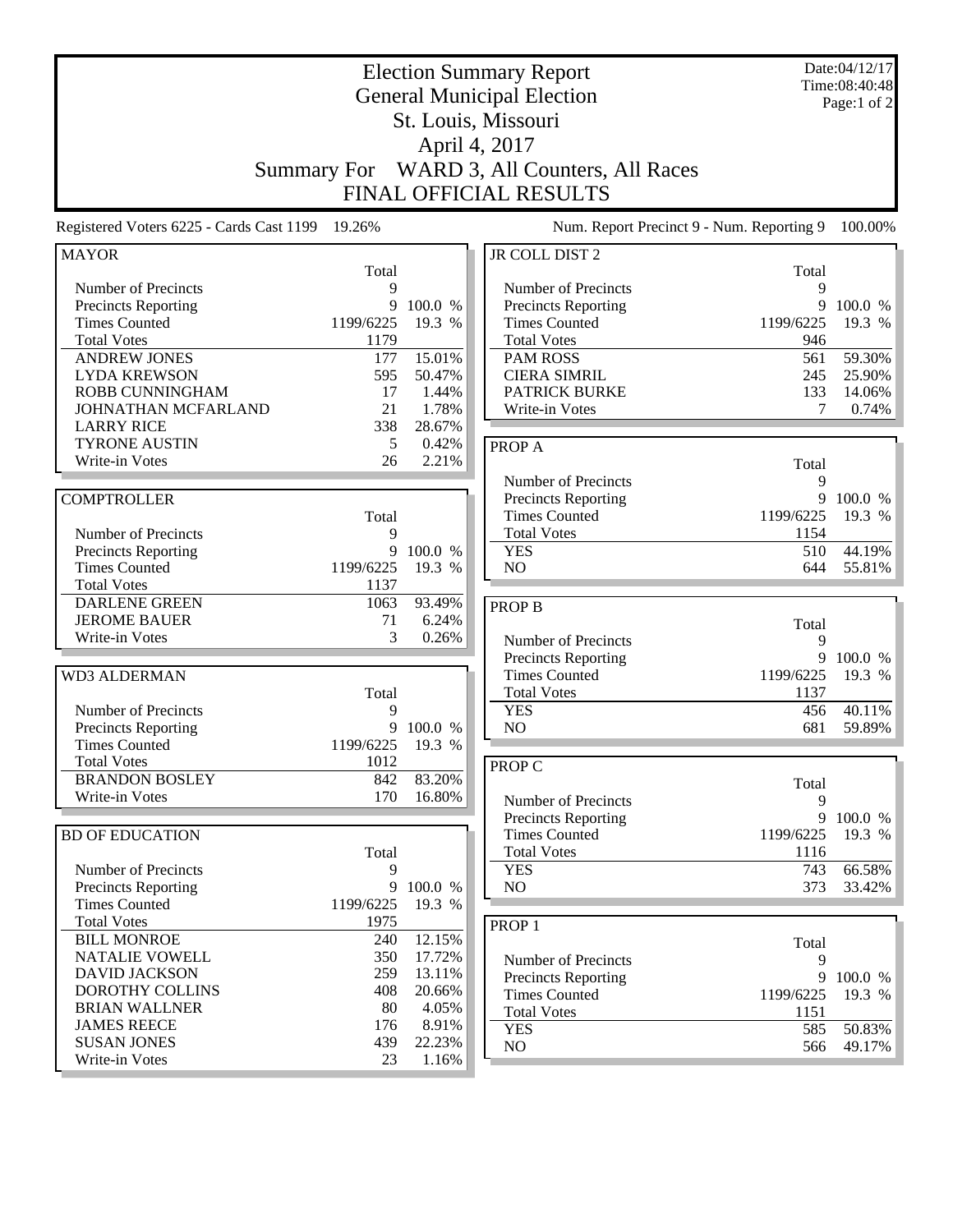Date:04/12/17 Time:08:40:48 Page:2 of 2

# Election Summary Report General Municipal Election St. Louis, Missouri April 4, 2017 Summary For WARD 3, All Counters, All Races FINAL OFFICIAL RESULTS

| PROP <sub>2</sub>          |           |         |
|----------------------------|-----------|---------|
|                            | Total     |         |
| Number of Precincts        | 9         |         |
| <b>Precincts Reporting</b> | 9         | 100.0 % |
| <b>Times Counted</b>       | 1199/6225 | 19.3 %  |
| <b>Total Votes</b>         | 1150      |         |
| <b>YES</b>                 | 509       | 44.26%  |
| N <sub>O</sub>             | 641       | 55.74%  |
|                            |           |         |
|                            |           |         |
| <b>PROP NS</b>             |           |         |
|                            | Total     |         |
| Number of Precincts        | 9         |         |
| <b>Precincts Reporting</b> | 9         | 100.0 % |
| <b>Times Counted</b>       | 1199/6225 | 19.3 %  |
| <b>Total Votes</b>         | 1118      |         |
| <b>YES</b>                 | 422       | 37.75%  |

Registered Voters 6225 - Cards Cast 1199 19.26% Num. Report Precinct 9 - Num. Reporting 9 100.00%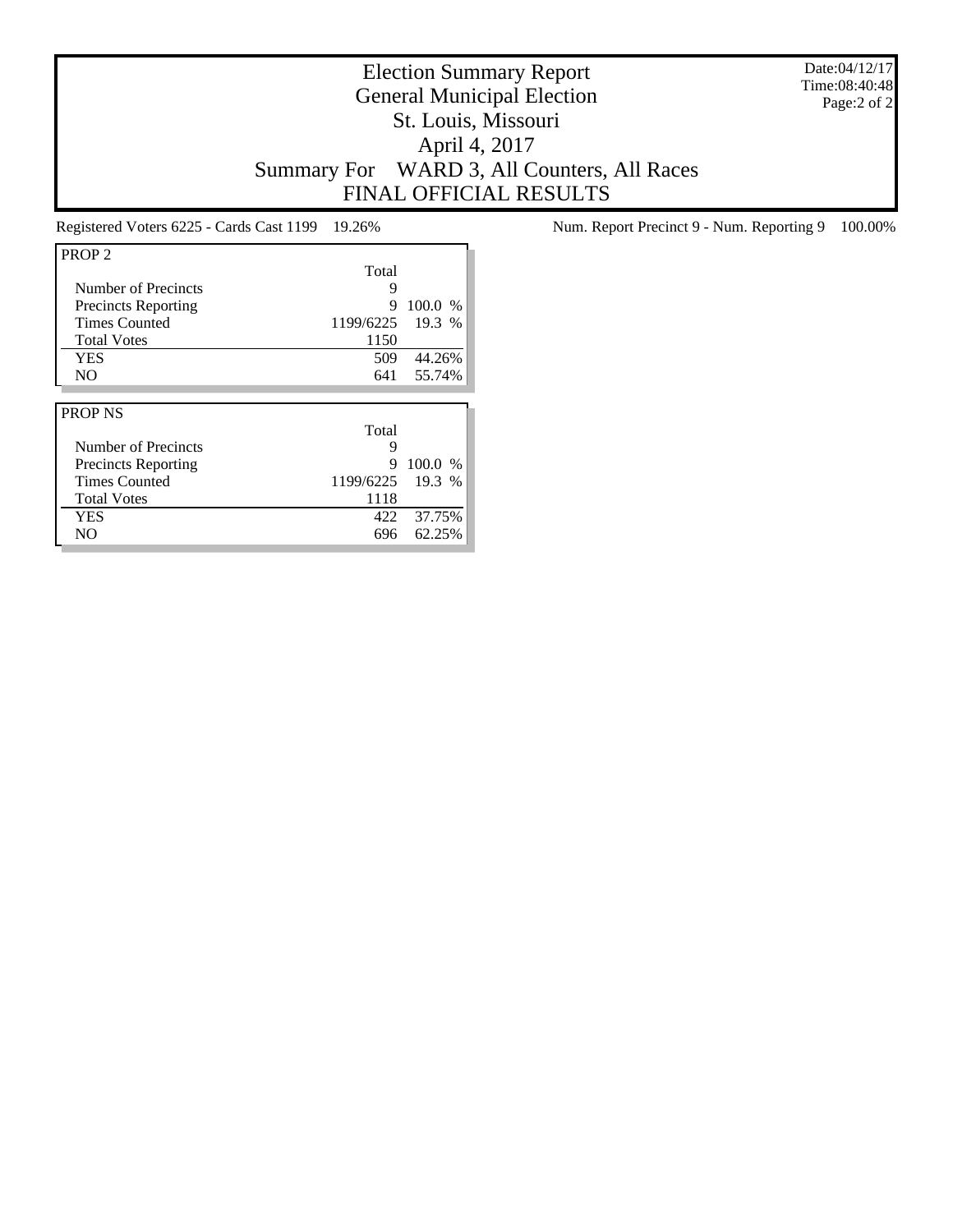| <b>Election Summary Report</b><br><b>General Municipal Election</b><br>St. Louis, Missouri<br>April 4, 2017<br>WARD 4, All Counters, All Races<br><b>Summary For</b><br>FINAL OFFICIAL RESULTS |                                               |                                              | Date:04/12/17<br>Time:08:40:53<br>Page:1 of 2                                                                    |                                               |                             |
|------------------------------------------------------------------------------------------------------------------------------------------------------------------------------------------------|-----------------------------------------------|----------------------------------------------|------------------------------------------------------------------------------------------------------------------|-----------------------------------------------|-----------------------------|
| Registered Voters 6585 - Cards Cast 1241                                                                                                                                                       | 18.85%                                        |                                              | Num. Report Precinct 10 - Num. Reporting 10                                                                      |                                               | 100.00%                     |
| <b>MAYOR</b>                                                                                                                                                                                   |                                               |                                              | PROP A                                                                                                           |                                               |                             |
| Number of Precincts<br>Precincts Reporting<br><b>Times Counted</b><br><b>Total Votes</b><br><b>ANDREW JONES</b>                                                                                | Total<br>10<br>10<br>1241/6585<br>1223<br>204 | 100.0 %<br>18.8 %<br>16.68%                  | Number of Precincts<br><b>Precincts Reporting</b><br><b>Times Counted</b><br><b>Total Votes</b><br><b>YES</b>    | Total<br>10<br>10<br>1241/6585<br>1210<br>537 | 100.0 %<br>18.8 %<br>44.38% |
| <b>LYDA KREWSON</b><br><b>ROBB CUNNINGHAM</b>                                                                                                                                                  | 610<br>5                                      | 49.88%<br>0.41%                              | NO                                                                                                               | 673                                           | 55.62%                      |
| JOHNATHAN MCFARLAND<br><b>LARRY RICE</b><br><b>TYRONE AUSTIN</b><br>Write-in Votes                                                                                                             | 7<br>366<br>11<br>20                          | 0.57%<br>29.93%<br>0.90%<br>1.64%            | <b>PROP B</b><br>Number of Precincts<br>Precincts Reporting                                                      | Total<br>10<br>10                             | 100.0 %                     |
| <b>COMPTROLLER</b>                                                                                                                                                                             |                                               |                                              | <b>Times Counted</b><br><b>Total Votes</b>                                                                       | 1241/6585<br>1183                             | 18.8 %                      |
| Number of Precincts<br>Precincts Reporting                                                                                                                                                     | Total<br>10                                   | 10 100.0 %                                   | <b>YES</b><br>NO                                                                                                 | 509<br>674                                    | 43.03%<br>56.97%            |
| <b>Times Counted</b><br><b>Total Votes</b><br><b>DARLENE GREEN</b><br><b>JEROME BAUER</b><br>Write-in Votes                                                                                    | 1241/6585<br>1210<br>1164<br>45<br>1          | 18.8 %<br>96.20%<br>3.72%<br>0.08%           | <b>PROP C</b><br>Number of Precincts<br><b>Precincts Reporting</b><br><b>Times Counted</b><br><b>Total Votes</b> | Total<br>10<br>1241/6585<br>1158              | 10 100.0 %<br>18.8 %        |
| <b>BD OF EDUCATION</b>                                                                                                                                                                         | Total                                         |                                              | <b>YES</b><br>N <sub>O</sub>                                                                                     | 677<br>481                                    | 58.46%<br>41.54%            |
| Number of Precincts<br>Precincts Reporting<br><b>Times Counted</b><br><b>Total Votes</b><br><b>BILL MONROE</b><br><b>NATALIE VOWELL</b>                                                        | 10<br>10<br>1241/6585<br>2077<br>290<br>333   | 100.0 %<br>18.8 %<br>13.96%<br>16.03%        | PROP <sub>1</sub><br>Number of Precincts<br>Precincts Reporting<br><b>Times Counted</b>                          | Total<br>10<br>1241/6585                      | 10 100.0 %<br>18.8 %        |
| <b>DAVID JACKSON</b><br><b>DOROTHY COLLINS</b><br><b>BRIAN WALLNER</b><br><b>JAMES REECE</b><br><b>SUSAN JONES</b>                                                                             | 347<br>409<br>80<br>143<br>453                | 16.71%<br>19.69%<br>3.85%<br>6.88%<br>21.81% | <b>Total Votes</b><br><b>YES</b><br>NO                                                                           | 1187<br>445<br>742                            | 37.49%<br>62.51%            |
| Write-in Votes                                                                                                                                                                                 | 22                                            | 1.06%                                        | PROP <sub>2</sub>                                                                                                | Total                                         |                             |
| JR COLL DIST 2<br>Number of Precincts<br><b>Precincts Reporting</b>                                                                                                                            | Total<br>10                                   | 10 100.0 %                                   | Number of Precincts<br>Precincts Reporting<br><b>Times Counted</b><br><b>Total Votes</b>                         | 10<br>1241/6585<br>1195                       | 10 100.0 %<br>18.8 %        |
| <b>Times Counted</b><br><b>Total Votes</b>                                                                                                                                                     | 1241/6585<br>1017                             | 18.8 %                                       | <b>YES</b><br>NO                                                                                                 | 344<br>851                                    | 28.79%<br>71.21%            |
| <b>PAM ROSS</b><br><b>CIERA SIMRIL</b><br><b>PATRICK BURKE</b><br>Write-in Votes                                                                                                               | 575<br>208<br>221<br>13                       | 56.54%<br>20.45%<br>21.73%<br>1.28%          |                                                                                                                  |                                               |                             |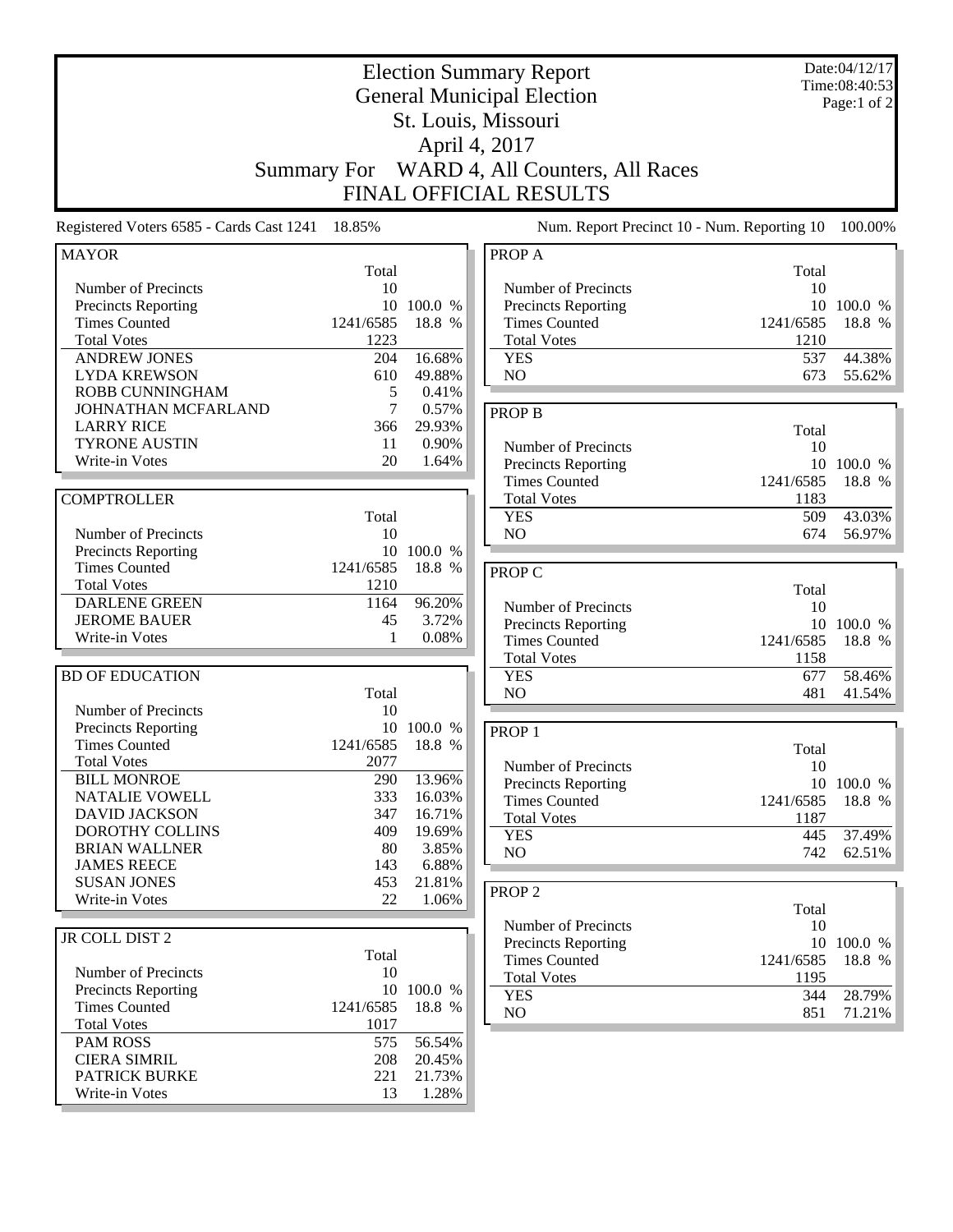Date:04/12/17 Time:08:40:53 Page:2 of 2

# Election Summary Report General Municipal Election St. Louis, Missouri April 4, 2017 Summary For WARD 4, All Counters, All Races FINAL OFFICIAL RESULTS

| <b>PROP NS</b>             |                  |            |
|----------------------------|------------------|------------|
|                            | Total            |            |
| Number of Precincts        | 10               |            |
| <b>Precincts Reporting</b> |                  | 10 100.0 % |
| <b>Times Counted</b>       | 1241/6585 18.8 % |            |
| <b>Total Votes</b>         | 1158             |            |
| YES                        | 475              | 41.02%     |
| NΟ                         | 683              | 58.98%     |

Registered Voters 6585 - Cards Cast 1241 18.85% Num. Report Precinct 10 - Num. Reporting 10 100.00%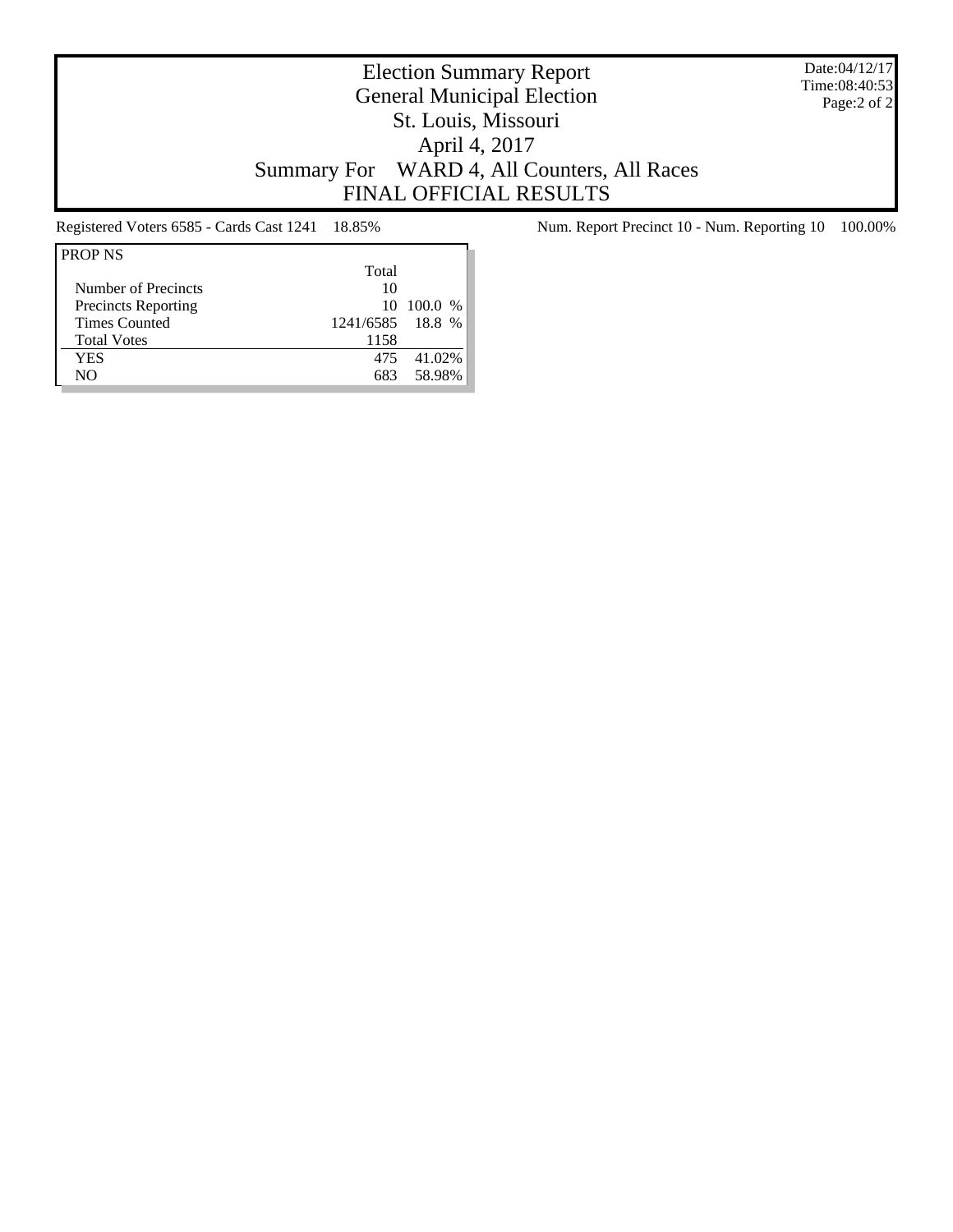| <b>Election Summary Report</b><br><b>General Municipal Election</b><br>St. Louis, Missouri<br>April 4, 2017 |           |         |                                                           | Date:04/12/17<br>Time:08:40:58<br>Page:1 of 2 |                   |
|-------------------------------------------------------------------------------------------------------------|-----------|---------|-----------------------------------------------------------|-----------------------------------------------|-------------------|
| <b>Summary For</b>                                                                                          |           |         | WARD 5, All Counters, All Races<br>FINAL OFFICIAL RESULTS |                                               |                   |
| Registered Voters 6423 - Cards Cast 1453                                                                    | 22.62%    |         | Num. Report Precinct 8 - Num. Reporting 8                 |                                               | 100.00%           |
| <b>MAYOR</b>                                                                                                | Total     |         | JR COLL DIST 2                                            | Total                                         |                   |
| Number of Precincts                                                                                         | 8         |         | Number of Precincts                                       | 8                                             |                   |
| Precincts Reporting                                                                                         | 8         | 100.0 % | <b>Precincts Reporting</b>                                | 8                                             | 100.0 %           |
| <b>Times Counted</b>                                                                                        | 1453/6423 | 22.6 %  | <b>Times Counted</b>                                      | 1453/6423                                     | 22.6 %            |
| <b>Total Votes</b>                                                                                          | 1430      |         | <b>Total Votes</b>                                        | 1106                                          |                   |
| <b>ANDREW JONES</b>                                                                                         | 220       | 15.38%  | <b>PAM ROSS</b>                                           | 600                                           | 54.25%            |
| <b>LYDA KREWSON</b>                                                                                         | 874       | 61.12%  | <b>CIERA SIMRIL</b>                                       | 267                                           | 24.14%            |
| ROBB CUNNINGHAM                                                                                             | 17        | 1.19%   | <b>PATRICK BURKE</b>                                      | 231                                           | 20.89%            |
| JOHNATHAN MCFARLAND                                                                                         | 30        | 2.10%   | Write-in Votes                                            | 8                                             | 0.72%             |
| <b>LARRY RICE</b>                                                                                           | 263       | 18.39%  |                                                           |                                               |                   |
| <b>TYRONE AUSTIN</b><br>Write-in Votes                                                                      | 10<br>16  | 0.70%   | <b>PROPA</b>                                              |                                               |                   |
|                                                                                                             |           | 1.12%   |                                                           | Total                                         |                   |
|                                                                                                             |           |         | Number of Precincts                                       | 8                                             |                   |
| <b>COMPTROLLER</b>                                                                                          |           |         | <b>Precincts Reporting</b><br><b>Times Counted</b>        | 8<br>1453/6423                                | 100.0 %<br>22.6 % |
|                                                                                                             | Total     |         | <b>Total Votes</b>                                        | 1388                                          |                   |
| Number of Precincts                                                                                         | 8<br>8    | 100.0 % | <b>YES</b>                                                | 779                                           | 56.12%            |
| Precincts Reporting<br><b>Times Counted</b>                                                                 | 1453/6423 | 22.6 %  | NO                                                        | 609                                           | 43.88%            |
| <b>Total Votes</b>                                                                                          | 1361      |         |                                                           |                                               |                   |
| <b>DARLENE GREEN</b>                                                                                        | 1232      | 90.52%  |                                                           |                                               |                   |
| <b>JEROME BAUER</b>                                                                                         | 126       | 9.26%   | <b>PROP B</b>                                             |                                               |                   |
| Write-in Votes                                                                                              | 3         | 0.22%   | Number of Precincts                                       | Total<br>8                                    |                   |
|                                                                                                             |           |         | <b>Precincts Reporting</b>                                | 8                                             | 100.0 %           |
| <b>WD5 ALDERMAN</b>                                                                                         |           |         | <b>Times Counted</b>                                      | 1453/6423                                     | 22.6 %            |
|                                                                                                             | Total     |         | <b>Total Votes</b>                                        | 1366                                          |                   |
| Number of Precincts                                                                                         | 8         |         | <b>YES</b>                                                | 818                                           | 59.88%            |
| Precincts Reporting                                                                                         | 8         | 100.0 % | NO                                                        | 548                                           | 40.12%            |
| <b>Times Counted</b>                                                                                        | 1453/6423 | 22.6 %  |                                                           |                                               |                   |
| <b>Total Votes</b>                                                                                          | 1426      |         | <b>PROP C</b>                                             |                                               |                   |
| <b>TAMMIKA HUBBARD</b>                                                                                      | 792       | 55.54%  |                                                           | Total                                         |                   |
| <b>KAUSTA MOORE</b>                                                                                         | 621       | 43.55%  | Number of Precincts                                       | 8                                             |                   |
| Write-in Votes                                                                                              | 13        | 0.91%   | Precincts Reporting                                       |                                               | 8 100.0 %         |
|                                                                                                             |           |         | <b>Times Counted</b>                                      | 1453/6423                                     | 22.6 %            |
| <b>BD OF EDUCATION</b>                                                                                      |           |         | <b>Total Votes</b>                                        | 1347                                          |                   |
|                                                                                                             | Total     |         | <b>YES</b>                                                | 913                                           | 67.78%            |
| Number of Precincts                                                                                         | 8         |         | NO                                                        | 434                                           | 32.22%            |
| Precincts Reporting                                                                                         | $\,8\,$   | 100.0 % |                                                           |                                               |                   |
| <b>Times Counted</b>                                                                                        | 1453/6423 | 22.6 %  | PROP <sub>1</sub>                                         |                                               |                   |
| <b>Total Votes</b>                                                                                          | 2473      |         |                                                           | Total                                         |                   |
| <b>BILL MONROE</b>                                                                                          | 281       | 11.36%  | Number of Precincts                                       | 8                                             |                   |
| <b>NATALIE VOWELL</b>                                                                                       | 451       | 18.24%  | Precincts Reporting                                       | 8                                             | 100.0 %           |
| <b>DAVID JACKSON</b>                                                                                        | 286       | 11.56%  | <b>Times Counted</b>                                      | 1453/6423                                     | 22.6 %            |
| <b>DOROTHY COLLINS</b>                                                                                      | 492       | 19.89%  | <b>Total Votes</b>                                        | 1404                                          |                   |
| <b>BRIAN WALLNER</b>                                                                                        | 150       | 6.07%   | <b>YES</b>                                                | 867                                           | 61.75%            |
| <b>JAMES REECE</b>                                                                                          | 198       | 8.01%   | NO                                                        | 537                                           | 38.25%            |
| <b>SUSAN JONES</b>                                                                                          | 599       | 24.22%  |                                                           |                                               |                   |
| Write-in Votes                                                                                              | 16        | 0.65%   |                                                           |                                               |                   |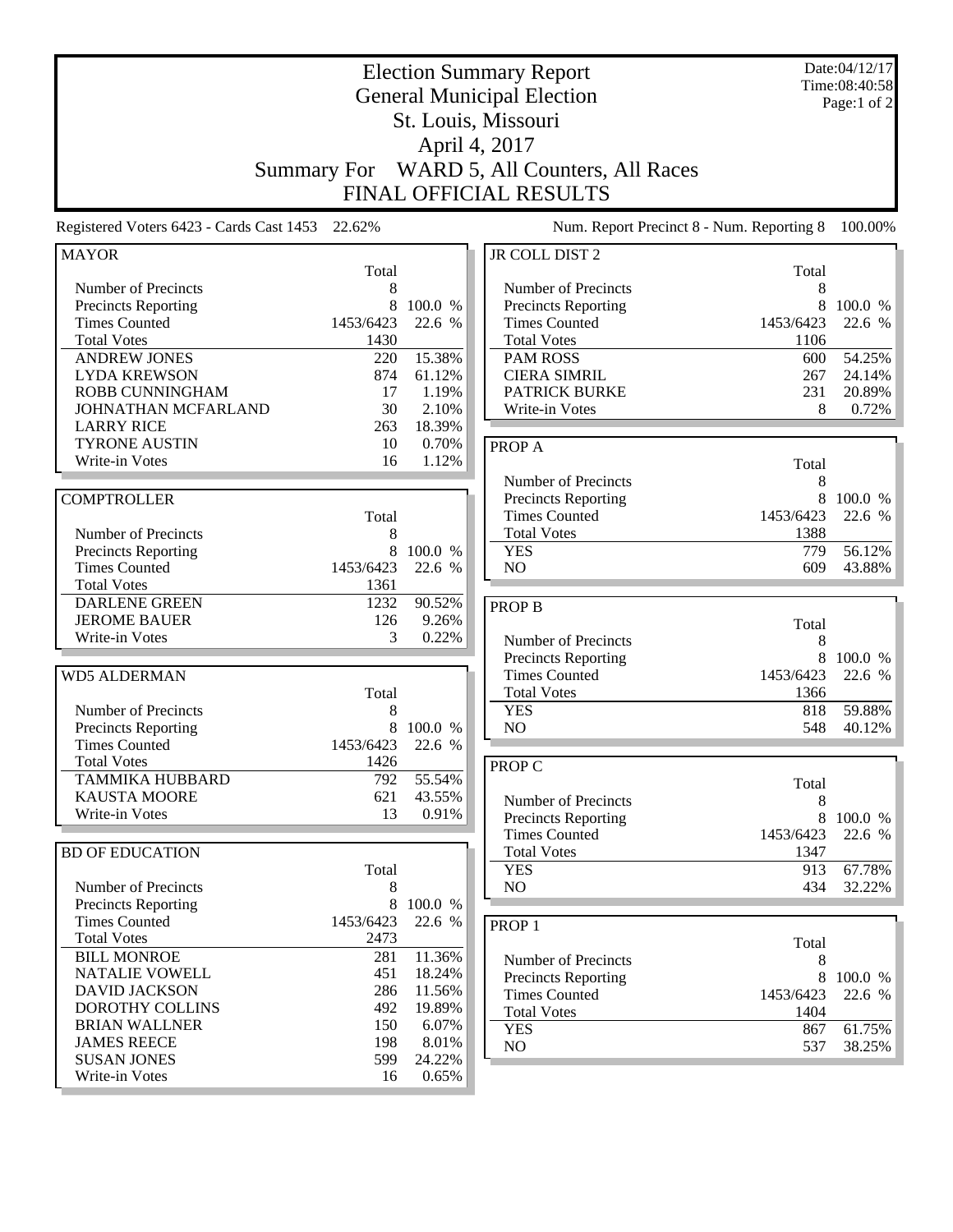Date:04/12/17 Time:08:40:58 Page:2 of 2

# Election Summary Report General Municipal Election St. Louis, Missouri April 4, 2017 Summary For WARD 5, All Counters, All Races FINAL OFFICIAL RESULTS

| PROP <sub>2</sub>          |           |         |
|----------------------------|-----------|---------|
|                            | Total     |         |
| Number of Precincts        | 8         |         |
| <b>Precincts Reporting</b> | 8         | 100.0 % |
| <b>Times Counted</b>       | 1453/6423 | 22.6 %  |
| <b>Total Votes</b>         | 1391      |         |
| <b>YES</b>                 | 704       | 50.61%  |
| NO.                        | 687       | 49.39%  |
|                            |           |         |
|                            |           |         |
| <b>PROP NS</b>             |           |         |
|                            | Total     |         |
| Number of Precincts        | 8         |         |
| <b>Precincts Reporting</b> | 8         | 100.0 % |
| <b>Times Counted</b>       | 1453/6423 | 22.6 %  |
| <b>Total Votes</b>         | 1337      |         |
| <b>YES</b>                 | 714       | 53.40%  |

Registered Voters 6423 - Cards Cast 1453 22.62% Num. Report Precinct 8 - Num. Reporting 8 100.00%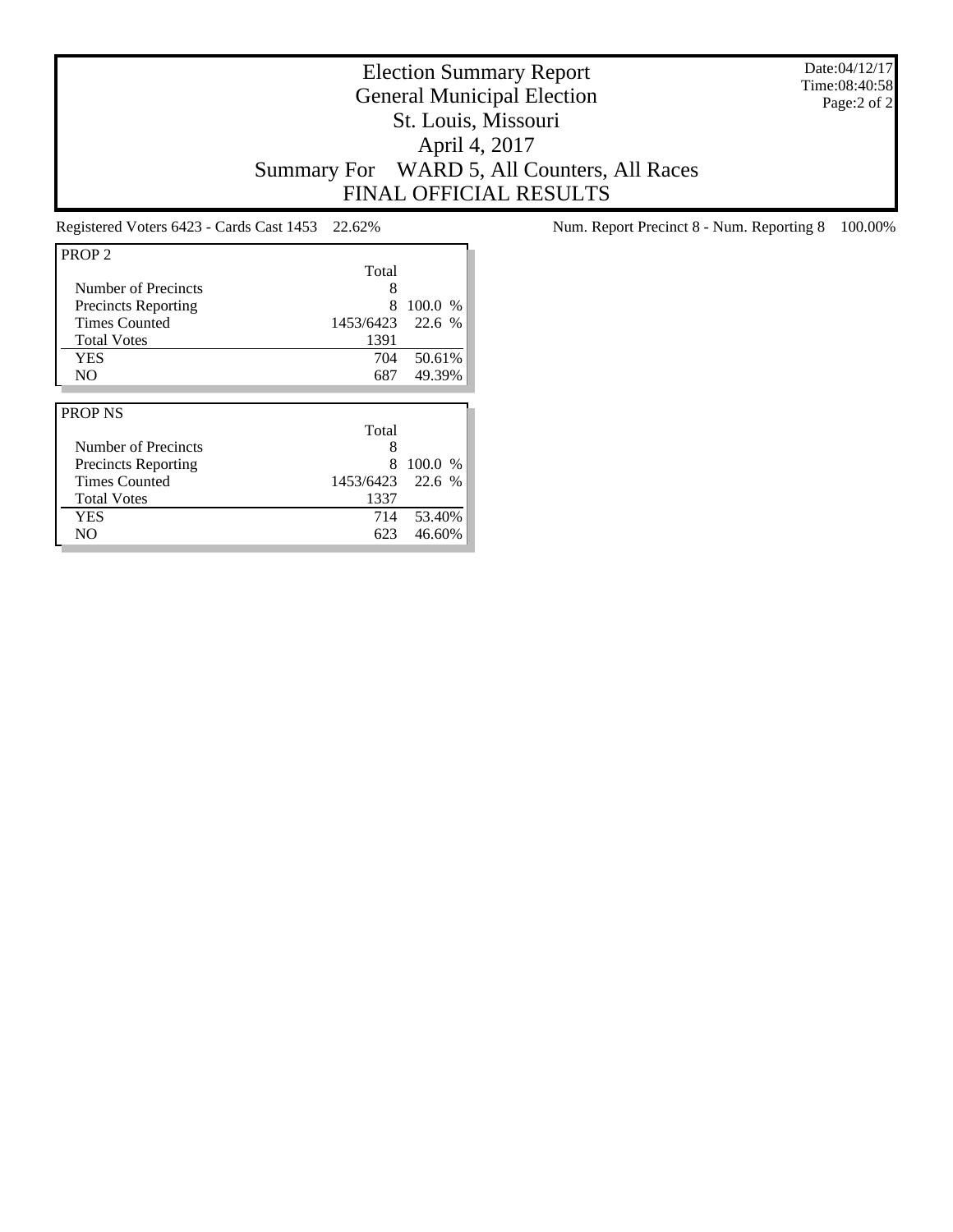| <b>Election Summary Report</b><br><b>General Municipal Election</b> |                    |                 |                                           | Date:04/12/17<br>Time:08:41:05<br>Page:1 of 2 |         |
|---------------------------------------------------------------------|--------------------|-----------------|-------------------------------------------|-----------------------------------------------|---------|
|                                                                     |                    |                 | St. Louis, Missouri                       |                                               |         |
|                                                                     |                    |                 | April 4, 2017                             |                                               |         |
|                                                                     |                    |                 |                                           |                                               |         |
|                                                                     | <b>Summary For</b> |                 | WARD 6, All Counters, All Races           |                                               |         |
|                                                                     |                    |                 | FINAL OFFICIAL RESULTS                    |                                               |         |
| Registered Voters 8053 - Cards Cast 2697 33.49%                     |                    |                 | Num. Report Precinct 9 - Num. Reporting 9 |                                               | 100.00% |
| <b>MAYOR</b>                                                        | Total              |                 | PROP A                                    | Total                                         |         |
| Number of Precincts                                                 | 9                  |                 | Number of Precincts                       | 9                                             |         |
| <b>Precincts Reporting</b>                                          | 9                  | 100.0 %         | Precincts Reporting                       | 9                                             | 100.0 % |
| <b>Times Counted</b>                                                | 2697/8053          | 33.5 %          | <b>Times Counted</b>                      | 2697/8053                                     | 33.5 %  |
| <b>Total Votes</b>                                                  | 2658               |                 | <b>Total Votes</b>                        | 2616                                          |         |
| <b>ANDREW JONES</b>                                                 | 396                | 14.90%          | <b>YES</b>                                | 1412                                          | 53.98%  |
| <b>LYDA KREWSON</b>                                                 | 1842               | 69.30%          | NO                                        | 1204                                          | 46.02%  |
| ROBB CUNNINGHAM                                                     | 11                 | 0.41%           |                                           |                                               |         |
| JOHNATHAN MCFARLAND                                                 | 68                 | 2.56%           | <b>PROP B</b>                             |                                               |         |
| <b>LARRY RICE</b>                                                   | 276                | 10.38%          |                                           | Total                                         |         |
| <b>TYRONE AUSTIN</b>                                                | 13                 | 0.49%           | Number of Precincts                       | 9                                             |         |
| Write-in Votes                                                      | 52                 | 1.96%           | <b>Precincts Reporting</b>                | 9                                             | 100.0 % |
|                                                                     |                    |                 | <b>Times Counted</b>                      | 2697/8053                                     | 33.5 %  |
| <b>COMPTROLLER</b>                                                  |                    |                 | <b>Total Votes</b>                        | 2591                                          |         |
|                                                                     | Total              |                 | <b>YES</b>                                | 1453                                          | 56.08%  |
| Number of Precincts                                                 | 9                  |                 | NO                                        | 1138                                          | 43.92%  |
| <b>Precincts Reporting</b>                                          | 9                  | 100.0 %         |                                           |                                               |         |
| <b>Times Counted</b>                                                | 2697/8053          | 33.5 %          | <b>PROP C</b>                             |                                               |         |
| <b>Total Votes</b>                                                  | 2546               |                 |                                           | Total                                         |         |
| <b>DARLENE GREEN</b>                                                | 2230               | 87.59%          | Number of Precincts                       | 9                                             |         |
| <b>JEROME BAUER</b>                                                 | 303                | 11.90%          | Precincts Reporting                       | 9                                             | 100.0 % |
| Write-in Votes                                                      | 13                 | 0.51%           | <b>Times Counted</b>                      | 2697/8053                                     | 33.5 %  |
|                                                                     |                    |                 | <b>Total Votes</b>                        | 2503                                          |         |
| <b>BD OF EDUCATION</b>                                              |                    |                 | <b>YES</b>                                | 1724                                          | 68.88%  |
|                                                                     | Total              |                 | N <sub>O</sub>                            | 779                                           | 31.12%  |
| Number of Precincts                                                 | 9                  |                 |                                           |                                               |         |
| Precincts Reporting                                                 | 9                  | 100.0 %         | PROP <sub>1</sub>                         |                                               |         |
| <b>Times Counted</b>                                                | 2697/8053          | 33.5 %          |                                           | Total                                         |         |
| <b>Total Votes</b>                                                  | 4971               |                 | Number of Precincts                       | 9                                             |         |
| <b>BILL MONROE</b>                                                  | 477                | 9.60%           | <b>Precincts Reporting</b>                | 9                                             | 100.0 % |
| NATALIE VOWELL                                                      | 883                | 17.76%          | <b>Times Counted</b>                      | 2697/8053                                     | 33.5 %  |
| <b>DAVID JACKSON</b><br>DOROTHY COLLINS                             | 502                | 10.10%          | <b>Total Votes</b>                        | 2656                                          |         |
| <b>BRIAN WALLNER</b>                                                | 1071<br>241        | 21.54%<br>4.85% | <b>YES</b>                                | 1636                                          | 61.60%  |
| <b>JAMES REECE</b>                                                  | 458                | 9.21%           | N <sub>O</sub>                            | 1020                                          | 38.40%  |
| <b>SUSAN JONES</b>                                                  | 1280               | 25.75%          |                                           |                                               |         |
| Write-in Votes                                                      | 59                 | 1.19%           | PROP <sub>2</sub>                         |                                               |         |
|                                                                     |                    |                 |                                           | Total                                         |         |
|                                                                     |                    |                 | Number of Precincts                       | 9                                             |         |
| JR COLL DIST 2                                                      |                    |                 | Precincts Reporting                       | 9                                             | 100.0 % |
|                                                                     | Total<br>9         |                 | <b>Times Counted</b>                      | 2697/8053                                     | 33.5 %  |
| Number of Precincts<br><b>Precincts Reporting</b>                   | 9                  | 100.0 %         | <b>Total Votes</b>                        | 2646                                          |         |
| <b>Times Counted</b>                                                | 2697/8053          | 33.5 %          | <b>YES</b>                                | 1209                                          | 45.69%  |
| <b>Total Votes</b>                                                  | 1890               |                 | NO                                        | 1437                                          | 54.31%  |
| <b>PAM ROSS</b>                                                     | 956                | 50.58%          |                                           |                                               |         |
| <b>CIERA SIMRIL</b>                                                 | 402                | 21.27%          |                                           |                                               |         |
| PATRICK BURKE                                                       | 510                | 26.98%          |                                           |                                               |         |
| Write-in Votes                                                      | 22                 | 1.16%           |                                           |                                               |         |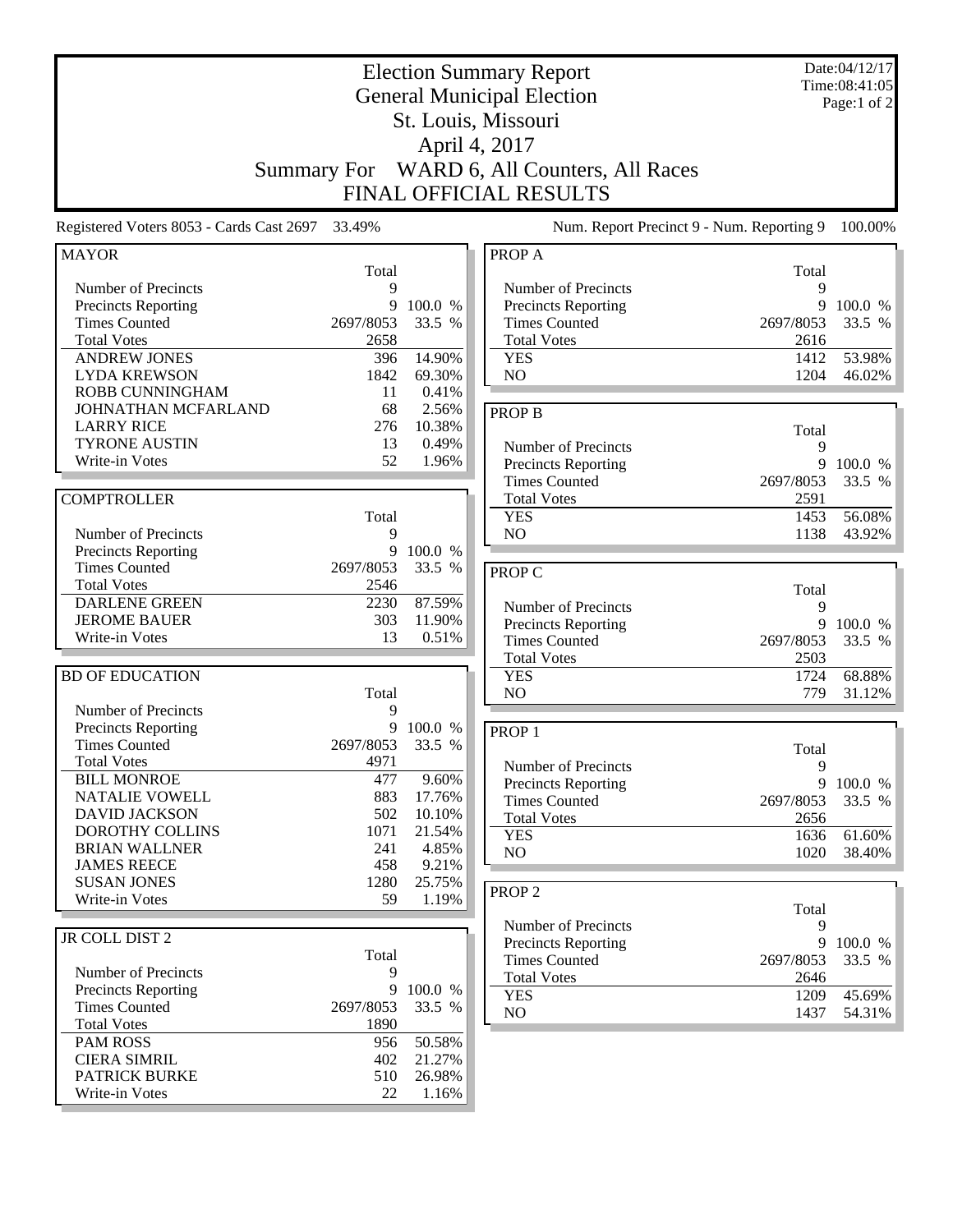Date:04/12/17 Time:08:41:05 Page:2 of 2

# Election Summary Report General Municipal Election St. Louis, Missouri April 4, 2017 Summary For WARD 6, All Counters, All Races FINAL OFFICIAL RESULTS

| <b>PROP NS</b>             |                  |         |
|----------------------------|------------------|---------|
|                            | Total            |         |
| Number of Precincts        | g                |         |
| <b>Precincts Reporting</b> | 9                | 100.0 % |
| <b>Times Counted</b>       | 2697/8053 33.5 % |         |
| <b>Total Votes</b>         | 2516             |         |
| YES                        | 1618             | 64.31%  |
| NΟ                         | 898              | 35.69%  |

Registered Voters 8053 - Cards Cast 2697 33.49% Num. Report Precinct 9 - Num. Reporting 9 100.00%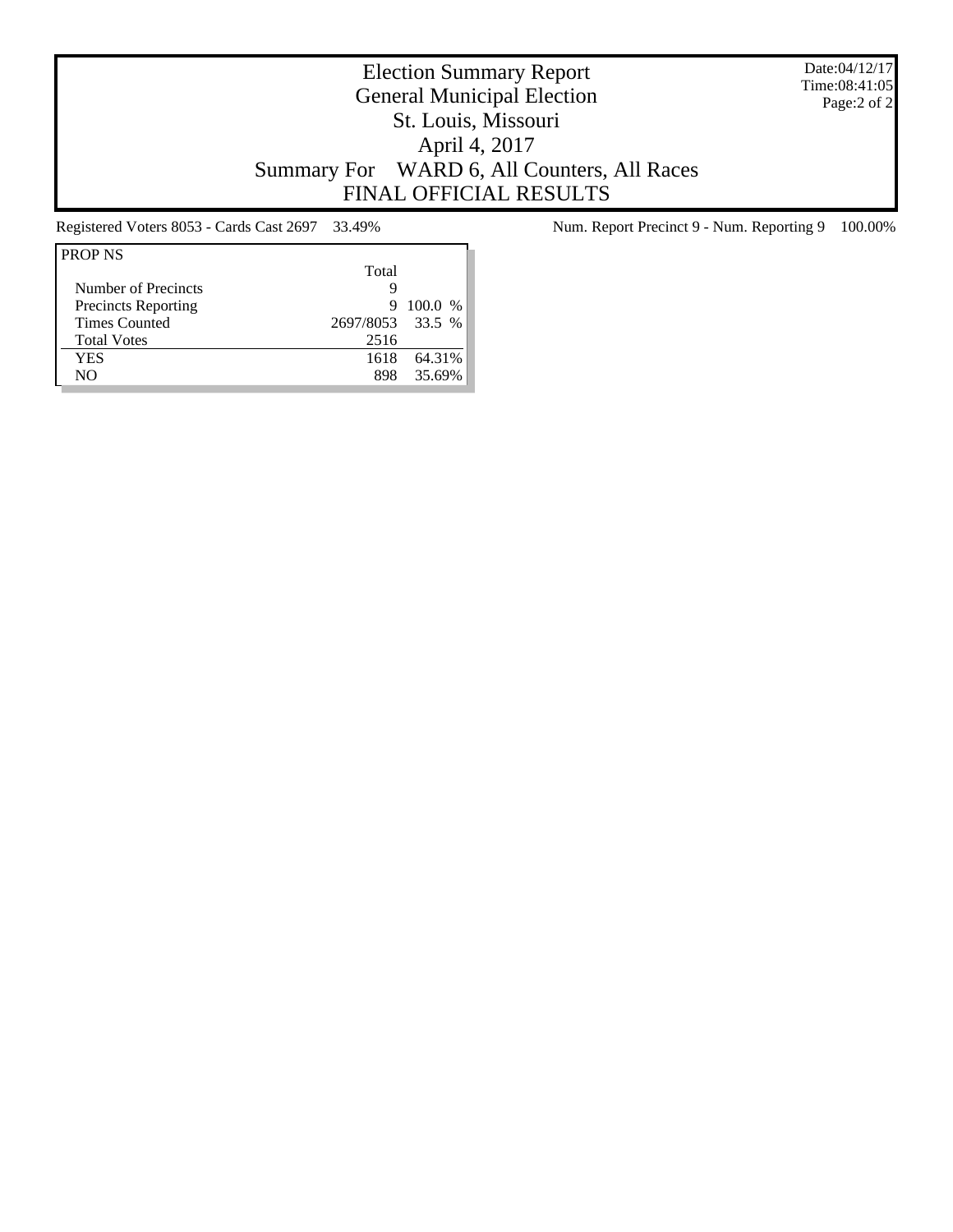|                                                    |                    |         | <b>Election Summary Report</b><br><b>General Municipal Election</b> |             | Date:04/12/17<br>Time:08:41:10 |
|----------------------------------------------------|--------------------|---------|---------------------------------------------------------------------|-------------|--------------------------------|
|                                                    |                    |         |                                                                     |             | Page:1 of 2                    |
|                                                    |                    |         | St. Louis, Missouri                                                 |             |                                |
|                                                    |                    |         | April 4, 2017                                                       |             |                                |
|                                                    | <b>Summary For</b> |         | WARD 7, All Counters, All Races                                     |             |                                |
|                                                    |                    |         |                                                                     |             |                                |
|                                                    |                    |         | FINAL OFFICIAL RESULTS                                              |             |                                |
| Registered Voters 7922 - Cards Cast 2620 33.07%    |                    |         | Num. Report Precinct 6 - Num. Reporting 6                           |             | 100.00%                        |
| <b>MAYOR</b>                                       |                    |         | JR COLL DIST 2                                                      |             |                                |
| Number of Precincts                                | Total              |         | Number of Precincts                                                 | Total       |                                |
| <b>Precincts Reporting</b>                         | 6<br>6             | 100.0 % | Precincts Reporting                                                 | 6<br>6      | 100.0 %                        |
| <b>Times Counted</b>                               | 2620/7922          | 33.1 %  | <b>Times Counted</b>                                                | 2620/7922   | 33.1 %                         |
| <b>Total Votes</b>                                 | 2581               |         | <b>Total Votes</b>                                                  | 1730        |                                |
| <b>ANDREW JONES</b>                                | 392                | 15.19%  | <b>PAM ROSS</b>                                                     | 935         | 54.05%                         |
| <b>LYDA KREWSON</b>                                | 1892               | 73.30%  | <b>CIERA SIMRIL</b>                                                 | 300         | 17.34%                         |
| <b>ROBB CUNNINGHAM</b>                             | 31                 | 1.20%   | <b>PATRICK BURKE</b>                                                | 471         | 27.23%                         |
| JOHNATHAN MCFARLAND                                | 74                 | 2.87%   | Write-in Votes                                                      | 24          | 1.39%                          |
| <b>LARRY RICE</b>                                  | 127                | 4.92%   |                                                                     |             |                                |
| <b>TYRONE AUSTIN</b>                               | 13                 | 0.50%   | <b>PROP A</b>                                                       |             |                                |
| Write-in Votes                                     | 52                 | 2.01%   |                                                                     | Total       |                                |
|                                                    |                    |         | Number of Precincts                                                 | 6           |                                |
| <b>COMPTROLLER</b>                                 |                    |         | Precincts Reporting                                                 | 6           | 100.0 %                        |
|                                                    | Total              |         | <b>Times Counted</b>                                                | 2620/7922   | 33.1 %                         |
| Number of Precincts                                | 6                  |         | <b>Total Votes</b>                                                  | 2526        |                                |
| <b>Precincts Reporting</b>                         | 6                  | 100.0 % | <b>YES</b>                                                          | 1558        | 61.68%                         |
| <b>Times Counted</b>                               | 2620/7922          | 33.1 %  | NO                                                                  | 968         | 38.32%                         |
| <b>Total Votes</b>                                 | 2381               |         |                                                                     |             |                                |
| <b>DARLENE GREEN</b>                               | 1993               | 83.70%  | <b>PROP B</b>                                                       |             |                                |
| <b>JEROME BAUER</b>                                | 377                | 15.83%  |                                                                     | Total       |                                |
| Write-in Votes                                     | 11                 | 0.46%   | Number of Precincts                                                 | 6           |                                |
|                                                    |                    |         | <b>Precincts Reporting</b>                                          | 6           | 100.0 %                        |
| <b>WD7 ALDERMAN</b>                                |                    |         | <b>Times Counted</b>                                                | 2620/7922   | 33.1 %                         |
|                                                    | Total              |         | <b>Total Votes</b>                                                  | 2459        |                                |
| Number of Precincts                                | 6                  | 100.0 % | <b>YES</b><br>NO                                                    | 1482<br>977 | 60.27%<br>39.73%               |
| <b>Precincts Reporting</b><br><b>Times Counted</b> | 6<br>2620/7922     | 33.1 %  |                                                                     |             |                                |
| <b>Total Votes</b>                                 | 2468               |         |                                                                     |             |                                |
| <b>JOHN COATAR</b>                                 | 1950               | 79.01%  | PROP C                                                              |             |                                |
| <b>QUINN PARKS</b>                                 | 500                | 20.26%  |                                                                     | Total       |                                |
| Write-in Votes                                     | 18                 | 0.73%   | Number of Precincts<br><b>Precincts Reporting</b>                   | 6           | 6 100.0 %                      |
|                                                    |                    |         | <b>Times Counted</b>                                                | 2620/7922   | 33.1 %                         |
| <b>BD OF EDUCATION</b>                             |                    |         | <b>Total Votes</b>                                                  | 2390        |                                |
|                                                    | Total              |         | <b>YES</b>                                                          | 1712        | 71.63%                         |
| Number of Precincts                                | 6                  |         | NO                                                                  | 678         | 28.37%                         |
| <b>Precincts Reporting</b>                         | 6                  | 100.0 % |                                                                     |             |                                |
| <b>Times Counted</b>                               | 2620/7922          | 33.1 %  | PROP <sub>1</sub>                                                   |             |                                |
| <b>Total Votes</b>                                 | 4475               |         |                                                                     | Total       |                                |
| <b>BILL MONROE</b>                                 | 460                | 10.28%  | Number of Precincts                                                 | 6           |                                |
| <b>NATALIE VOWELL</b>                              | 834                | 18.64%  | Precincts Reporting                                                 | 6           | 100.0 %                        |
| <b>DAVID JACKSON</b>                               | 364                | 8.13%   | <b>Times Counted</b>                                                | 2620/7922   | 33.1 %                         |
| <b>DOROTHY COLLINS</b>                             | 935                | 20.89%  | <b>Total Votes</b>                                                  | 2589        |                                |
| <b>BRIAN WALLNER</b>                               | 294                | 6.57%   | <b>YES</b>                                                          | 1828        | 70.61%                         |
| <b>JAMES REECE</b>                                 | 355                | 7.93%   | NO                                                                  | 761         | 29.39%                         |
| <b>SUSAN JONES</b>                                 | 1164               | 26.01%  |                                                                     |             |                                |
| Write-in Votes                                     | 69                 | 1.54%   |                                                                     |             |                                |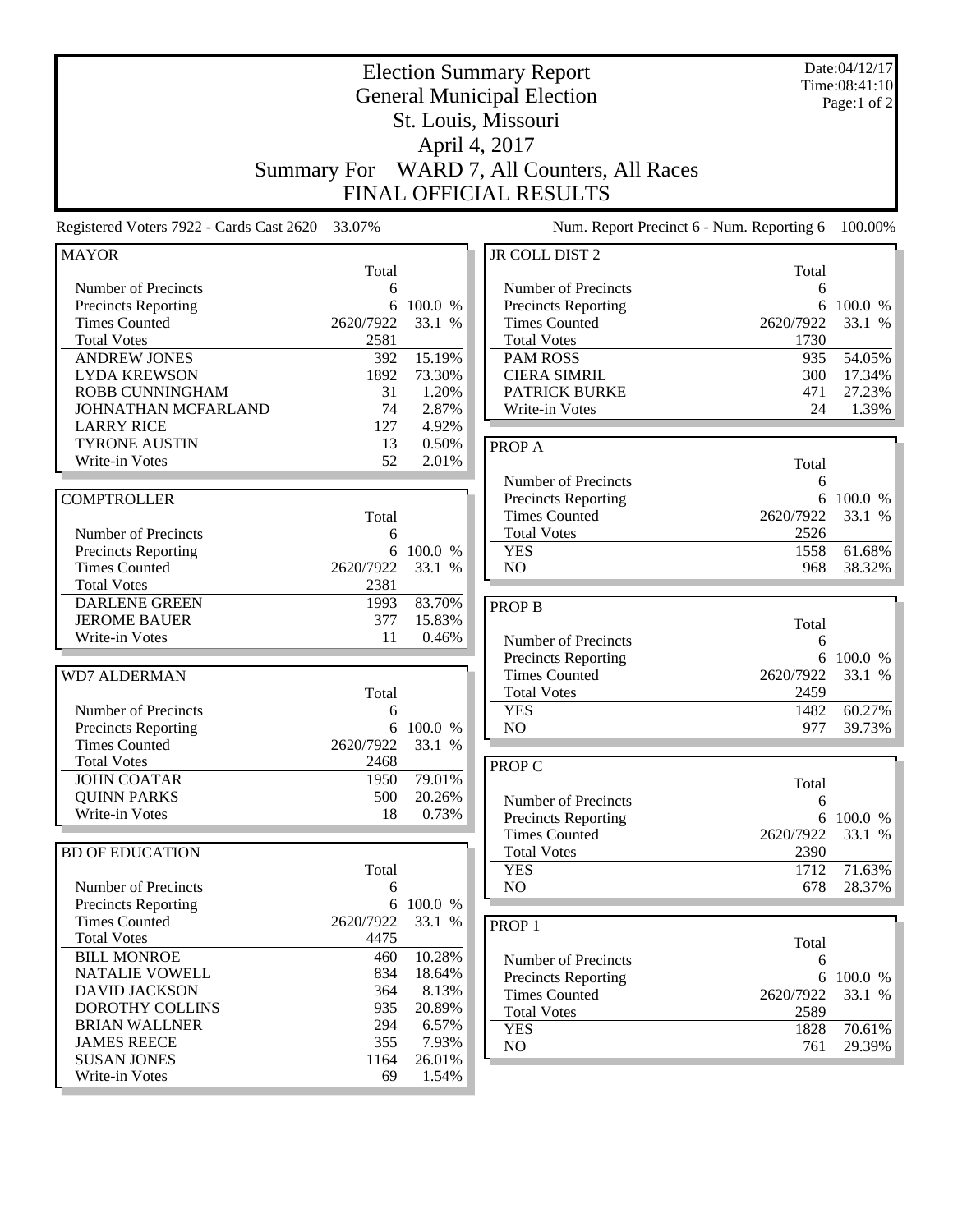Date:04/12/17 Time:08:41:10 Page:2 of 2

# Election Summary Report General Municipal Election St. Louis, Missouri April 4, 2017 Summary For WARD 7, All Counters, All Races FINAL OFFICIAL RESULTS

| PROP <sub>2</sub>          |           |         |
|----------------------------|-----------|---------|
|                            | Total     |         |
| Number of Precincts        | 6         |         |
| <b>Precincts Reporting</b> | 6         | 100.0 % |
| <b>Times Counted</b>       | 2620/7922 | 33.1 %  |
| <b>Total Votes</b>         | 2581      |         |
| <b>YES</b>                 | 1500      | 58.12%  |
| NO.                        | 1081      | 41.88%  |
|                            |           |         |
|                            |           |         |
| <b>PROP NS</b>             |           |         |
|                            | Total     |         |
| Number of Precincts        | 6         |         |
| Precincts Reporting        | 6         | 100.0 % |
| <b>Times Counted</b>       | 2620/7922 | 33.1 %  |
| <b>Total Votes</b>         | 2383      |         |
| <b>YES</b>                 | 1624      | 68.15%  |

Registered Voters 7922 - Cards Cast 2620 33.07% Num. Report Precinct 6 - Num. Reporting 6 100.00%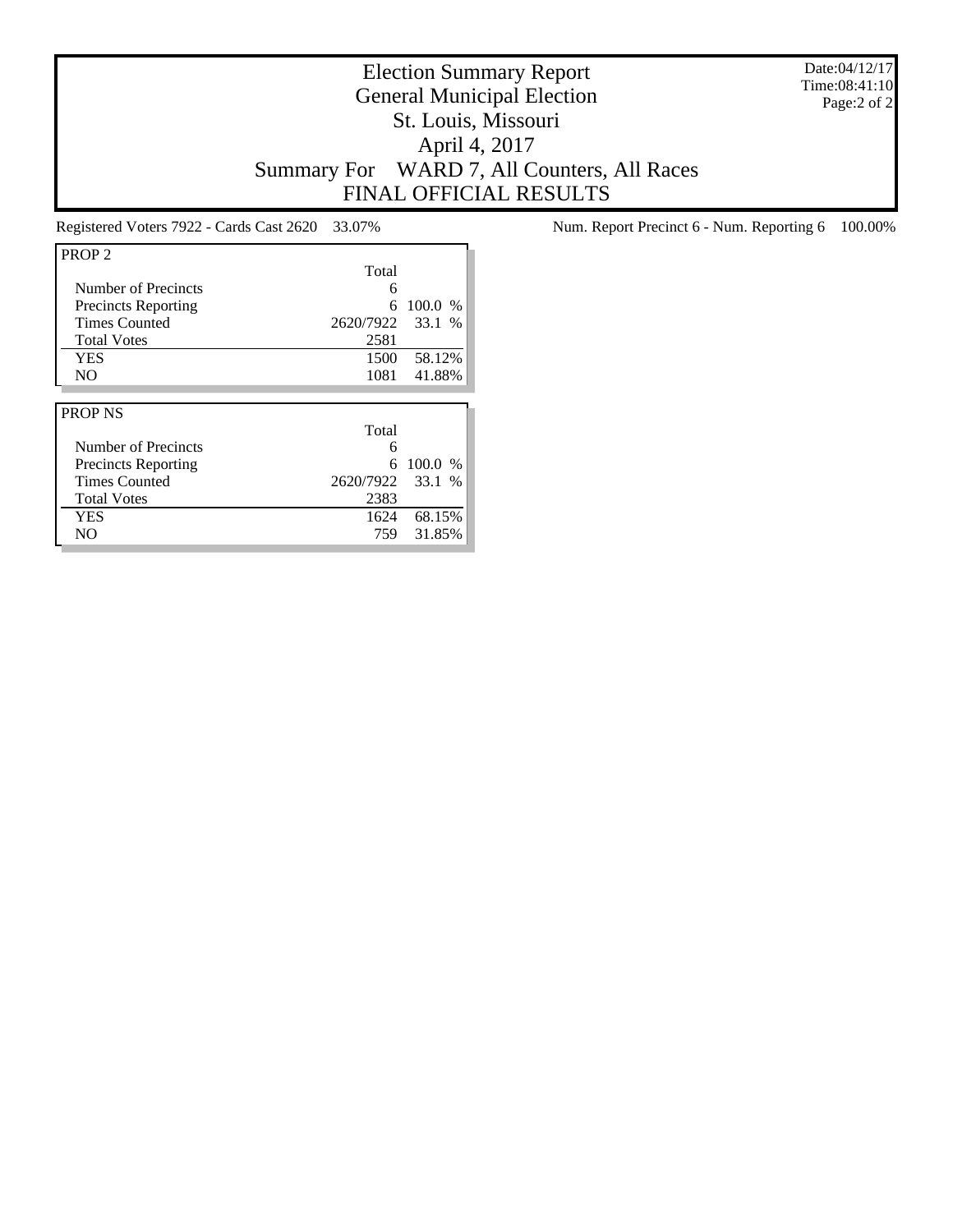|                                                                                                                        |                                    |                                     | <b>Election Summary Report</b><br><b>General Municipal Election</b><br>St. Louis, Missouri<br>April 4, 2017 |                                     | Date:04/12/17<br>Time:08:41:14<br>Page:1 of 2 |
|------------------------------------------------------------------------------------------------------------------------|------------------------------------|-------------------------------------|-------------------------------------------------------------------------------------------------------------|-------------------------------------|-----------------------------------------------|
|                                                                                                                        | <b>Summary For</b>                 |                                     | WARD 8, All Counters, All Races<br>FINAL OFFICIAL RESULTS                                                   |                                     |                                               |
| Registered Voters 8590 - Cards Cast 3286 38.25%                                                                        |                                    |                                     | Num. Report Precinct 9 - Num. Reporting 9                                                                   |                                     | 100.00%                                       |
| <b>MAYOR</b>                                                                                                           | Total                              |                                     | PROP A                                                                                                      | Total                               |                                               |
| Number of Precincts<br><b>Precincts Reporting</b><br><b>Times Counted</b><br><b>Total Votes</b><br><b>ANDREW JONES</b> | 9<br>9<br>3286/8590<br>3241<br>404 | 100.0 %<br>38.3 %<br>12.47%         | Number of Precincts<br>Precincts Reporting<br><b>Times Counted</b><br><b>Total Votes</b><br><b>YES</b>      | 9<br>9<br>3286/8590<br>3201<br>1606 | 100.0 %<br>38.3 %<br>50.17%                   |
| <b>LYDA KREWSON</b><br>ROBB CUNNINGHAM                                                                                 | 2402<br>26                         | 74.11%<br>0.80%                     | NO                                                                                                          | 1595                                | 49.83%                                        |
| JOHNATHAN MCFARLAND<br><b>LARRY RICE</b><br><b>TYRONE AUSTIN</b><br>Write-in Votes                                     | 149<br>189<br>11<br>60             | 4.60%<br>5.83%<br>0.34%<br>1.85%    | <b>PROP B</b><br>Number of Precincts<br><b>Precincts Reporting</b>                                          | Total<br>9<br>9                     | 100.0 %                                       |
| <b>COMPTROLLER</b>                                                                                                     | Total                              |                                     | <b>Times Counted</b><br><b>Total Votes</b><br><b>YES</b>                                                    | 3286/8590<br>3161<br>1690           | 38.3 %<br>53.46%                              |
| Number of Precincts<br><b>Precincts Reporting</b>                                                                      | 9<br>9                             | 100.0 %                             | NO                                                                                                          | 1471                                | 46.54%                                        |
| <b>Times Counted</b><br><b>Total Votes</b>                                                                             | 3286/8590<br>3050                  | 38.3 %                              | <b>PROP C</b>                                                                                               | Total                               |                                               |
| <b>DARLENE GREEN</b><br><b>JEROME BAUER</b><br>Write-in Votes                                                          | 2625<br>405<br>20                  | 86.07%<br>13.28%<br>0.66%           | Number of Precincts<br>Precincts Reporting<br><b>Times Counted</b>                                          | 9<br>9<br>3286/8590                 | 100.0 %<br>38.3 %                             |
| <b>BD OF EDUCATION</b>                                                                                                 | Total                              |                                     | <b>Total Votes</b><br><b>YES</b><br>N <sub>O</sub>                                                          | 3059<br>2238<br>821                 | 73.16%<br>26.84%                              |
| Number of Precincts<br>Precincts Reporting<br><b>Times Counted</b><br><b>Total Votes</b>                               | 9<br>9<br>3286/8590<br>6493        | 100.0 %<br>38.3 %                   | PROP <sub>1</sub>                                                                                           | Total                               |                                               |
| <b>BILL MONROE</b><br>NATALIE VOWELL<br><b>DAVID JACKSON</b>                                                           | 439<br>1051<br>389                 | 6.76%<br>16.19%<br>5.99%            | Number of Precincts<br><b>Precincts Reporting</b><br><b>Times Counted</b><br><b>Total Votes</b>             | 9<br>9<br>3286/8590<br>3257         | 100.0 %<br>38.3 %                             |
| DOROTHY COLLINS<br><b>BRIAN WALLNER</b><br><b>JAMES REECE</b><br><b>SUSAN JONES</b>                                    | 1649<br>265<br>887<br>1715         | 25.40%<br>4.08%<br>13.66%<br>26.41% | <b>YES</b><br>NO<br>PROP <sub>2</sub>                                                                       | 2179<br>1078                        | 66.90%<br>33.10%                              |
| Write-in Votes                                                                                                         | 98                                 | 1.51%                               | Number of Precincts                                                                                         | Total<br>9                          |                                               |
| JR COLL DIST 2<br>Number of Precincts                                                                                  | Total<br>9                         |                                     | Precincts Reporting<br><b>Times Counted</b><br><b>Total Votes</b>                                           | 9<br>3286/8590<br>3255              | 100.0 %<br>38.3 %                             |
| <b>Precincts Reporting</b><br><b>Times Counted</b><br><b>Total Votes</b>                                               | 9<br>3286/8590<br>2243             | 100.0 %<br>38.3 %                   | <b>YES</b><br>NO                                                                                            | 1495<br>1760                        | 45.93%<br>54.07%                              |
| <b>PAM ROSS</b><br><b>CIERA SIMRIL</b><br><b>PATRICK BURKE</b><br>Write-in Votes                                       | 1065<br>404<br>745<br>29           | 47.48%<br>18.01%<br>33.21%<br>1.29% |                                                                                                             |                                     |                                               |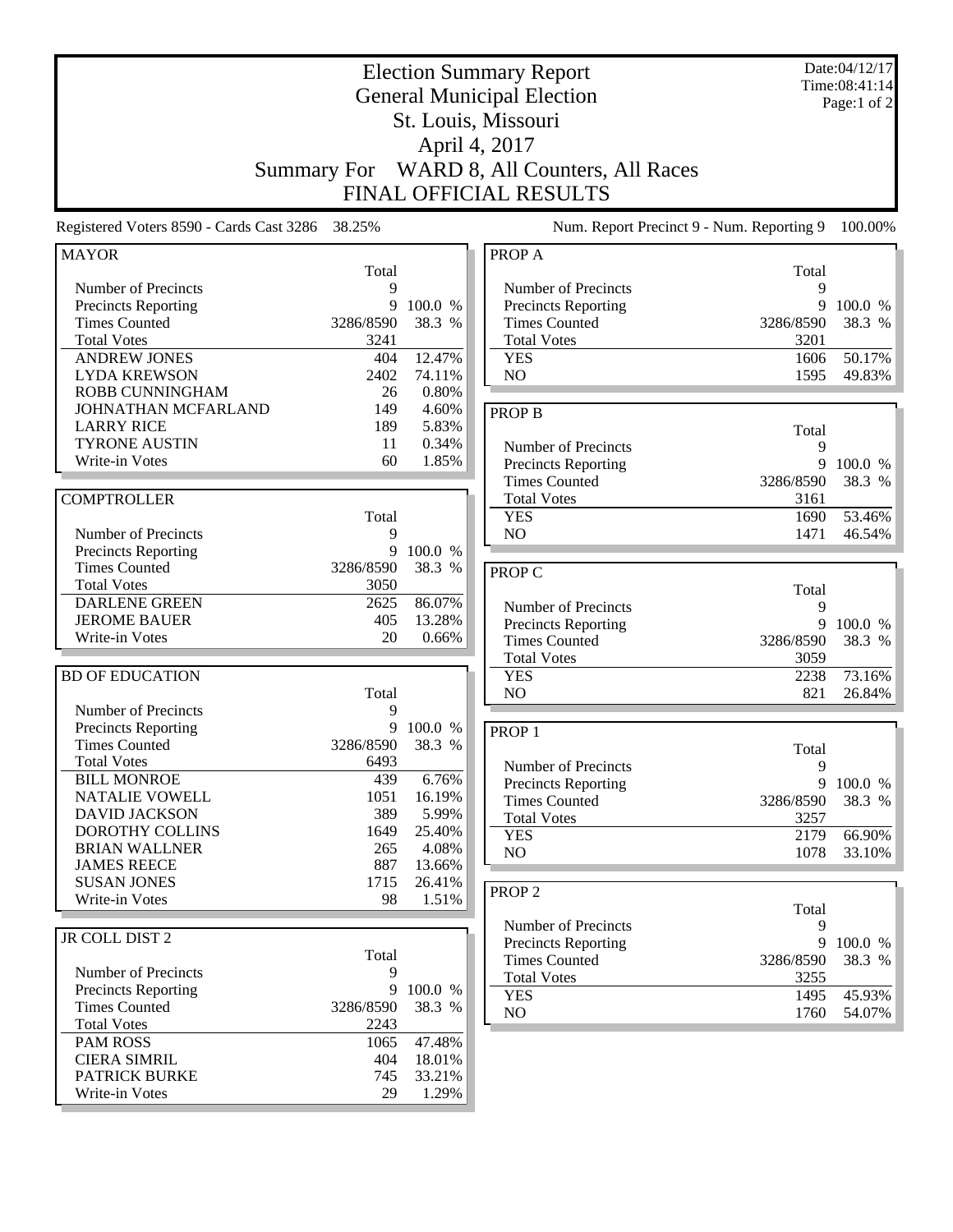Date:04/12/17 Time:08:41:14 Page:2 of 2

# Election Summary Report General Municipal Election St. Louis, Missouri April 4, 2017 Summary For WARD 8, All Counters, All Races FINAL OFFICIAL RESULTS

| <b>PROP NS</b>       |                  |           |
|----------------------|------------------|-----------|
|                      | Total            |           |
| Number of Precincts  |                  |           |
| Precincts Reporting  | 9                | $100.0\%$ |
| <b>Times Counted</b> | 3286/8590 38.3 % |           |
| <b>Total Votes</b>   | 3051             |           |
| YES                  | 2213             | 72.53%    |
| NΟ                   | 838              | 27.47%    |
|                      |                  |           |

Registered Voters 8590 - Cards Cast 3286 38.25% Num. Report Precinct 9 - Num. Reporting 9 100.00%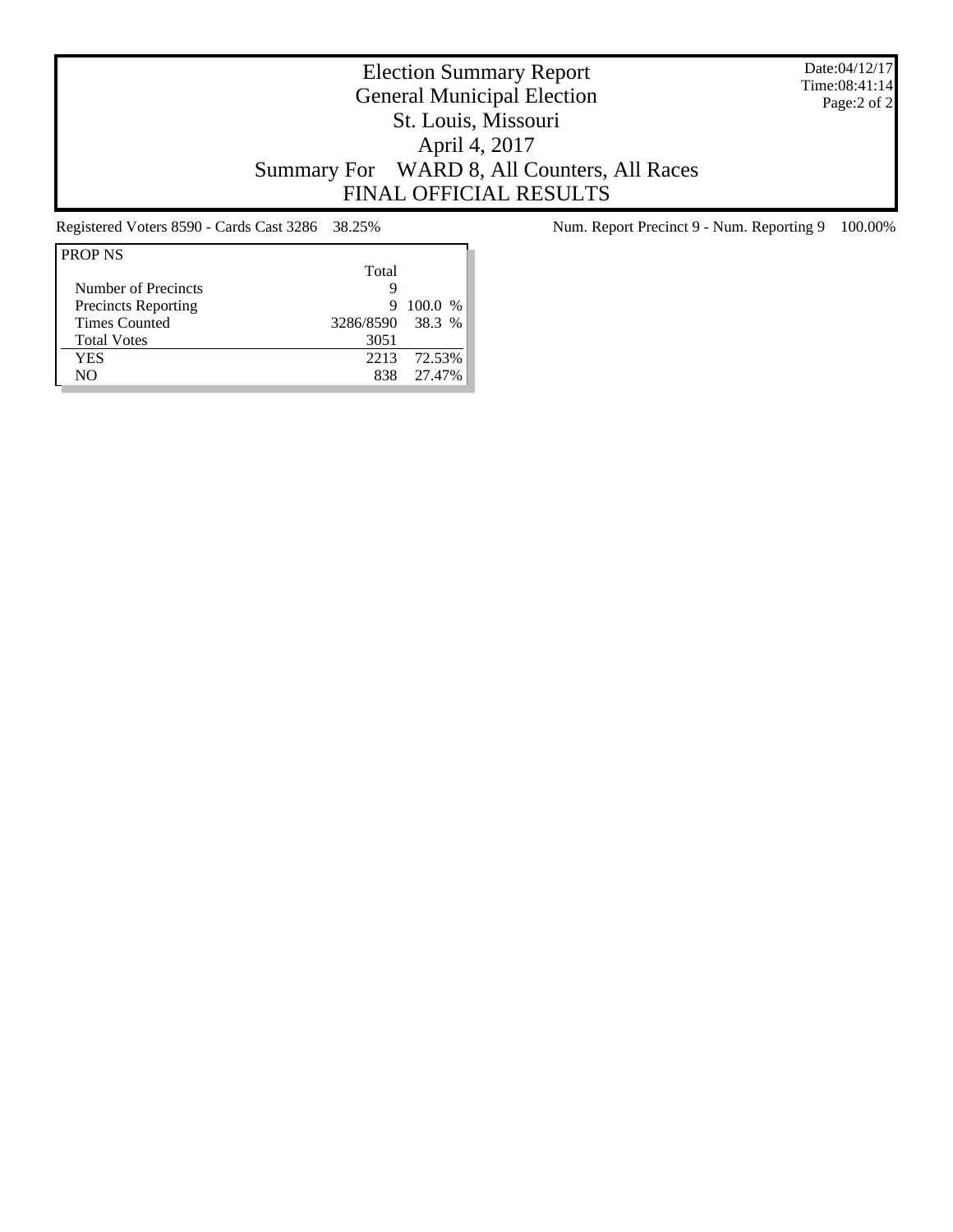|                                                    |                    |                   | <b>Election Summary Report</b><br><b>General Municipal Election</b> |             | Date:04/12/17<br>Time:08:41:18<br>Page:1 of 2 |
|----------------------------------------------------|--------------------|-------------------|---------------------------------------------------------------------|-------------|-----------------------------------------------|
|                                                    |                    |                   | St. Louis, Missouri                                                 |             |                                               |
|                                                    |                    |                   | April 4, 2017                                                       |             |                                               |
|                                                    | <b>Summary For</b> |                   | WARD 9, All Counters, All Races                                     |             |                                               |
|                                                    |                    |                   | <b>FINAL OFFICIAL RESULTS</b>                                       |             |                                               |
|                                                    |                    |                   |                                                                     |             |                                               |
| Registered Voters 6780 - Cards Cast 2056           | 30.32%             |                   | Num. Report Precinct 9 - Num. Reporting 9                           |             | 100.00%                                       |
| <b>MAYOR</b>                                       | Total              |                   | <b>JR COLL DIST 2</b>                                               | Total       |                                               |
| Number of Precincts                                | 9                  |                   | Number of Precincts                                                 | 8           |                                               |
| <b>Precincts Reporting</b>                         | 9                  | 100.0 %           | <b>Precincts Reporting</b>                                          | 8           | 100.0 %                                       |
| <b>Times Counted</b>                               | 2056/6780          | 30.3 %            | <b>Times Counted</b>                                                | 1760/5418   | 32.5 %                                        |
| <b>Total Votes</b>                                 | 2021               |                   | <b>Total Votes</b>                                                  | 1204        |                                               |
| <b>ANDREW JONES</b>                                | 266                | 13.16%            | <b>PAM ROSS</b>                                                     | 604         | 50.17%                                        |
| <b>LYDA KREWSON</b>                                | 1400               | 69.27%            | <b>CIERA SIMRIL</b>                                                 | 279         | 23.17%                                        |
| ROBB CUNNINGHAM                                    | 17                 | 0.84%             | <b>PATRICK BURKE</b>                                                | 302         | 25.08%                                        |
| JOHNATHAN MCFARLAND                                | 76                 | 3.76%             | Write-in Votes                                                      | 19          | 1.58%                                         |
| <b>LARRY RICE</b>                                  | 221                | 10.94%            |                                                                     |             |                                               |
| <b>TYRONE AUSTIN</b>                               | 4                  | 0.20%             | PROP A                                                              |             |                                               |
| Write-in Votes                                     | 37                 | 1.83%             |                                                                     | Total       |                                               |
|                                                    |                    |                   | Number of Precincts                                                 | 9           |                                               |
| <b>COMPTROLLER</b>                                 |                    |                   | <b>Precincts Reporting</b>                                          | 9           | 100.0 %                                       |
|                                                    | Total              |                   | <b>Times Counted</b>                                                | 2056/6780   | 30.3 %                                        |
| Number of Precincts                                | 9                  |                   | <b>Total Votes</b>                                                  | 1991        |                                               |
| <b>Precincts Reporting</b><br><b>Times Counted</b> | 9<br>2056/6780     | 100.0 %<br>30.3 % | <b>YES</b><br>NO                                                    | 988<br>1003 | 49.62%<br>50.38%                              |
| <b>Total Votes</b>                                 | 1915               |                   |                                                                     |             |                                               |
| <b>DARLENE GREEN</b>                               | 1659               | 86.63%            |                                                                     |             |                                               |
| <b>JEROME BAUER</b>                                | 252                | 13.16%            | <b>PROP B</b>                                                       |             |                                               |
| Write-in Votes                                     | 4                  | 0.21%             | Number of Precincts                                                 | Total<br>9  |                                               |
|                                                    |                    |                   | <b>Precincts Reporting</b>                                          | 9           | 100.0 %                                       |
| <b>WD9 ALDERMAN</b>                                |                    |                   | <b>Times Counted</b>                                                | 2056/6780   | 30.3 %                                        |
|                                                    | Total              |                   | <b>Total Votes</b>                                                  | 1950        |                                               |
| Number of Precincts                                | 9                  |                   | <b>YES</b>                                                          | 941         | 48.26%                                        |
| <b>Precincts Reporting</b>                         | 9                  | 100.0 %           | N <sub>O</sub>                                                      | 1009        | 51.74%                                        |
| <b>Times Counted</b>                               | 2056/6780          | 30.3 %            |                                                                     |             |                                               |
| <b>Total Votes</b>                                 | 1989               |                   | PROP C                                                              |             |                                               |
| <b>DAN GUENTHER</b>                                | 1766               | 88.79%            |                                                                     | Total       |                                               |
| <b>KATIE GORE</b>                                  | 182                | 9.15%             | Number of Precincts                                                 | 9           |                                               |
| Write-in Votes                                     | 41                 | 2.06%             | Precincts Reporting                                                 | 9           | 100.0 %                                       |
|                                                    |                    |                   | <b>Times Counted</b>                                                | 2056/6780   | 30.3 %                                        |
| <b>BD OF EDUCATION</b>                             |                    |                   | <b>Total Votes</b>                                                  | 1898        |                                               |
|                                                    | Total              |                   | <b>YES</b>                                                          | 1317        | 69.39%                                        |
| Number of Precincts                                | 9                  |                   | NO                                                                  | 581         | 30.61%                                        |
| Precincts Reporting                                | 9                  | 100.0 %           |                                                                     |             |                                               |
| <b>Times Counted</b>                               | 2056/6780          | 30.3 %            | PROP <sub>1</sub>                                                   |             |                                               |
| <b>Total Votes</b>                                 | 3801               |                   |                                                                     | Total       |                                               |
| <b>BILL MONROE</b>                                 | 415                | 10.92%            | Number of Precincts                                                 | 9           |                                               |
| NATALIE VOWELL                                     | 800                | 21.05%            | Precincts Reporting                                                 | 9           | 100.0 %                                       |
| <b>DAVID JACKSON</b>                               | 279                | 7.34%             | <b>Times Counted</b>                                                | 2056/6780   | 30.3 %                                        |
| DOROTHY COLLINS                                    | 790                | 20.78%            | <b>Total Votes</b>                                                  | 2020        |                                               |
| <b>BRIAN WALLNER</b>                               | 262                | 6.89%             | <b>YES</b>                                                          | 1254        | 62.08%                                        |
| <b>JAMES REECE</b>                                 | 300                | 7.89%             | NO                                                                  | 766         | 37.92%                                        |
| <b>SUSAN JONES</b>                                 | 888                | 23.36%            |                                                                     |             |                                               |
| Write-in Votes                                     | 67                 | 1.76%             |                                                                     |             |                                               |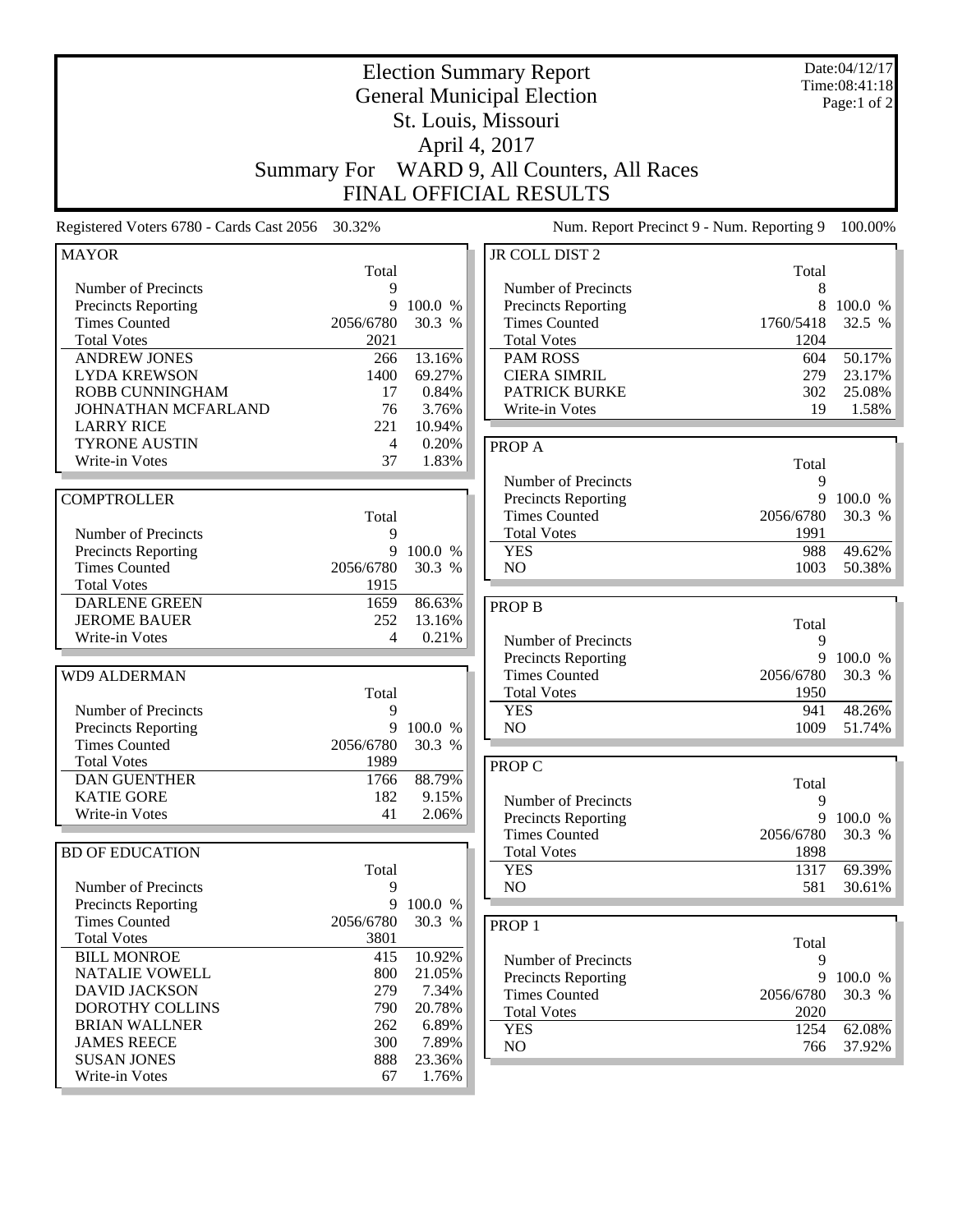Date:04/12/17 Time:08:41:18 Page:2 of 2

# Election Summary Report General Municipal Election St. Louis, Missouri April 4, 2017 Summary For WARD 9, All Counters, All Races FINAL OFFICIAL RESULTS

| PROP <sub>2</sub>          |           |         |
|----------------------------|-----------|---------|
|                            | Total     |         |
| Number of Precincts        | 9         |         |
| <b>Precincts Reporting</b> | 9         | 100.0 % |
| <b>Times Counted</b>       | 2056/6780 | 30.3%   |
| <b>Total Votes</b>         | 2025      |         |
| YES                        | 919       | 45.38%  |
| N <sub>O</sub>             | 1106      | 54.62%  |
|                            |           |         |
|                            |           |         |
| <b>PROP NS</b>             |           |         |
|                            | Total     |         |
| Number of Precincts        | 9         |         |
| Precincts Reporting        | 9         | 100.0 % |
| <b>Times Counted</b>       | 2056/6780 | 30.3%   |
| <b>Total Votes</b>         | 1929      |         |
| <b>YES</b>                 | 1270      | 65.84%  |

Registered Voters 6780 - Cards Cast 2056 30.32% Num. Report Precinct 9 - Num. Reporting 9 100.00%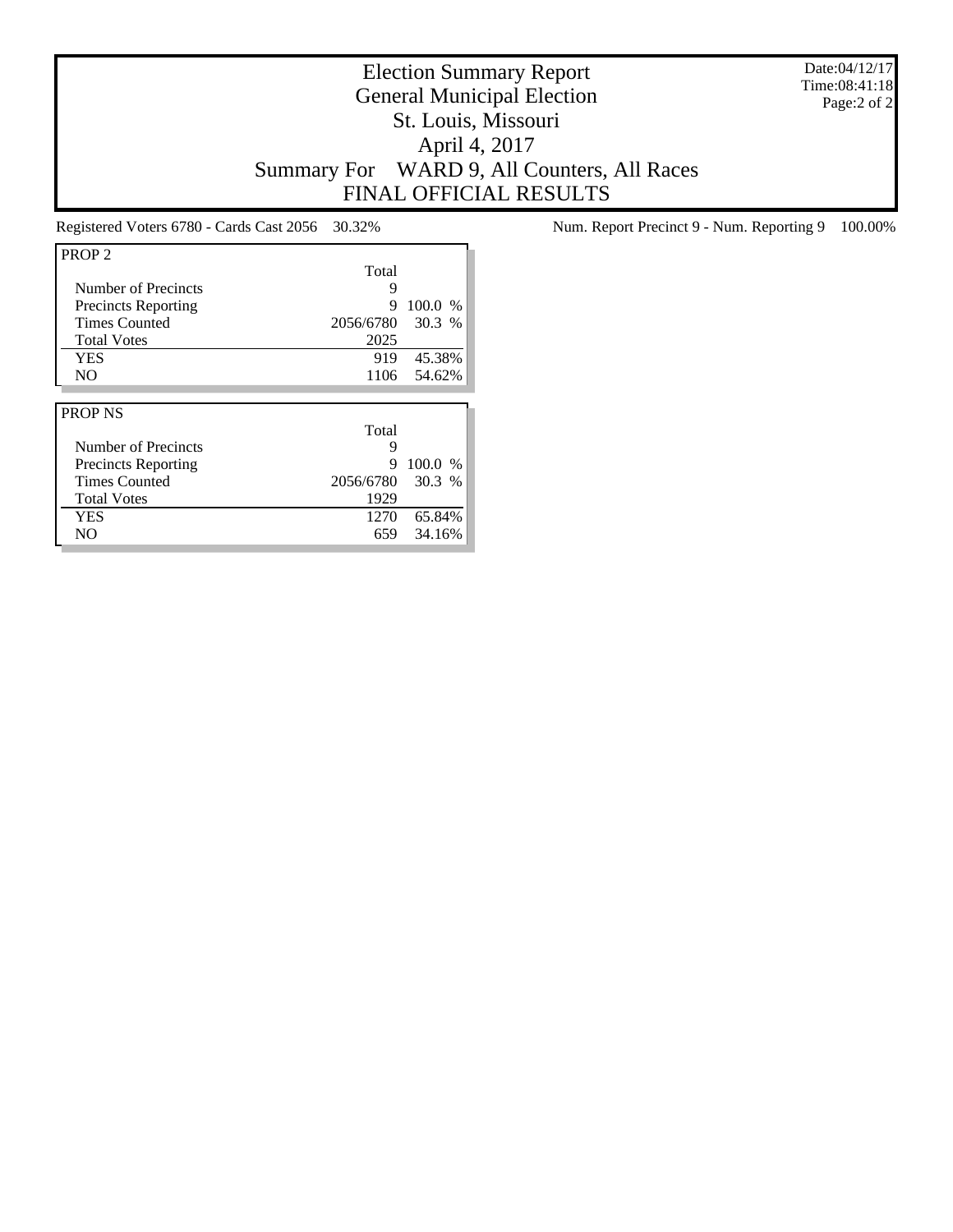|                                           |                    |                  | <b>Election Summary Report</b>              |              | Date:04/12/17 |
|-------------------------------------------|--------------------|------------------|---------------------------------------------|--------------|---------------|
|                                           |                    |                  | <b>General Municipal Election</b>           |              | Time:08:41:23 |
|                                           |                    |                  |                                             |              | Page:1 of 2   |
|                                           |                    |                  | St. Louis, Missouri                         |              |               |
|                                           |                    |                  | April 4, 2017                               |              |               |
|                                           | <b>Summary For</b> |                  | WARD 10, All Counters, All Races            |              |               |
|                                           |                    |                  | FINAL OFFICIAL RESULTS                      |              |               |
| Registered Voters 7386 - Cards Cast 2730  | 36.96%             |                  | Num. Report Precinct 9 - Num. Reporting 9   |              | 100.00%       |
| <b>MAYOR</b>                              |                    |                  | PROP A                                      |              |               |
|                                           | Total              |                  |                                             | Total        |               |
| Number of Precincts                       | 9                  |                  | Number of Precincts                         | 9            |               |
| Precincts Reporting                       | 9                  | 100.0 %          | Precincts Reporting                         | 9            | 100.0 %       |
| <b>Times Counted</b>                      | 2730/7386          | 37.0 %           | <b>Times Counted</b>                        | 2730/7386    | 37.0 %        |
| <b>Total Votes</b><br><b>ANDREW JONES</b> | 2696<br>439        | 16.28%           | <b>Total Votes</b><br><b>YES</b>            | 2656<br>1439 | 54.18%        |
| <b>LYDA KREWSON</b>                       | 2004               | 74.33%           | NO                                          | 1217         | 45.82%        |
| ROBB CUNNINGHAM                           | 24                 | 0.89%            |                                             |              |               |
| JOHNATHAN MCFARLAND                       | 61                 | 2.26%            | <b>PROP B</b>                               |              |               |
| <b>LARRY RICE</b>                         | 140                | 5.19%            |                                             | Total        |               |
| <b>TYRONE AUSTIN</b>                      | 3                  | 0.11%            | Number of Precincts                         | 9            |               |
| Write-in Votes                            | 25                 | 0.93%            | Precincts Reporting                         | 9            | 100.0 %       |
|                                           |                    |                  | <b>Times Counted</b>                        | 2730/7386    | 37.0 %        |
| <b>COMPTROLLER</b>                        |                    |                  | <b>Total Votes</b>                          | 2601         |               |
|                                           | Total              |                  | <b>YES</b>                                  | 1432         | 55.06%        |
| Number of Precincts                       | 9                  |                  | N <sub>O</sub>                              | 1169         | 44.94%        |
| <b>Precincts Reporting</b>                | 9                  | 100.0 %          |                                             |              |               |
| <b>Times Counted</b>                      | 2730/7386          | 37.0 %           | PROP C                                      |              |               |
| <b>Total Votes</b>                        | 2485               |                  |                                             | Total        |               |
| <b>DARLENE GREEN</b>                      | 2042               | 82.17%           | Number of Precincts                         | 9            |               |
| <b>JEROME BAUER</b>                       | 420                | 16.90%           | Precincts Reporting                         | 9            | 100.0 %       |
| Write-in Votes                            | 23                 | 0.93%            | <b>Times Counted</b>                        | 2730/7386    | 37.0 %        |
|                                           |                    |                  | <b>Total Votes</b>                          | 2503         |               |
| <b>BD OF EDUCATION</b>                    |                    |                  | <b>YES</b>                                  | 1763         | 70.44%        |
| Number of Precincts                       | Total              |                  | NO                                          | 740          | 29.56%        |
| Precincts Reporting                       | 9<br>9             | 100.0 %          |                                             |              |               |
| <b>Times Counted</b>                      | 2730/7386          | 37.0 %           | PROP <sub>1</sub>                           |              |               |
| <b>Total Votes</b>                        | 4833               |                  |                                             | Total        |               |
| <b>BILL MONROE</b>                        | 630                | 13.04%           | Number of Precincts                         | 9<br>9       | 100.0 %       |
| NATALIE VOWELL                            | 938                | 19.41%           | Precincts Reporting<br><b>Times Counted</b> | 2730/7386    | 37.0 %        |
| <b>DAVID JACKSON</b>                      | 357                | 7.39%            | <b>Total Votes</b>                          | 2698         |               |
| DOROTHY COLLINS                           | 957                | 19.80%           | <b>YES</b>                                  | 1817         | 67.35%        |
| <b>BRIAN WALLNER</b>                      | 437                | 9.04%            | NO                                          | 881          | 32.65%        |
| <b>JAMES REECE</b>                        | 373                | 7.72%            |                                             |              |               |
| <b>SUSAN JONES</b>                        | 1086               | 22.47%           | PROP <sub>2</sub>                           |              |               |
| Write-in Votes                            | 55                 | 1.14%            |                                             | Total        |               |
|                                           |                    |                  | Number of Precincts                         | 9            |               |
| JR COLL DIST 2                            |                    |                  | Precincts Reporting                         | 9            | 100.0 %       |
|                                           | Total              |                  | <b>Times Counted</b>                        | 2730/7386    | 37.0 %        |
| Number of Precincts                       | 5                  |                  | <b>Total Votes</b>                          | 2697         |               |
| <b>Precincts Reporting</b>                |                    | 5 100.0 %        | <b>YES</b>                                  | 1535         | 56.92%        |
| <b>Times Counted</b>                      | 1821/4628          | 39.3 %           | NO                                          | 1162         | 43.08%        |
| <b>Total Votes</b>                        | 1226               |                  |                                             |              |               |
| <b>PAM ROSS</b><br><b>CIERA SIMRIL</b>    | 536                | 43.72%           |                                             |              |               |
| <b>PATRICK BURKE</b>                      | 205<br>472         | 16.72%<br>38.50% |                                             |              |               |
| Write-in Votes                            | 13                 | 1.06%            |                                             |              |               |
|                                           |                    |                  |                                             |              |               |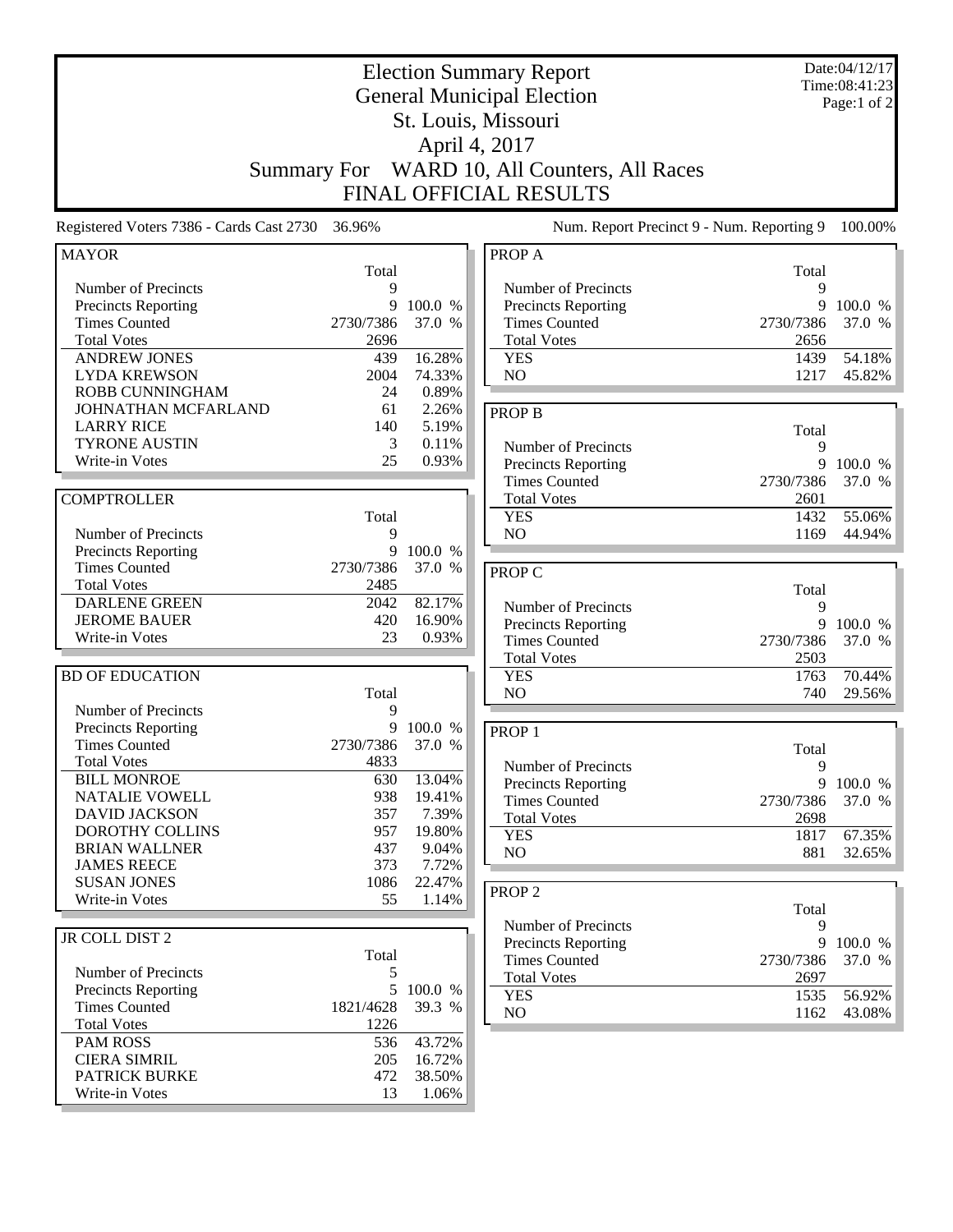Date:04/12/17 Time:08:41:23 Page:2 of 2

# Election Summary Report General Municipal Election St. Louis, Missouri April 4, 2017 Summary For WARD 10, All Counters, All Races FINAL OFFICIAL RESULTS

| <b>PROP NS</b>             |                  |           |
|----------------------------|------------------|-----------|
|                            | Total            |           |
| Number of Precincts        | g                |           |
| <b>Precincts Reporting</b> | 9                | $100.0\%$ |
| <b>Times Counted</b>       | 2730/7386 37.0 % |           |
| <b>Total Votes</b>         | 2478             |           |
| YES                        | 1549             | 62.51%    |
| NO.                        | 929              | 37.49%    |

Registered Voters 7386 - Cards Cast 2730 36.96% Num. Report Precinct 9 - Num. Reporting 9 100.00%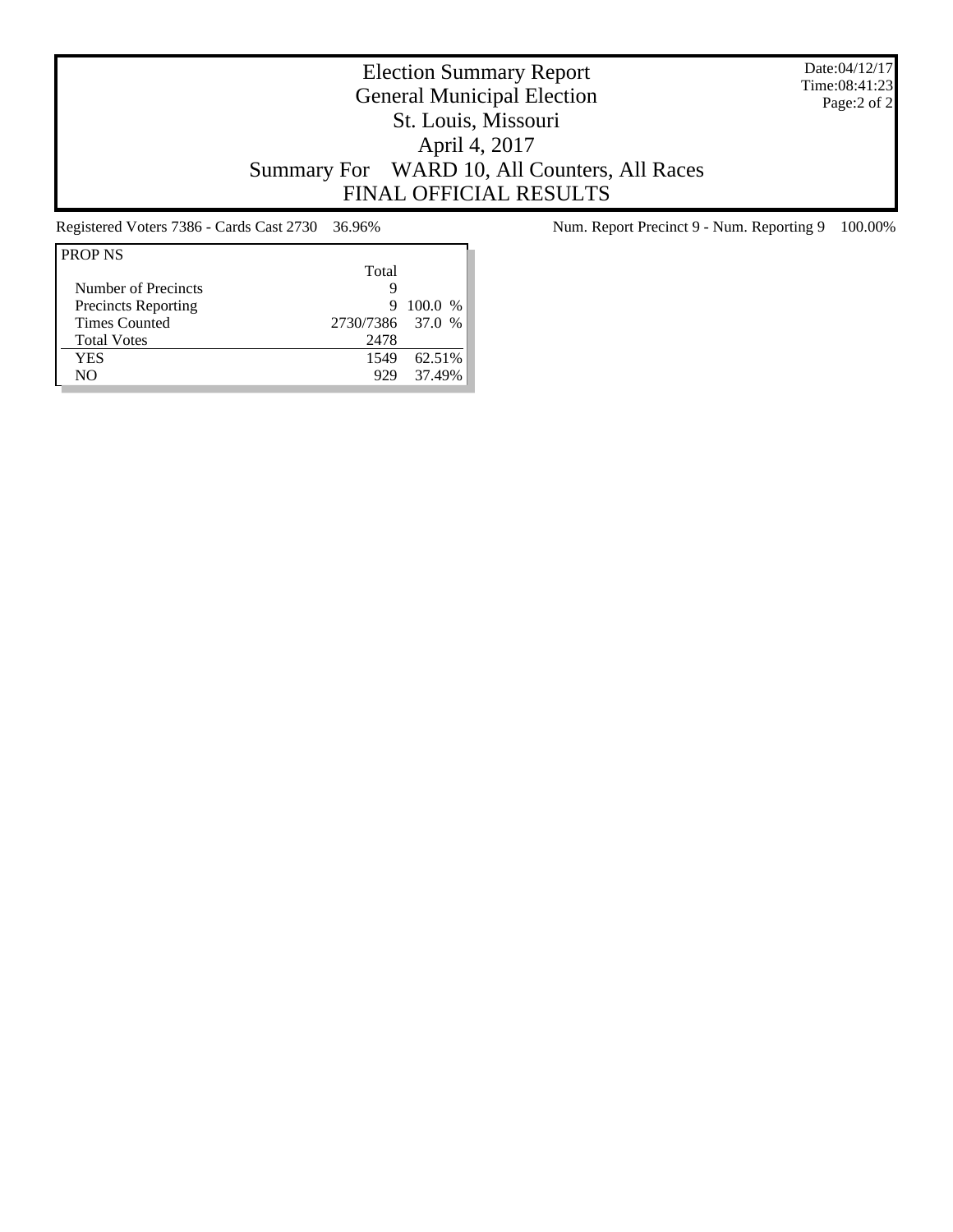|                                                                                                                                                                                                                                                                          | <b>Summary For</b>                                                            |                                                                                                 | <b>Election Summary Report</b><br><b>General Municipal Election</b><br>St. Louis, Missouri<br>April 4, 2017<br>WARD 11, All Counters, All Races |                                                    | Date:04/12/17<br>Time:08:41:27<br>Page:1 of 2 |
|--------------------------------------------------------------------------------------------------------------------------------------------------------------------------------------------------------------------------------------------------------------------------|-------------------------------------------------------------------------------|-------------------------------------------------------------------------------------------------|-------------------------------------------------------------------------------------------------------------------------------------------------|----------------------------------------------------|-----------------------------------------------|
|                                                                                                                                                                                                                                                                          |                                                                               |                                                                                                 | <b>FINAL OFFICIAL RESULTS</b>                                                                                                                   |                                                    |                                               |
| Registered Voters 6314 - Cards Cast 1742 27.59%                                                                                                                                                                                                                          |                                                                               |                                                                                                 | Num. Report Precinct 6 - Num. Reporting 6                                                                                                       |                                                    | 100.00%                                       |
| <b>MAYOR</b>                                                                                                                                                                                                                                                             | Total                                                                         |                                                                                                 | PROP A                                                                                                                                          | Total                                              |                                               |
| Number of Precincts<br>Precincts Reporting<br><b>Times Counted</b><br><b>Total Votes</b><br><b>ANDREW JONES</b><br><b>LYDA KREWSON</b>                                                                                                                                   | 6<br>6<br>1742/6314<br>1735<br>310<br>1174                                    | 100.0 %<br>27.6 %<br>17.87%<br>67.67%                                                           | Number of Precincts<br>Precincts Reporting<br><b>Times Counted</b><br><b>Total Votes</b><br><b>YES</b><br>N <sub>O</sub>                        | 6<br>1742/6314<br>1706<br>867<br>839               | 6 100.0 %<br>27.6 %<br>50.82%<br>49.18%       |
| ROBB CUNNINGHAM<br>JOHNATHAN MCFARLAND<br><b>LARRY RICE</b><br><b>TYRONE AUSTIN</b><br>Write-in Votes                                                                                                                                                                    | 18<br>44<br>174<br>5<br>10                                                    | 1.04%<br>2.54%<br>10.03%<br>0.29%<br>0.58%                                                      | <b>PROP B</b><br>Number of Precincts<br>Precincts Reporting                                                                                     | Total<br>6<br>6                                    | 100.0 %                                       |
| <b>COMPTROLLER</b><br>Number of Precincts<br>Precincts Reporting                                                                                                                                                                                                         | Total<br>6<br>6                                                               | 100.0 %                                                                                         | <b>Times Counted</b><br><b>Total Votes</b><br><b>YES</b><br>N <sub>O</sub>                                                                      | 1742/6314<br>1678<br>843<br>835                    | 27.6 %<br>50.24%<br>49.76%                    |
| <b>Times Counted</b><br><b>Total Votes</b><br><b>DARLENE GREEN</b><br><b>JEROME BAUER</b><br>Write-in Votes                                                                                                                                                              | 1742/6314<br>1655<br>1352<br>289<br>14                                        | 27.6 %<br>81.69%<br>17.46%<br>0.85%                                                             | <b>PROP C</b><br>Number of Precincts<br>Precincts Reporting<br><b>Times Counted</b>                                                             | Total<br>6<br>6<br>1742/6314                       | 100.0 %<br>27.6 %                             |
| <b>WD11 ALDERMAN</b><br>Number of Precincts                                                                                                                                                                                                                              | Total<br>6                                                                    |                                                                                                 | <b>Total Votes</b><br><b>YES</b><br>NO                                                                                                          | 1647<br>1164<br>483                                | 70.67%<br>29.33%                              |
| Precincts Reporting<br><b>Times Counted</b><br>Total Votes<br><b>SARAH MARTIN</b><br><b>HANNAH LACHANCE</b><br>Write-in Votes                                                                                                                                            | 1742/6314<br>1680<br>1390<br>268<br>22                                        | 6 100.0 %<br>27.6 %<br>82.74%<br>15.95%<br>1.31%                                                | PROP <sub>1</sub><br>Number of Precincts<br><b>Precincts Reporting</b><br><b>Times Counted</b><br><b>Total Votes</b>                            | Total<br>6<br>6<br>1742/6314<br>1712               | 100.0 %<br>27.6 %                             |
| <b>BD OF EDUCATION</b>                                                                                                                                                                                                                                                   | Total                                                                         |                                                                                                 | <b>YES</b><br>NO.                                                                                                                               | 1061<br>651                                        | 61.97%<br>38.03%                              |
| Number of Precincts<br><b>Precincts Reporting</b><br><b>Times Counted</b><br><b>Total Votes</b><br><b>BILL MONROE</b><br>NATALIE VOWELL<br><b>DAVID JACKSON</b><br>DOROTHY COLLINS<br><b>BRIAN WALLNER</b><br><b>JAMES REECE</b><br><b>SUSAN JONES</b><br>Write-in Votes | 6<br>1742/6314<br>3363<br>435<br>609<br>281<br>617<br>317<br>272<br>767<br>65 | 6 100.0 %<br>27.6 %<br>12.93%<br>18.11%<br>8.36%<br>18.35%<br>9.43%<br>8.09%<br>22.81%<br>1.93% | PROP <sub>2</sub><br>Number of Precincts<br><b>Precincts Reporting</b><br><b>Times Counted</b><br><b>Total Votes</b><br><b>YES</b><br>NO        | Total<br>6<br>6<br>1742/6314<br>1717<br>851<br>866 | 100.0 %<br>27.6 %<br>49.56%<br>50.44%         |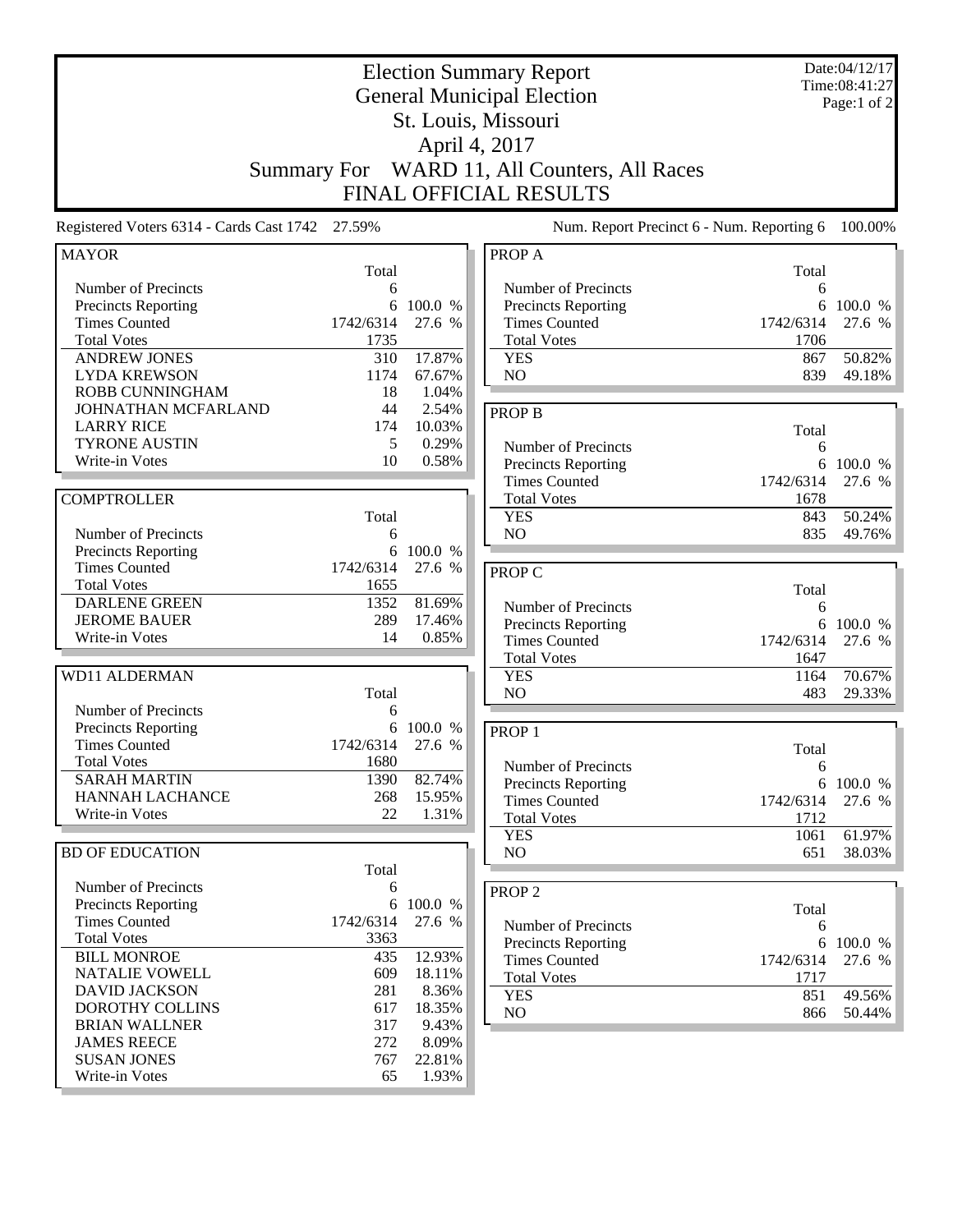Date:04/12/17 Time:08:41:27 Page:2 of 2

# Election Summary Report General Municipal Election St. Louis, Missouri April 4, 2017 Summary For WARD 11, All Counters, All Races FINAL OFFICIAL RESULTS

| Total |                  |
|-------|------------------|
| 6     |                  |
|       | $6\ 100.0\%$     |
|       |                  |
| 1658  |                  |
| 989   | 59.65%           |
| 669   | 40.35%           |
|       | 1742/6314 27.6 % |

Registered Voters 6314 - Cards Cast 1742 27.59% Num. Report Precinct 6 - Num. Reporting 6 100.00%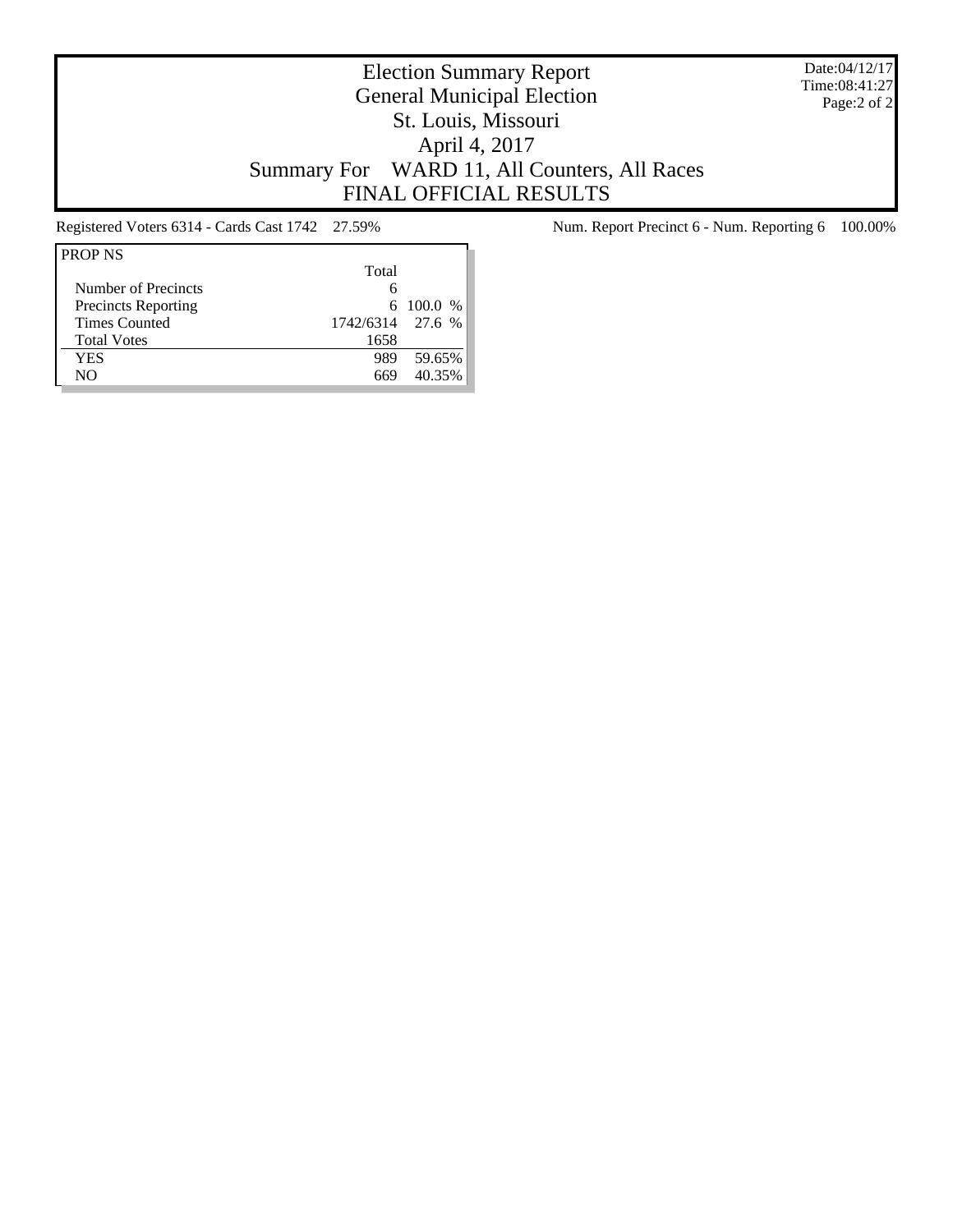|                                                                                                                                        | <b>Summary For</b>                                  |                                                | <b>Election Summary Report</b><br><b>General Municipal Election</b><br>St. Louis, Missouri<br>April 4, 2017<br>WARD 12, All Counters, All Races<br><b>FINAL OFFICIAL RESULTS</b> |                                                      | Date:04/12/17<br>Time:08:41:32<br>Page:1 of 1 |
|----------------------------------------------------------------------------------------------------------------------------------------|-----------------------------------------------------|------------------------------------------------|----------------------------------------------------------------------------------------------------------------------------------------------------------------------------------|------------------------------------------------------|-----------------------------------------------|
| Registered Voters 7996 - Cards Cast 3246 40.60%                                                                                        |                                                     |                                                | Num. Report Precinct 8 - Num. Reporting 8                                                                                                                                        |                                                      | 100.00%                                       |
| <b>MAYOR</b>                                                                                                                           |                                                     |                                                | <b>PROP B</b>                                                                                                                                                                    |                                                      |                                               |
| Number of Precincts<br>Precincts Reporting<br><b>Times Counted</b><br><b>Total Votes</b><br><b>ANDREW JONES</b><br><b>LYDA KREWSON</b> | Total<br>8<br>8<br>3246/7996<br>3206<br>741<br>2245 | 100.0 %<br>40.6 %<br>23.11%<br>70.02%          | Number of Precincts<br>Precincts Reporting<br><b>Times Counted</b><br><b>Total Votes</b><br><b>YES</b><br>NO                                                                     | Total<br>8<br>8<br>3246/7996<br>3114<br>1680<br>1434 | 100.0 %<br>40.6 %<br>53.95%<br>46.05%         |
| <b>ROBB CUNNINGHAM</b><br>JOHNATHAN MCFARLAND<br><b>LARRY RICE</b><br><b>TYRONE AUSTIN</b><br>Write-in Votes                           | 28<br>40<br>128<br>5<br>19                          | 0.87%<br>1.25%<br>3.99%<br>0.16%<br>0.59%      | <b>PROP C</b><br>Number of Precincts<br>Precincts Reporting                                                                                                                      | Total<br>8<br>8                                      | 100.0 %                                       |
| <b>COMPTROLLER</b><br>Number of Precincts                                                                                              | Total<br>8                                          |                                                | <b>Times Counted</b><br><b>Total Votes</b><br><b>YES</b><br>NO                                                                                                                   | 3246/7996<br>3025<br>1990<br>1035                    | 40.6 %<br>65.79%<br>34.21%                    |
| Precincts Reporting<br><b>Times Counted</b><br><b>Total Votes</b><br><b>DARLENE GREEN</b><br><b>JEROME BAUER</b><br>Write-in Votes     | 8<br>3246/7996<br>2875<br>2283<br>568<br>24         | 100.0 %<br>40.6 %<br>79.41%<br>19.76%<br>0.83% | PROP <sub>1</sub><br>Number of Precincts<br><b>Precincts Reporting</b><br><b>Times Counted</b>                                                                                   | Total<br>8<br>8<br>3246/7996                         | 100.0 %<br>40.6 %                             |
| <b>BD OF EDUCATION</b><br>Number of Precincts                                                                                          | Total<br>8                                          |                                                | <b>Total Votes</b><br><b>YES</b><br>N <sub>O</sub>                                                                                                                               | 3208<br>1918<br>1290                                 | 59.79%<br>40.21%                              |
| Precincts Reporting<br><b>Times Counted</b><br><b>Total Votes</b><br><b>BILL MONROE</b>                                                | 8<br>3246/7996<br>5774<br>817                       | 100.0 %<br>40.6 %<br>14.15%                    | PROP <sub>2</sub><br>Number of Precincts<br><b>Precincts Reporting</b>                                                                                                           | Total<br>$\,8$<br>8                                  | 100.0 %                                       |
| NATALIE VOWELL<br><b>DAVID JACKSON</b><br><b>DOROTHY COLLINS</b><br><b>BRIAN WALLNER</b><br><b>JAMES REECE</b>                         | 1115<br>420<br>1082<br>645<br>390                   | 19.31%<br>7.27%<br>18.74%<br>11.17%<br>6.75%   | <b>Times Counted</b><br><b>Total Votes</b><br><b>YES</b><br>NO                                                                                                                   | 3246/7996<br>3211<br>1716<br>1495                    | 40.6 %<br>53.44%<br>46.56%                    |
| <b>SUSAN JONES</b><br>Write-in Votes                                                                                                   | 1229<br>76                                          | 21.29%<br>1.32%                                | PROP <sub>NS</sub><br>Number of Precincts                                                                                                                                        | Total<br>8                                           |                                               |
| PROP A<br>Number of Precincts<br>Precincts Reporting<br><b>Times Counted</b><br><b>Total Votes</b>                                     | Total<br>8<br>8<br>3246/7996<br>3163                | 100.0 %<br>40.6 %                              | Precincts Reporting<br><b>Times Counted</b><br><b>Total Votes</b><br><b>YES</b><br>NO                                                                                            | 8<br>3246/7996<br>2956<br>1563<br>1393               | 100.0 %<br>40.6 %<br>52.88%<br>47.12%         |
| <b>YES</b><br>NO                                                                                                                       | 1647<br>1516                                        | 52.07%<br>47.93%                               |                                                                                                                                                                                  |                                                      |                                               |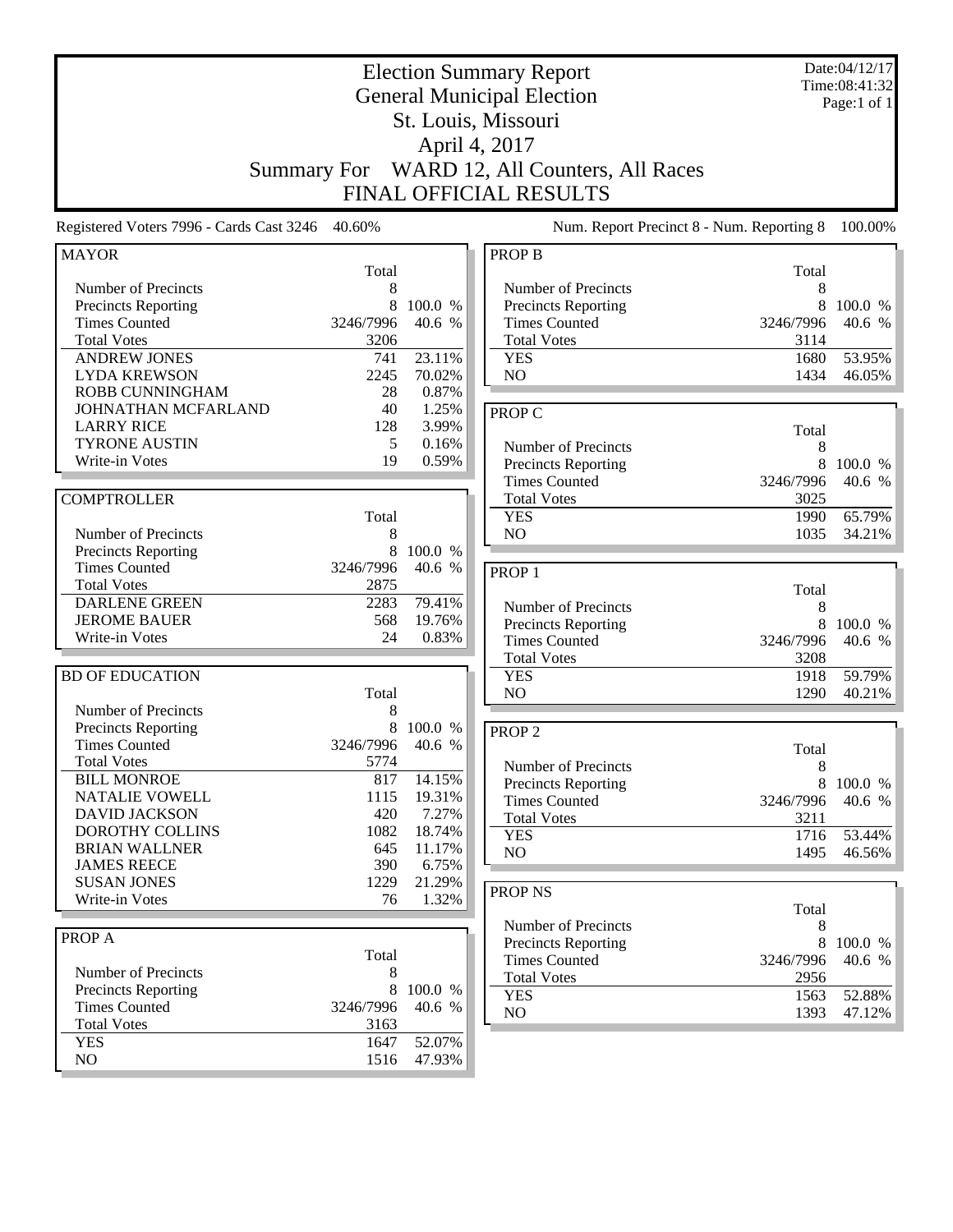|                                                                                                                                        | <b>Summary For</b>                         |                                                       | <b>Election Summary Report</b><br><b>General Municipal Election</b><br>St. Louis, Missouri<br>April 4, 2017<br>WARD 13, All Counters, All Races<br><b>FINAL OFFICIAL RESULTS</b> |                                                     | Date:04/12/17<br>Time:08:41:37<br>Page:1 of 2 |
|----------------------------------------------------------------------------------------------------------------------------------------|--------------------------------------------|-------------------------------------------------------|----------------------------------------------------------------------------------------------------------------------------------------------------------------------------------|-----------------------------------------------------|-----------------------------------------------|
| Registered Voters 7159 - Cards Cast 2427 33.90%                                                                                        |                                            |                                                       | Num. Report Precinct 6 - Num. Reporting 6                                                                                                                                        |                                                     | 100.00%                                       |
| <b>MAYOR</b>                                                                                                                           | Total                                      |                                                       | JR COLL DIST 2                                                                                                                                                                   | Total                                               |                                               |
| Number of Precincts<br>Precincts Reporting<br><b>Times Counted</b><br><b>Total Votes</b><br><b>ANDREW JONES</b><br><b>LYDA KREWSON</b> | 6<br>6<br>2427/7159<br>2395<br>473<br>1644 | 100.0 %<br>33.9 %<br>19.75%<br>68.64%                 | Number of Precincts<br>Precincts Reporting<br><b>Times Counted</b><br><b>Total Votes</b><br><b>PAM ROSS</b><br><b>CIERA SIMRIL</b>                                               | 1<br>$\mathbf{1}$<br>6/64<br>4<br>3<br>$\mathbf{0}$ | 100.0 %<br>9.4 %<br>75.00%<br>0.00%           |
| <b>ROBB CUNNINGHAM</b><br>JOHNATHAN MCFARLAND                                                                                          | 26<br>69                                   | 1.09%<br>2.88%                                        | <b>PATRICK BURKE</b><br>Write-in Votes                                                                                                                                           | $\theta$<br>1                                       | $0.00\%$<br>25.00%                            |
| <b>LARRY RICE</b><br><b>TYRONE AUSTIN</b><br>Write-in Votes                                                                            | 159<br>3<br>21                             | 6.64%<br>0.13%<br>0.88%                               | <b>PROPA</b>                                                                                                                                                                     | Total                                               |                                               |
| <b>COMPTROLLER</b><br>Number of Precincts                                                                                              | Total<br>6                                 |                                                       | Number of Precincts<br>Precincts Reporting<br><b>Times Counted</b><br><b>Total Votes</b>                                                                                         | 6<br>6<br>2427/7159<br>2365                         | 100.0 %<br>33.9 %                             |
| Precincts Reporting<br><b>Times Counted</b><br><b>Total Votes</b>                                                                      | 6<br>2427/7159<br>2235                     | 100.0 %<br>33.9 %                                     | <b>YES</b><br>N <sub>O</sub>                                                                                                                                                     | 1274<br>1091                                        | 53.87%<br>46.13%                              |
| <b>DARLENE GREEN</b><br><b>JEROME BAUER</b><br>Write-in Votes                                                                          | 1748<br>475<br>12                          | 78.21%<br>21.25%<br>0.54%                             | <b>PROP B</b><br>Number of Precincts                                                                                                                                             | Total<br>6                                          |                                               |
| <b>WD13 ALDERMAN</b>                                                                                                                   | Total                                      |                                                       | Precincts Reporting<br><b>Times Counted</b><br><b>Total Votes</b>                                                                                                                | 6<br>2427/7159<br>2322                              | 100.0 %<br>33.9 %                             |
| Number of Precincts<br>Precincts Reporting<br><b>Times Counted</b>                                                                     | 6<br>6<br>2427/7159                        | 100.0 %<br>33.9 %                                     | <b>YES</b><br>NO                                                                                                                                                                 | 1301<br>1021                                        | 56.03%<br>43.97%                              |
| <b>Total Votes</b><br><b>BETH MURPHY</b><br>STEPHANIE DINGES<br>Write-in Votes                                                         | 2331<br>1591<br>727<br>13                  | 68.25%<br>31.19%<br>0.56%                             | PROP C<br>Number of Precincts<br>Precincts Reporting                                                                                                                             | Total<br>6<br>6                                     | 100.0 %                                       |
| <b>BD OF EDUCATION</b><br>Number of Precincts                                                                                          | Total                                      |                                                       | <b>Times Counted</b><br><b>Total Votes</b><br><b>YES</b><br>NO                                                                                                                   | 2427/7159<br>2243<br>1549<br>694                    | 33.9 %<br>69.06%<br>30.94%                    |
| Precincts Reporting<br><b>Times Counted</b><br><b>Total Votes</b>                                                                      | 6<br>6<br>2427/7159<br>4591                | 100.0 %<br>33.9 %                                     | PROP <sub>1</sub>                                                                                                                                                                |                                                     |                                               |
| <b>BILL MONROE</b><br>NATALIE VOWELL<br><b>DAVID JACKSON</b><br>DOROTHY COLLINS<br><b>BRIAN WALLNER</b><br><b>JAMES REECE</b>          | 572<br>902<br>359<br>889<br>416<br>349     | 12.46%<br>19.65%<br>7.82%<br>19.36%<br>9.06%<br>7.60% | Number of Precincts<br>Precincts Reporting<br><b>Times Counted</b><br><b>Total Votes</b><br><b>YES</b><br>NO                                                                     | Total<br>6<br>6<br>2427/7159<br>2397<br>1478<br>919 | 100.0 %<br>33.9 %<br>61.66%<br>38.34%         |
| <b>SUSAN JONES</b><br>Write-in Votes                                                                                                   | 1033<br>71                                 | 22.50%<br>1.55%                                       |                                                                                                                                                                                  |                                                     |                                               |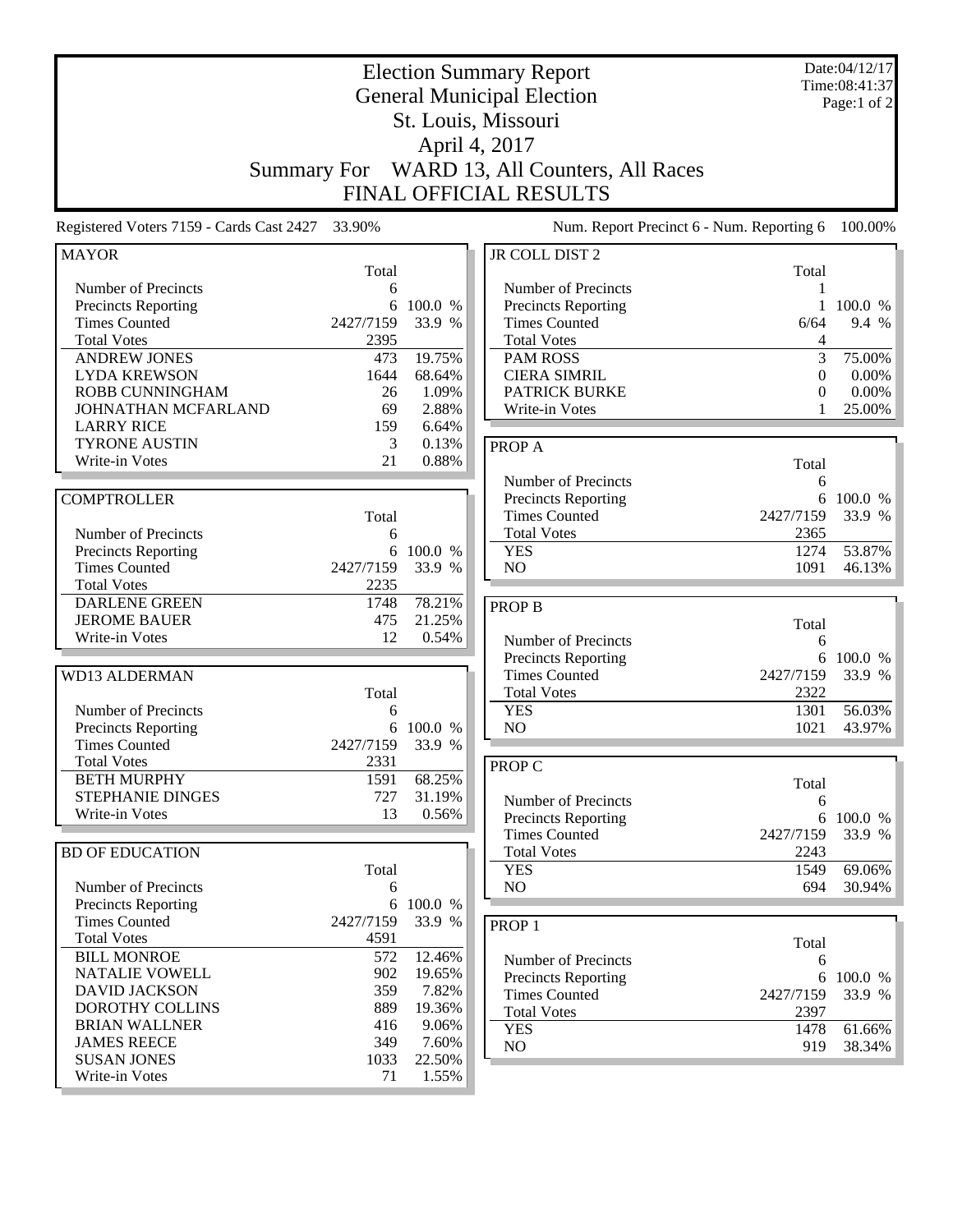Date:04/12/17 Time:08:41:37 Page:2 of 2

# Election Summary Report General Municipal Election St. Louis, Missouri April 4, 2017 Summary For WARD 13, All Counters, All Races FINAL OFFICIAL RESULTS

| PROP <sub>2</sub>          |           |         |
|----------------------------|-----------|---------|
|                            | Total     |         |
| Number of Precincts        | 6         |         |
| <b>Precincts Reporting</b> | 6         | 100.0 % |
| <b>Times Counted</b>       | 2427/7159 | 33.9 %  |
| <b>Total Votes</b>         | 2403      |         |
| <b>YES</b>                 | 1213      | 50.48%  |
| N <sub>O</sub>             | 1190      | 49.52%  |
|                            |           |         |
|                            |           |         |
| <b>PROP NS</b>             |           |         |
|                            | Total     |         |
| Number of Precincts        | 6         |         |
| <b>Precincts Reporting</b> | 6         | 100.0 % |
| <b>Times Counted</b>       | 2427/7159 | 33.9 %  |
| <b>Total Votes</b>         | 2255      |         |
| YES                        | 1355      | 60.09%  |

Registered Voters 7159 - Cards Cast 2427 33.90% Num. Report Precinct 6 - Num. Reporting 6 100.00%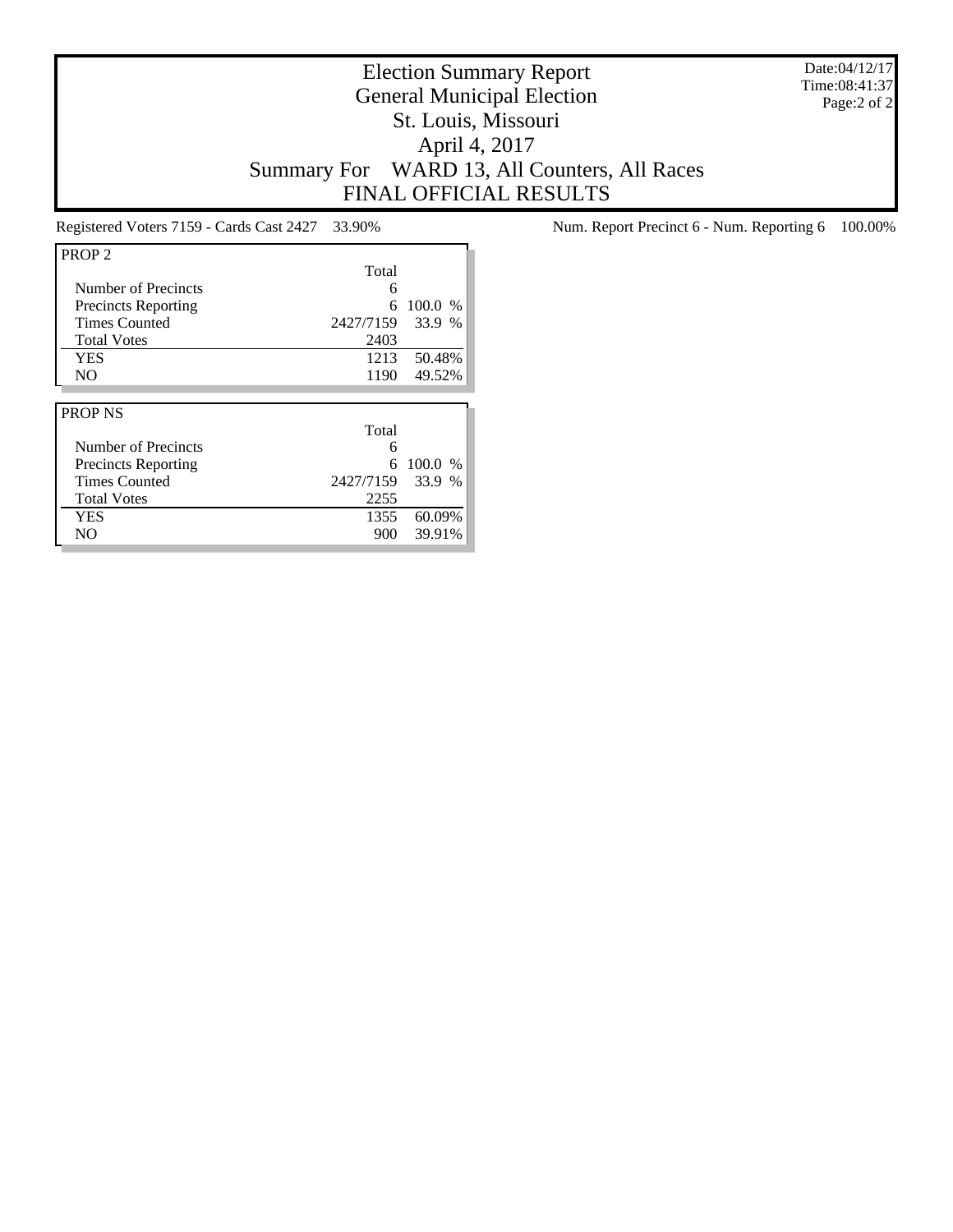|                                                 | <b>Summary For</b> |           | <b>Election Summary Report</b><br><b>General Municipal Election</b><br>St. Louis, Missouri<br>April 4, 2017<br>WARD 14, All Counters, All Races<br>FINAL OFFICIAL RESULTS |           | Date:04/12/17<br>Time:08:41:43<br>Page:1 of 2 |
|-------------------------------------------------|--------------------|-----------|---------------------------------------------------------------------------------------------------------------------------------------------------------------------------|-----------|-----------------------------------------------|
| Registered Voters 6393 - Cards Cast 2032 31.78% |                    |           | Num. Report Precinct 9 - Num. Reporting 9                                                                                                                                 |           | 100.00%                                       |
| <b>MAYOR</b>                                    |                    |           | PROP A                                                                                                                                                                    |           |                                               |
|                                                 | Total              |           |                                                                                                                                                                           | Total     |                                               |
| Number of Precincts                             | 9                  |           | Number of Precincts                                                                                                                                                       | 9         |                                               |
| <b>Precincts Reporting</b>                      | 9                  | 100.0 %   | Precincts Reporting                                                                                                                                                       | 9         | 100.0 %                                       |
| <b>Times Counted</b>                            | 2032/6393          | 31.8 %    | <b>Times Counted</b>                                                                                                                                                      | 2032/6393 | 31.8 %                                        |
| <b>Total Votes</b>                              | 2005               |           | <b>Total Votes</b>                                                                                                                                                        | 1956      |                                               |
| <b>ANDREW JONES</b>                             | 391                | 19.50%    | <b>YES</b>                                                                                                                                                                | 1050      | 53.68%                                        |
| <b>LYDA KREWSON</b>                             | 1353               | 67.48%    | NO                                                                                                                                                                        | 906       | 46.32%                                        |
| ROBB CUNNINGHAM                                 | 16                 | 0.80%     |                                                                                                                                                                           |           |                                               |
| JOHNATHAN MCFARLAND                             | 42                 | 2.09%     | <b>PROP B</b>                                                                                                                                                             |           |                                               |
| <b>LARRY RICE</b>                               | 164                | 8.18%     |                                                                                                                                                                           | Total     |                                               |
| <b>TYRONE AUSTIN</b>                            | 10                 | 0.50%     | Number of Precincts                                                                                                                                                       | 9         |                                               |
| Write-in Votes                                  | 29                 | 1.45%     | Precincts Reporting                                                                                                                                                       | 9         | 100.0 %                                       |
|                                                 |                    |           | <b>Times Counted</b>                                                                                                                                                      | 2032/6393 | 31.8 %                                        |
| <b>COMPTROLLER</b>                              |                    |           | <b>Total Votes</b>                                                                                                                                                        | 1930      |                                               |
|                                                 | Total              |           | <b>YES</b>                                                                                                                                                                | 1067      | 55.28%                                        |
| Number of Precincts                             | 9                  |           | NO                                                                                                                                                                        | 863       | 44.72%                                        |
| <b>Precincts Reporting</b>                      | 9                  | 100.0 %   |                                                                                                                                                                           |           |                                               |
| <b>Times Counted</b>                            | 2032/6393          | 31.8 %    | PROP C                                                                                                                                                                    |           |                                               |
| <b>Total Votes</b>                              | 1849               |           |                                                                                                                                                                           | Total     |                                               |
| <b>DARLENE GREEN</b>                            | 1485               | 80.31%    | Number of Precincts                                                                                                                                                       | 9         |                                               |
| <b>JEROME BAUER</b>                             | 351                | 18.98%    | Precincts Reporting                                                                                                                                                       | 9         | 100.0 %                                       |
| Write-in Votes                                  | 13                 | 0.70%     | <b>Times Counted</b>                                                                                                                                                      | 2032/6393 | 31.8 %                                        |
|                                                 |                    |           | <b>Total Votes</b>                                                                                                                                                        | 1873      |                                               |
| <b>BD OF EDUCATION</b>                          |                    |           | <b>YES</b>                                                                                                                                                                | 1334      | 71.22%                                        |
|                                                 | Total              |           | NO                                                                                                                                                                        | 539       | 28.78%                                        |
| Number of Precincts                             | 9                  |           |                                                                                                                                                                           |           |                                               |
| Precincts Reporting                             | 9                  | 100.0 %   | PROP <sub>1</sub>                                                                                                                                                         |           |                                               |
| <b>Times Counted</b>                            | 2032/6393          | 31.8<br>% |                                                                                                                                                                           | Total     |                                               |
| <b>Total Votes</b>                              | 3876               |           | Number of Precincts                                                                                                                                                       | 9         |                                               |
| <b>BILL MONROE</b>                              | 486                | 12.54%    | Precincts Reporting                                                                                                                                                       |           | 9 100.0 $\%$                                  |
| NATALIE VOWELL                                  | 713                | 18.40%    | <b>Times Counted</b>                                                                                                                                                      | 2032/6393 | 31.8 %                                        |
| <b>DAVID JACKSON</b>                            | 319                | 8.23%     | <b>Total Votes</b>                                                                                                                                                        | 1985      |                                               |
| DOROTHY COLLINS                                 | 799                | 20.61%    | <b>YES</b>                                                                                                                                                                | 1279      | 64.43%                                        |
| <b>BRIAN WALLNER</b>                            | 319                | 8.23%     | NO                                                                                                                                                                        | 706       | 35.57%                                        |
| <b>JAMES REECE</b>                              | 302                | 7.79%     |                                                                                                                                                                           |           |                                               |
| <b>SUSAN JONES</b>                              | 902                | 23.27%    |                                                                                                                                                                           |           |                                               |
| Write-in Votes                                  | 36                 | 0.93%     | PROP <sub>2</sub>                                                                                                                                                         |           |                                               |
|                                                 |                    |           |                                                                                                                                                                           | Total     |                                               |
| JR COLL DIST 2                                  |                    |           | Number of Precincts                                                                                                                                                       | 9         |                                               |
|                                                 | Total              |           | Precincts Reporting                                                                                                                                                       | 9         | 100.0 %                                       |
| Number of Precincts                             | 2                  |           | <b>Times Counted</b>                                                                                                                                                      | 2032/6393 | 31.8 %                                        |
| <b>Precincts Reporting</b>                      | 2                  | 100.0 %   | <b>Total Votes</b>                                                                                                                                                        | 1985      |                                               |
| <b>Times Counted</b>                            | 419/1665           | 25.2 %    | <b>YES</b>                                                                                                                                                                | 988       | 49.77%                                        |
| <b>Total Votes</b>                              | 330                |           | NO                                                                                                                                                                        | 997       | 50.23%                                        |
| <b>PAM ROSS</b>                                 | 129                | 39.09%    |                                                                                                                                                                           |           |                                               |
| <b>CIERA SIMRIL</b>                             | 73                 | 22.12%    |                                                                                                                                                                           |           |                                               |
| PATRICK BURKE                                   | 122                | 36.97%    |                                                                                                                                                                           |           |                                               |
| Write-in Votes                                  | 6                  | 1.82%     |                                                                                                                                                                           |           |                                               |
|                                                 |                    |           |                                                                                                                                                                           |           |                                               |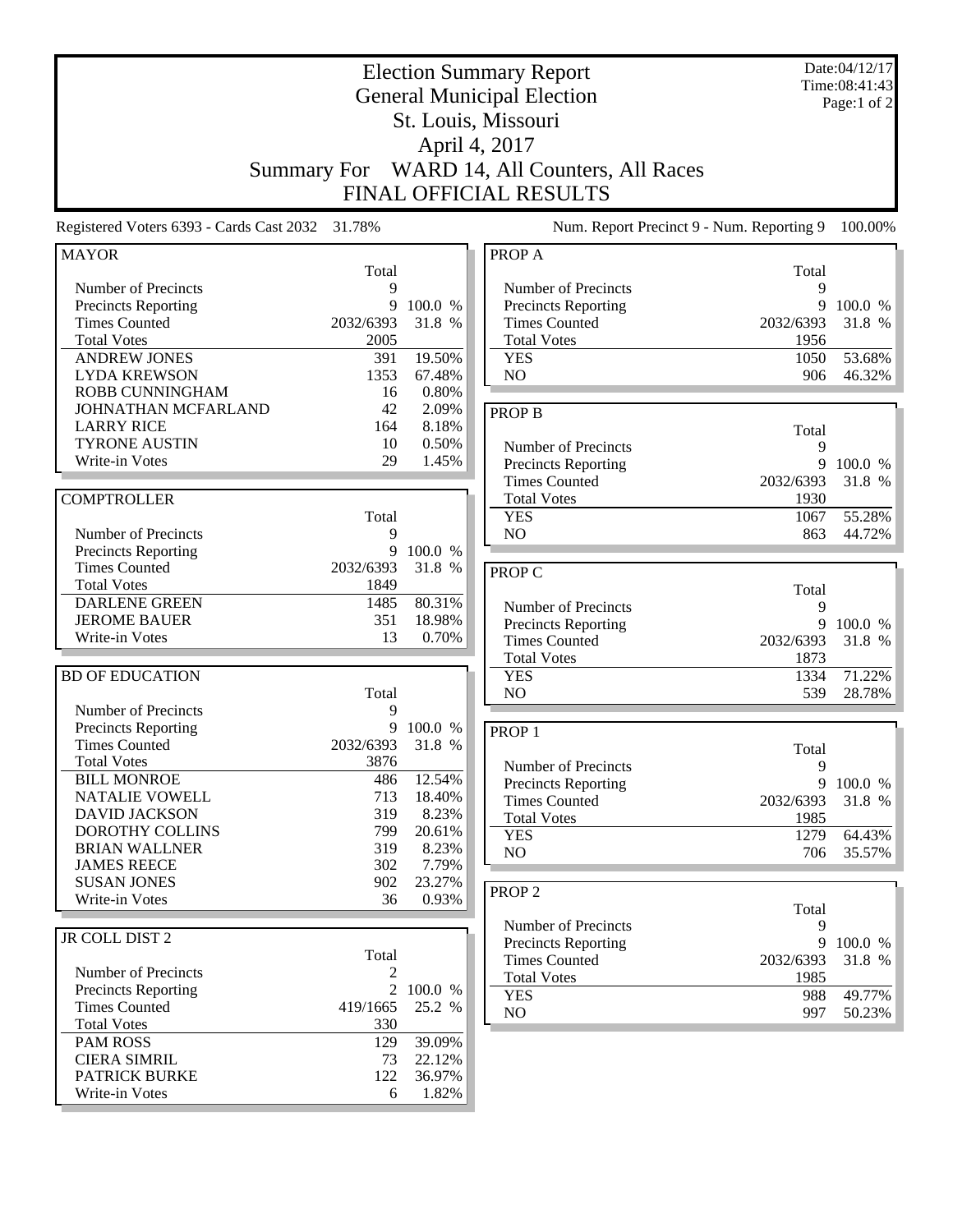Date:04/12/17 Time:08:41:43 Page:2 of 2

# Election Summary Report General Municipal Election St. Louis, Missouri April 4, 2017 Summary For WARD 14, All Counters, All Races FINAL OFFICIAL RESULTS

| <b>PROP NS</b>             |                  |             |
|----------------------------|------------------|-------------|
|                            | Total            |             |
| Number of Precincts        | g                |             |
| <b>Precincts Reporting</b> | 9                | 100.0 %     |
| <b>Times Counted</b>       | 2032/6393 31.8 % |             |
| <b>Total Votes</b>         | 1857             |             |
| YES                        |                  | 1135 61.12% |
| NΟ                         | 722              | 38.88%      |

Registered Voters 6393 - Cards Cast 2032 31.78% Num. Report Precinct 9 - Num. Reporting 9 100.00%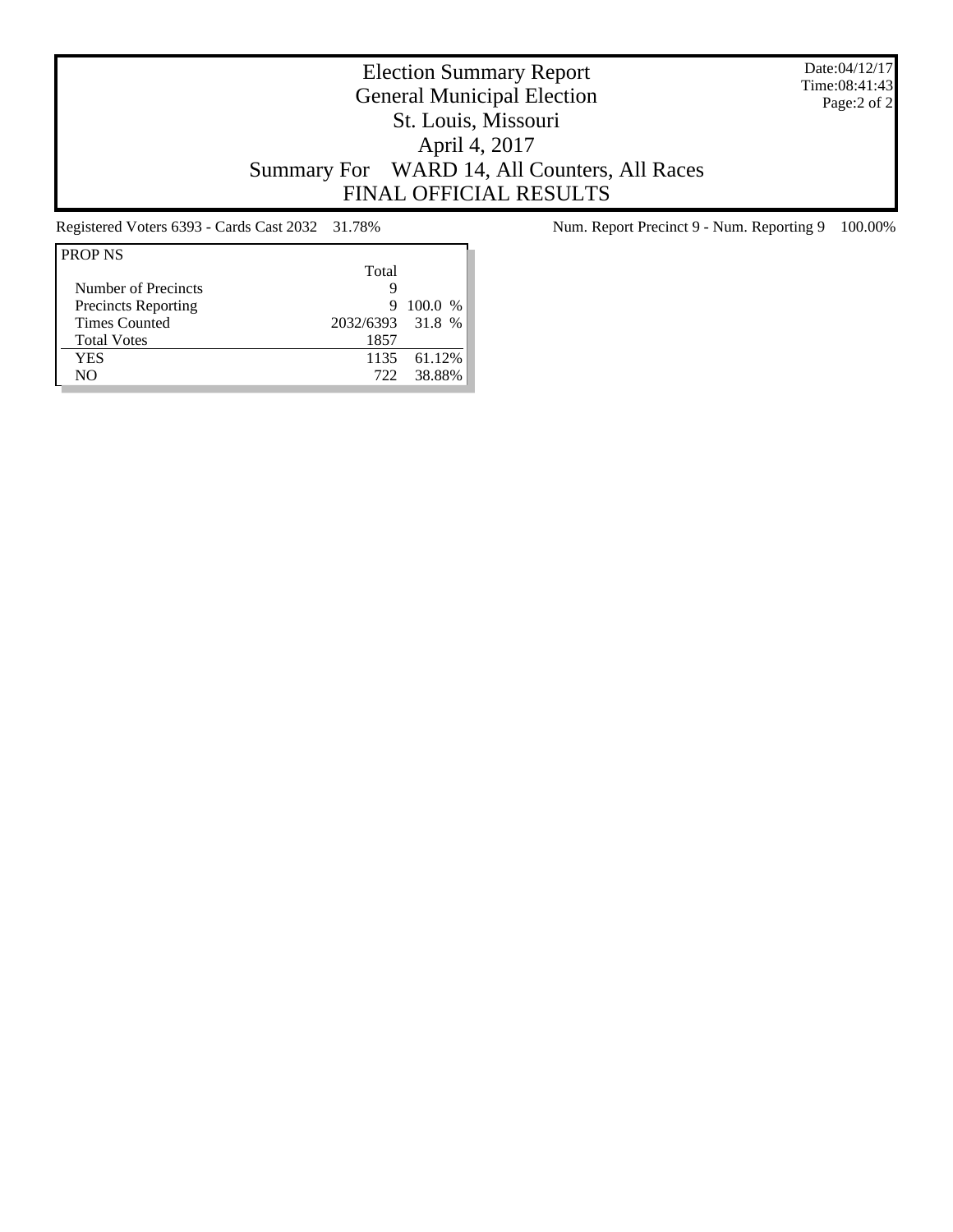| <b>Summary For</b>                                                                          |                           |                                    | <b>Election Summary Report</b><br><b>General Municipal Election</b><br>St. Louis, Missouri<br>April 4, 2017<br>WARD 15, All Counters, All Races<br>FINAL OFFICIAL RESULTS |                                  | Date:04/12/17<br>Time:08:41:48<br>Page:1 of 2 |
|---------------------------------------------------------------------------------------------|---------------------------|------------------------------------|---------------------------------------------------------------------------------------------------------------------------------------------------------------------------|----------------------------------|-----------------------------------------------|
| Registered Voters 7387 - Cards Cast 2697                                                    | 36.51%                    |                                    | Num. Report Precinct 7 - Num. Reporting 7                                                                                                                                 |                                  | 100.00%                                       |
| <b>MAYOR</b>                                                                                |                           |                                    | JR COLL DIST 2                                                                                                                                                            |                                  |                                               |
| Number of Precincts<br><b>Precincts Reporting</b>                                           | Total<br>7<br>7           | 100.0 %                            | Number of Precincts<br><b>Precincts Reporting</b>                                                                                                                         | Total<br>7<br>7                  | 100.0 %                                       |
| <b>Times Counted</b><br><b>Total Votes</b>                                                  | 2697/7387<br>2648         | 36.5 %                             | <b>Times Counted</b><br><b>Total Votes</b>                                                                                                                                | 2697/7387<br>1874                | 36.5 %                                        |
| <b>ANDREW JONES</b><br><b>LYDA KREWSON</b><br><b>ROBB CUNNINGHAM</b><br>JOHNATHAN MCFARLAND | 283<br>1916<br>28<br>147  | 10.69%<br>72.36%<br>1.06%<br>5.55% | PAM ROSS<br><b>CIERA SIMRIL</b><br><b>PATRICK BURKE</b>                                                                                                                   | 966<br>328<br>561<br>19          | 51.55%<br>17.50%<br>29.94%<br>1.01%           |
| <b>LARRY RICE</b><br><b>TYRONE AUSTIN</b><br>Write-in Votes                                 | 194<br>6<br>74            | 7.33%<br>0.23%<br>2.79%            | Write-in Votes<br>PROP A                                                                                                                                                  | Total                            |                                               |
| <b>COMPTROLLER</b>                                                                          | Total                     |                                    | Number of Precincts<br><b>Precincts Reporting</b><br><b>Times Counted</b>                                                                                                 | 7<br>$\tau$<br>2697/7387         | 100.0 %<br>36.5 %                             |
| Number of Precincts<br><b>Precincts Reporting</b><br><b>Times Counted</b>                   | $\tau$<br>2697/7387       | 100.0 %<br>36.5 %                  | <b>Total Votes</b><br><b>YES</b><br>N <sub>O</sub>                                                                                                                        | 2617<br>1107<br>1510             | 42.30%<br>57.70%                              |
| <b>Total Votes</b><br><b>DARLENE GREEN</b><br><b>JEROME BAUER</b>                           | 2527<br>2185<br>332       | 86.47%<br>13.14%                   | <b>PROP B</b>                                                                                                                                                             | Total                            |                                               |
| Write-in Votes<br><b>WD15 ALDERMAN</b>                                                      | 10                        | 0.40%                              | Number of Precincts<br><b>Precincts Reporting</b><br><b>Times Counted</b>                                                                                                 | 7<br>2697/7387                   | 7 100.0 %<br>36.5 %                           |
| Number of Precincts<br><b>Precincts Reporting</b>                                           | Total<br>7                | 100.0 %                            | <b>Total Votes</b><br><b>YES</b><br>N <sub>O</sub>                                                                                                                        | 2580<br>1086<br>1494             | 42.09%<br>57.91%                              |
| <b>Times Counted</b><br><b>Total Votes</b><br><b>MEGAN GREEN</b>                            | 2697/7387<br>2443<br>2259 | 36.5 %<br>92.47%                   | <b>PROP C</b>                                                                                                                                                             | Total                            |                                               |
| Write-in Votes<br><b>BD OF EDUCATION</b>                                                    | 184                       | 7.53%                              | Number of Precincts<br><b>Precincts Reporting</b><br><b>Times Counted</b>                                                                                                 | 7<br>$\overline{7}$<br>2697/7387 | 100.0 %<br>36.5 %                             |
| Number of Precincts                                                                         | Total<br>7                |                                    | <b>Total Votes</b><br><b>YES</b>                                                                                                                                          | 2540<br>1953                     | 76.89%                                        |
| Precincts Reporting<br><b>Times Counted</b>                                                 | 2697/7387                 | 7 100.0 %<br>36.5 %                | NO.                                                                                                                                                                       | 587                              | 23.11%                                        |
| <b>Total Votes</b><br><b>BILL MONROE</b><br><b>NATALIE VOWELL</b>                           | 5455<br>382<br>924        | 7.00%<br>16.94%                    | PROP <sub>1</sub><br>Number of Precincts                                                                                                                                  | Total                            |                                               |
| <b>DAVID JACKSON</b><br><b>DOROTHY COLLINS</b><br><b>BRIAN WALLNER</b>                      | 296<br>1326<br>232        | 5.43%<br>24.31%<br>4.25%           | Precincts Reporting<br><b>Times Counted</b><br><b>Total Votes</b>                                                                                                         | 7<br>$\tau$<br>2697/7387<br>2663 | 100.0 %<br>36.5 %                             |
| <b>JAMES REECE</b><br><b>SUSAN JONES</b><br>Write-in Votes                                  | 822<br>1419<br>54         | 15.07%<br>26.01%<br>0.99%          | <b>YES</b><br>NO                                                                                                                                                          | 1834<br>829                      | 68.87%<br>31.13%                              |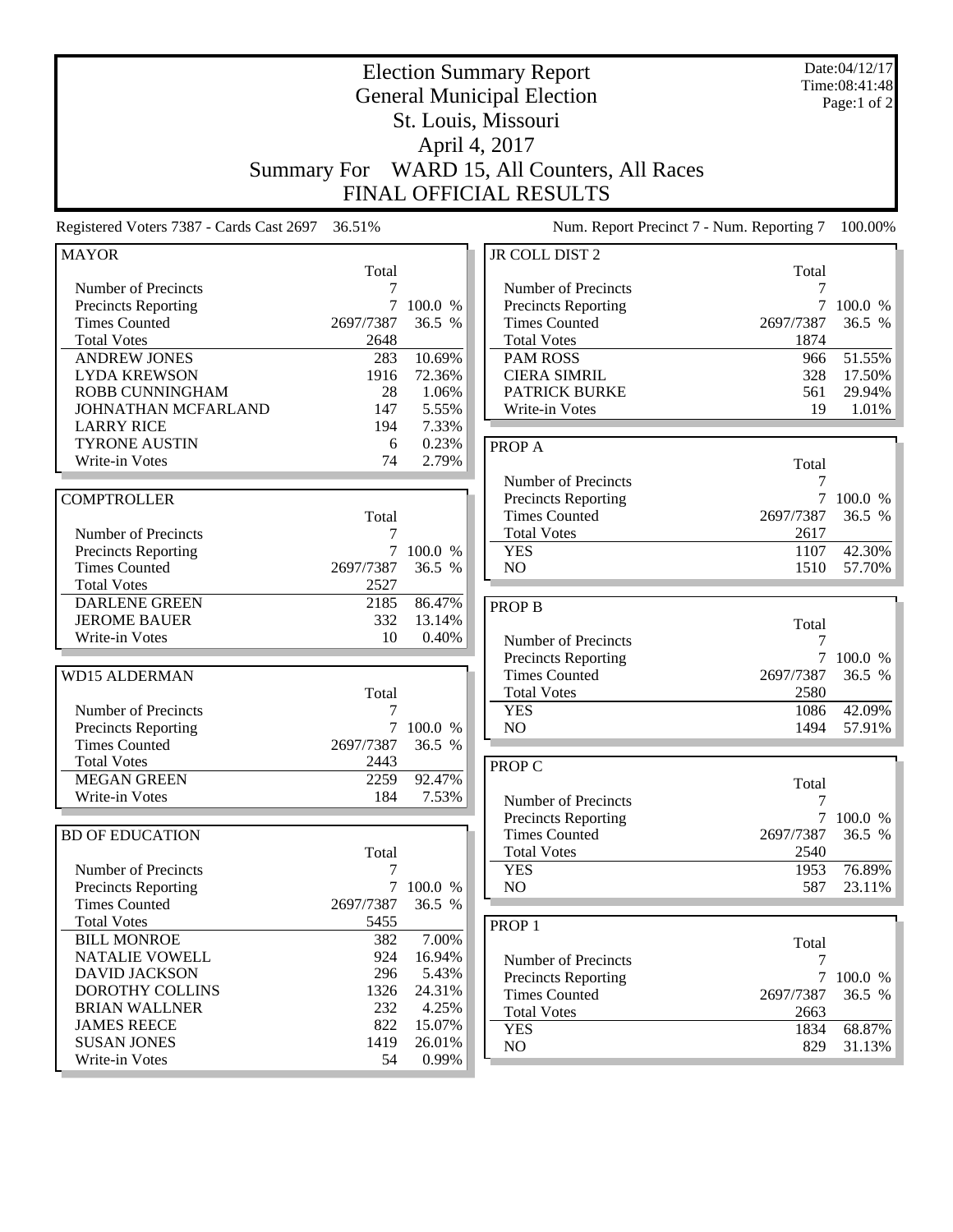Date:04/12/17 Time:08:41:48 Page:2 of 2

# Election Summary Report General Municipal Election St. Louis, Missouri April 4, 2017 Summary For WARD 15, All Counters, All Races FINAL OFFICIAL RESULTS

| PROP <sub>2</sub>          |           |         |
|----------------------------|-----------|---------|
|                            | Total     |         |
| Number of Precincts        |           |         |
| <b>Precincts Reporting</b> | 7         | 100.0%  |
| <b>Times Counted</b>       | 2697/7387 | 36.5%   |
| <b>Total Votes</b>         | 2655      |         |
| <b>YES</b>                 | 1041      | 39.21%  |
| N <sub>O</sub>             | 1614      | 60.79%  |
|                            |           |         |
|                            |           |         |
| <b>PROP NS</b>             |           |         |
|                            | Total     |         |
| Number of Precincts        |           |         |
| <b>Precincts Reporting</b> |           | 100.0 % |
| <b>Times Counted</b>       | 2697/7387 | 36.5%   |
| <b>Total Votes</b>         | 2534      |         |
| <b>YES</b>                 | 1885      | 74.39%  |

Registered Voters 7387 - Cards Cast 2697 36.51% Num. Report Precinct 7 - Num. Reporting 7 100.00%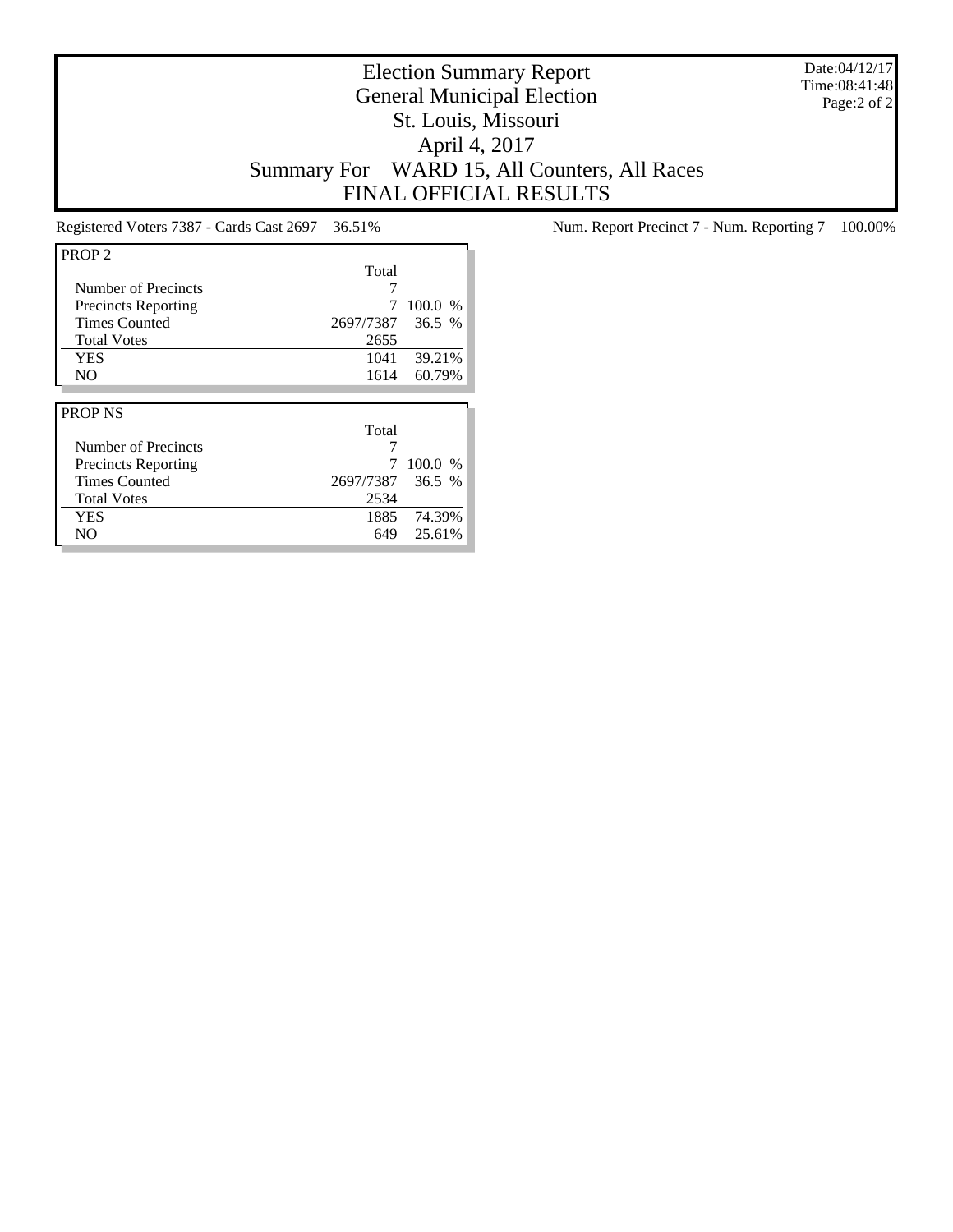| <b>Election Summary Report</b><br><b>General Municipal Election</b><br>St. Louis, Missouri      |                                   |                                     |                                                                                          | Date:04/12/17<br>Time:08:41:53<br>Page:1 of 2 |                             |
|-------------------------------------------------------------------------------------------------|-----------------------------------|-------------------------------------|------------------------------------------------------------------------------------------|-----------------------------------------------|-----------------------------|
|                                                                                                 |                                   |                                     | April 4, 2017                                                                            |                                               |                             |
|                                                                                                 | <b>Summary For</b>                |                                     | WARD 16, All Counters, All Races<br><b>FINAL OFFICIAL RESULTS</b>                        |                                               |                             |
| Registered Voters 8641 - Cards Cast 4373 50.61%                                                 |                                   |                                     | Num. Report Precinct 8 - Num. Reporting 8                                                |                                               | 100.00%                     |
| <b>MAYOR</b>                                                                                    | Total                             |                                     | PROP A                                                                                   | Total                                         |                             |
| Number of Precincts<br><b>Precincts Reporting</b><br><b>Times Counted</b><br><b>Total Votes</b> | 8<br>8<br>4373/8641<br>4330       | 100.0 %<br>50.6 %                   | Number of Precincts<br>Precincts Reporting<br><b>Times Counted</b><br><b>Total Votes</b> | 8<br>8<br>4373/8641<br>4233                   | 100.0 %<br>50.6 %           |
| <b>ANDREW JONES</b><br><b>LYDA KREWSON</b><br>ROBB CUNNINGHAM                                   | 1095<br>3056<br>25                | 25.29%<br>70.58%<br>0.58%           | <b>YES</b><br>NO                                                                         | 2511<br>1722                                  | 59.32%<br>40.68%            |
| JOHNATHAN MCFARLAND<br><b>LARRY RICE</b><br><b>TYRONE AUSTIN</b><br>Write-in Votes              | 32<br>106<br>$\overline{4}$<br>12 | 0.74%<br>2.45%<br>0.09%<br>0.28%    | <b>PROP B</b><br>Number of Precincts<br><b>Precincts Reporting</b>                       | Total<br>8<br>8                               | 100.0 %                     |
| <b>COMPTROLLER</b>                                                                              | Total                             |                                     | <b>Times Counted</b><br><b>Total Votes</b><br><b>YES</b>                                 | 4373/8641<br>4115<br>2558                     | 50.6 %<br>62.16%            |
| Number of Precincts<br><b>Precincts Reporting</b><br><b>Times Counted</b><br><b>Total Votes</b> | 8<br>8<br>4373/8641<br>3890       | 100.0 %<br>50.6 %                   | NO<br><b>PROP C</b>                                                                      | 1557                                          | 37.84%                      |
| <b>DARLENE GREEN</b><br><b>JEROME BAUER</b><br>Write-in Votes                                   | 3190<br>662<br>38                 | 82.01%<br>17.02%<br>0.98%           | Number of Precincts<br><b>Precincts Reporting</b><br><b>Times Counted</b>                | Total<br>8<br>8<br>4373/8641                  | 100.0 %<br>50.6 %           |
| <b>WD16 ALDERMAN</b>                                                                            | Total                             |                                     | <b>Total Votes</b><br><b>YES</b><br>NO                                                   | 3984<br>2695<br>1289                          | 67.65%<br>32.35%            |
| Number of Precincts<br>Precincts Reporting<br><b>Times Counted</b><br>Total Votes               | 8<br>8<br>4373/8641<br>4274       | 100.0 %<br>50.6 %                   | PROP <sub>1</sub><br>Number of Precincts                                                 | Total                                         |                             |
| <b>ABIGAIL NIEBLING</b><br>THOMAS OLDENBURG<br>Write-in Votes                                   | 1389<br>2869<br>16                | 32.50%<br>67.13%<br>0.37%           | Precincts Reporting<br><b>Times Counted</b><br><b>Total Votes</b><br><b>YES</b>          | 8<br>8<br>4373/8641<br>4327<br>2870           | 100.0 %<br>50.6 %<br>66.33% |
| <b>BD OF EDUCATION</b>                                                                          | Total                             |                                     | NO.                                                                                      | 1457                                          | 33.67%                      |
| Number of Precincts<br><b>Precincts Reporting</b><br><b>Times Counted</b><br><b>Total Votes</b> | 8<br>8<br>4373/8641<br>7772       | 100.0 %<br>50.6 %                   | PROP $2$<br>Number of Precincts<br><b>Precincts Reporting</b>                            | Total<br>8<br>8                               | 100.0 %                     |
| <b>BILL MONROE</b><br>NATALIE VOWELL<br><b>DAVID JACKSON</b><br>DOROTHY COLLINS                 | 966<br>1400<br>567<br>1566        | 12.43%<br>18.01%<br>7.30%<br>20.15% | <b>Times Counted</b><br><b>Total Votes</b><br><b>YES</b><br>NO                           | 4373/8641<br>4322<br>2558<br>1764             | 50.6 %<br>59.19%<br>40.81%  |
| <b>BRIAN WALLNER</b><br><b>JAMES REECE</b><br><b>SUSAN JONES</b><br>Write-in Votes              | 790<br>605<br>1711<br>167         | 10.16%<br>7.78%<br>22.01%<br>2.15%  |                                                                                          |                                               |                             |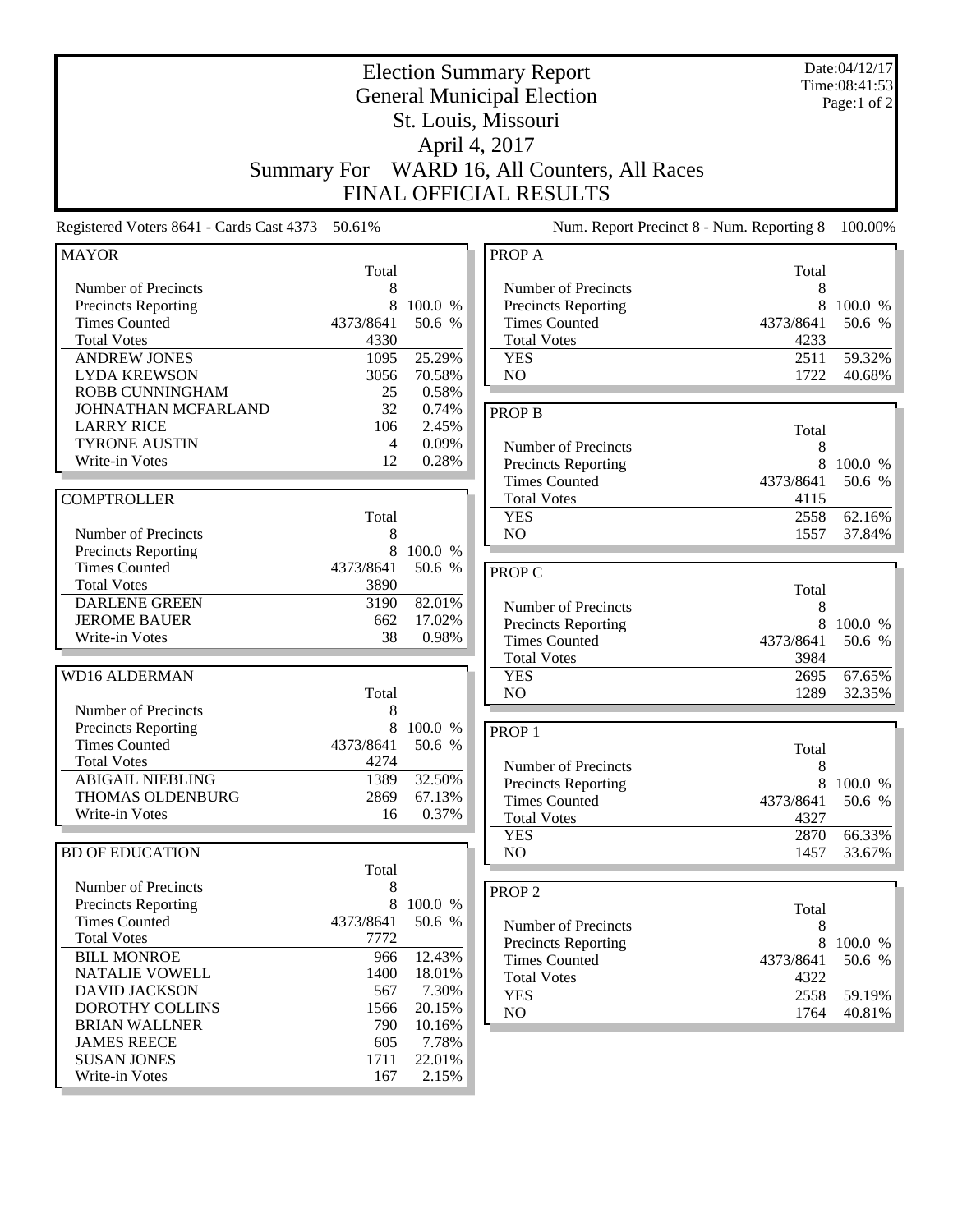Date:04/12/17 Time:08:41:53 Page:2 of 2

# Election Summary Report General Municipal Election St. Louis, Missouri April 4, 2017 Summary For WARD 16, All Counters, All Races FINAL OFFICIAL RESULTS

| Total |                  |
|-------|------------------|
| 8     |                  |
| 8.    | 100.0 %          |
|       |                  |
| 3949  |                  |
| 2396  | 60.67%           |
| 1553  | 39.33%           |
|       | 4373/8641 50.6 % |

Registered Voters 8641 - Cards Cast 4373 50.61% Num. Report Precinct 8 - Num. Reporting 8 100.00%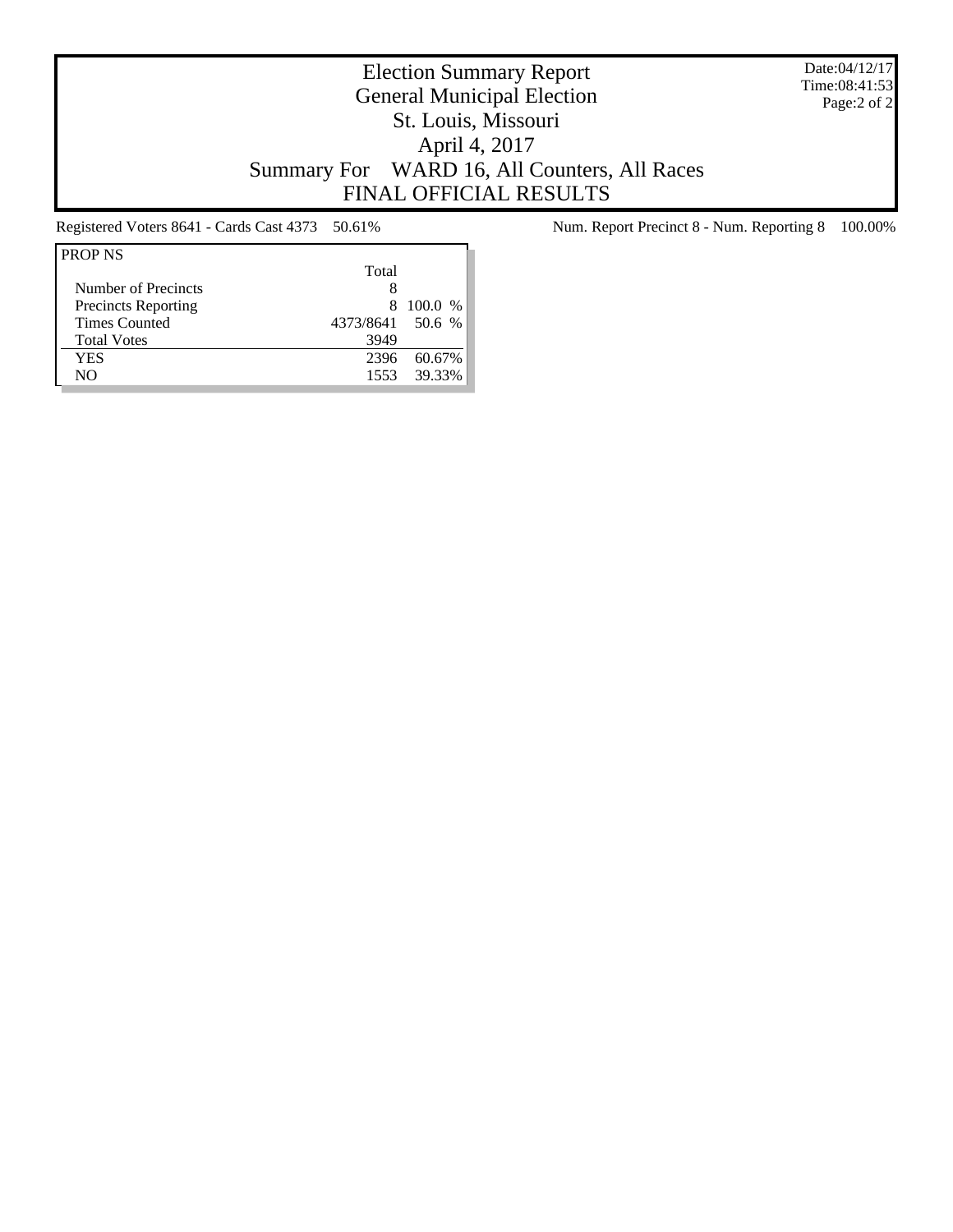|                                                 | <b>Summary For</b> |         | <b>Election Summary Report</b><br><b>General Municipal Election</b><br>St. Louis, Missouri<br>April 4, 2017<br>WARD 17, All Counters, All Races<br><b>FINAL OFFICIAL RESULTS</b> |            | Date:04/12/17<br>Time:08:41:59<br>Page:1 of 2 |
|-------------------------------------------------|--------------------|---------|----------------------------------------------------------------------------------------------------------------------------------------------------------------------------------|------------|-----------------------------------------------|
| Registered Voters 7427 - Cards Cast 2142 28.84% |                    |         | Num. Report Precinct 8 - Num. Reporting 8                                                                                                                                        |            | 100.00%                                       |
| <b>MAYOR</b>                                    |                    |         | JR COLL DIST 2                                                                                                                                                                   |            |                                               |
| Number of Precincts                             | Total<br>8         |         | Number of Precincts                                                                                                                                                              | Total<br>8 |                                               |
| <b>Precincts Reporting</b>                      | 8                  | 100.0 % | Precincts Reporting                                                                                                                                                              | 8          | 100.0 %                                       |
| <b>Times Counted</b>                            | 2142/7427          | 28.8 %  | <b>Times Counted</b>                                                                                                                                                             | 2142/7427  | 28.8 %                                        |
| <b>Total Votes</b>                              | 2111               |         | <b>Total Votes</b>                                                                                                                                                               | 1407       |                                               |
| <b>ANDREW JONES</b>                             | 278                | 13.17%  | <b>PAM ROSS</b>                                                                                                                                                                  | 833        | 59.20%                                        |
| <b>LYDA KREWSON</b>                             | 1547               | 73.28%  | <b>CIERA SIMRIL</b>                                                                                                                                                              | 209        | 14.85%                                        |
| <b>ROBB CUNNINGHAM</b>                          | 22                 | 1.04%   | <b>PATRICK BURKE</b>                                                                                                                                                             | 350        | 24.88%                                        |
| JOHNATHAN MCFARLAND                             | 50                 | 2.37%   | Write-in Votes                                                                                                                                                                   | 15         | 1.07%                                         |
| <b>LARRY RICE</b>                               | 175                | 8.29%   |                                                                                                                                                                                  |            |                                               |
| <b>TYRONE AUSTIN</b>                            | $\overline{4}$     | 0.19%   | <b>PROPA</b>                                                                                                                                                                     |            |                                               |
| Write-in Votes                                  | 35                 | 1.66%   |                                                                                                                                                                                  | Total      |                                               |
|                                                 |                    |         | Number of Precincts                                                                                                                                                              | 8          |                                               |
| <b>COMPTROLLER</b>                              |                    |         | Precincts Reporting                                                                                                                                                              | 8          | 100.0 %                                       |
|                                                 | Total              |         | <b>Times Counted</b>                                                                                                                                                             | 2142/7427  | 28.8 %                                        |
| Number of Precincts                             | 8                  |         | <b>Total Votes</b>                                                                                                                                                               | 2054       |                                               |
| Precincts Reporting                             | 8                  | 100.0 % | <b>YES</b>                                                                                                                                                                       | 1216       | 59.20%                                        |
| <b>Times Counted</b>                            | 2142/7427          | 28.8 %  | N <sub>O</sub>                                                                                                                                                                   | 838        | 40.80%                                        |
| <b>Total Votes</b>                              | 1967               |         |                                                                                                                                                                                  |            |                                               |
| <b>DARLENE GREEN</b>                            | 1740               | 88.46%  | <b>PROP B</b>                                                                                                                                                                    |            |                                               |
| <b>JEROME BAUER</b>                             | 218                | 11.08%  |                                                                                                                                                                                  | Total      |                                               |
| Write-in Votes                                  | 9                  | 0.46%   | Number of Precincts                                                                                                                                                              | 8          |                                               |
|                                                 |                    |         | Precincts Reporting                                                                                                                                                              | 8          | 100.0 %                                       |
| <b>WD17 ALDERMAN</b>                            |                    |         | <b>Times Counted</b>                                                                                                                                                             | 2142/7427  | 28.8 %                                        |
|                                                 | Total              |         | <b>Total Votes</b>                                                                                                                                                               | 2024       |                                               |
| Number of Precincts                             | 8                  |         | <b>YES</b>                                                                                                                                                                       | 1212       | 59.88%                                        |
| Precincts Reporting                             | 8                  | 100.0 % | NO                                                                                                                                                                               | 812        | 40.12%                                        |
| <b>Times Counted</b>                            | 2142/7427          | 28.8 %  |                                                                                                                                                                                  |            |                                               |
| Total Votes                                     | 1871               |         | PROP C                                                                                                                                                                           |            |                                               |
| <b>JOE RODDY</b>                                | 1785               | 95.40%  |                                                                                                                                                                                  | Total      |                                               |
| Write-in Votes                                  | 86                 | 4.60%   | Number of Precincts                                                                                                                                                              | 8          |                                               |
|                                                 |                    |         | Precincts Reporting                                                                                                                                                              | 8          | 100.0 %                                       |
| <b>BD OF EDUCATION</b>                          |                    |         | <b>Times Counted</b>                                                                                                                                                             | 2142/7427  | 28.8 %                                        |
|                                                 | Total              |         | <b>Total Votes</b>                                                                                                                                                               | 1964       |                                               |
| Number of Precincts                             | 8                  |         | <b>YES</b>                                                                                                                                                                       | 1433       | 72.96%                                        |
| Precincts Reporting                             | 8                  | 100.0 % | NO                                                                                                                                                                               | 531        | 27.04%                                        |
| <b>Times Counted</b>                            | 2142/7427          | 28.8 %  |                                                                                                                                                                                  |            |                                               |
| <b>Total Votes</b>                              | 3769               |         | PROP <sub>1</sub>                                                                                                                                                                |            |                                               |
| <b>BILL MONROE</b>                              | 367                | 9.74%   |                                                                                                                                                                                  | Total      |                                               |
| NATALIE VOWELL                                  | 591                | 15.68%  | Number of Precincts                                                                                                                                                              | 8          |                                               |
| <b>DAVID JACKSON</b>                            | 295                | 7.83%   | Precincts Reporting                                                                                                                                                              | 8          | 100.0 %                                       |
| DOROTHY COLLINS                                 | 865                | 22.95%  | <b>Times Counted</b>                                                                                                                                                             | 2142/7427  | 28.8 %                                        |
| <b>BRIAN WALLNER</b>                            | 188                | 4.99%   | <b>Total Votes</b>                                                                                                                                                               | 2092       |                                               |
| <b>JAMES REECE</b>                              | 410                | 10.88%  | <b>YES</b>                                                                                                                                                                       | 1311       | 62.67%                                        |
| <b>SUSAN JONES</b>                              | 990                | 26.27%  | NO                                                                                                                                                                               | 781        | 37.33%                                        |
| Write-in Votes                                  | 63                 | 1.67%   |                                                                                                                                                                                  |            |                                               |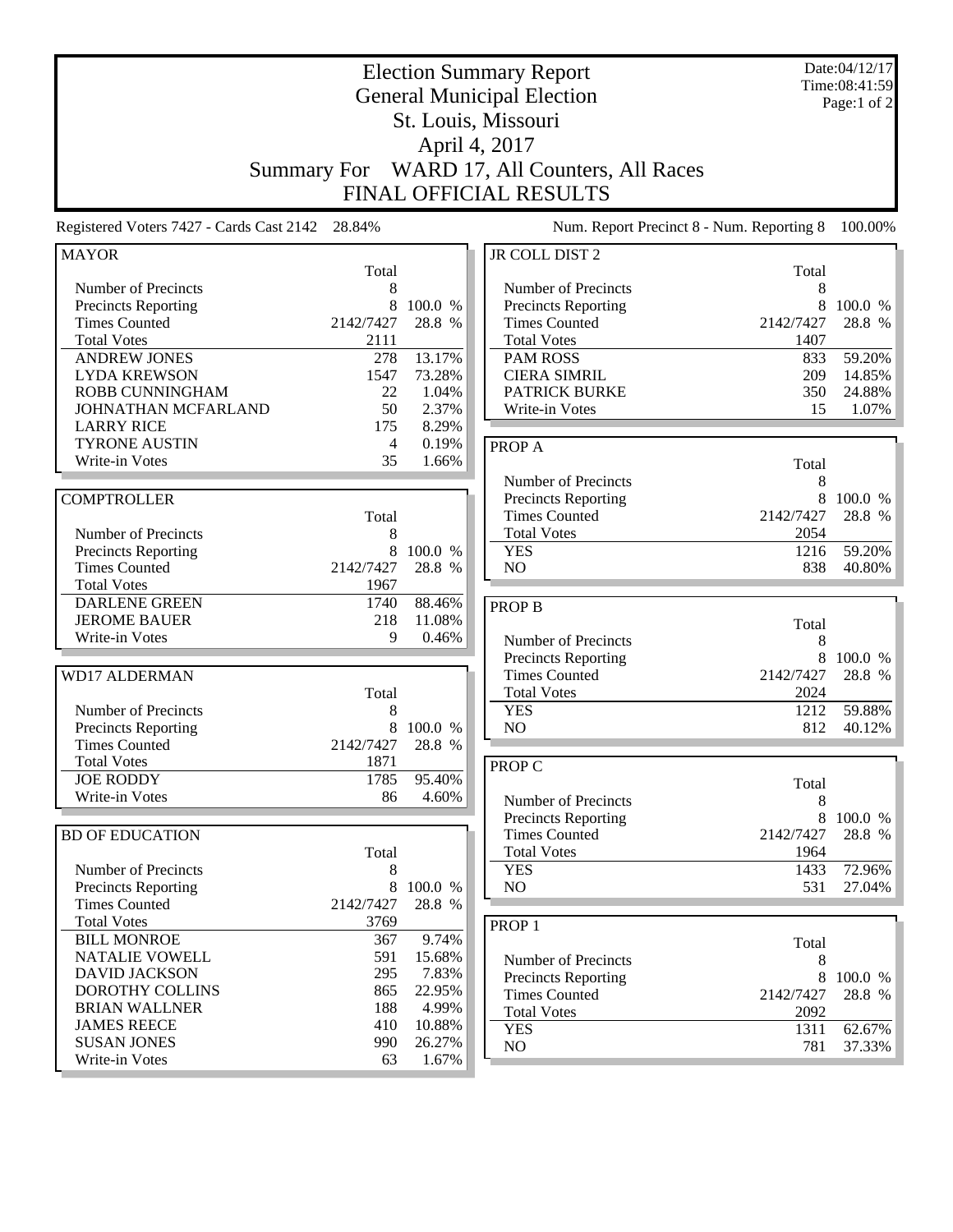Date:04/12/17 Time:08:41:59 Page:2 of 2

# Election Summary Report General Municipal Election St. Louis, Missouri April 4, 2017 Summary For WARD 17, All Counters, All Races FINAL OFFICIAL RESULTS

| PROP <sub>2</sub>          |           |         |
|----------------------------|-----------|---------|
|                            | Total     |         |
| Number of Precincts        | 8         |         |
| <b>Precincts Reporting</b> | 8         | 100.0 % |
| <b>Times Counted</b>       | 2142/7427 | 28.8 %  |
| <b>Total Votes</b>         | 2092      |         |
| YES                        | 905       | 43.26%  |
| N <sub>O</sub>             | 1187      | 56.74%  |
|                            |           |         |
|                            |           |         |
| <b>PROP NS</b>             |           |         |
|                            | Total     |         |
| Number of Precincts        | 8         |         |
| <b>Precincts Reporting</b> | 8         | 100.0 % |
| <b>Times Counted</b>       | 2142/7427 | 28.8 %  |
| <b>Total Votes</b>         | 1934      |         |
| YES                        | 1306      | 67.53%  |

Registered Voters 7427 - Cards Cast 2142 28.84% Num. Report Precinct 8 - Num. Reporting 8 100.00%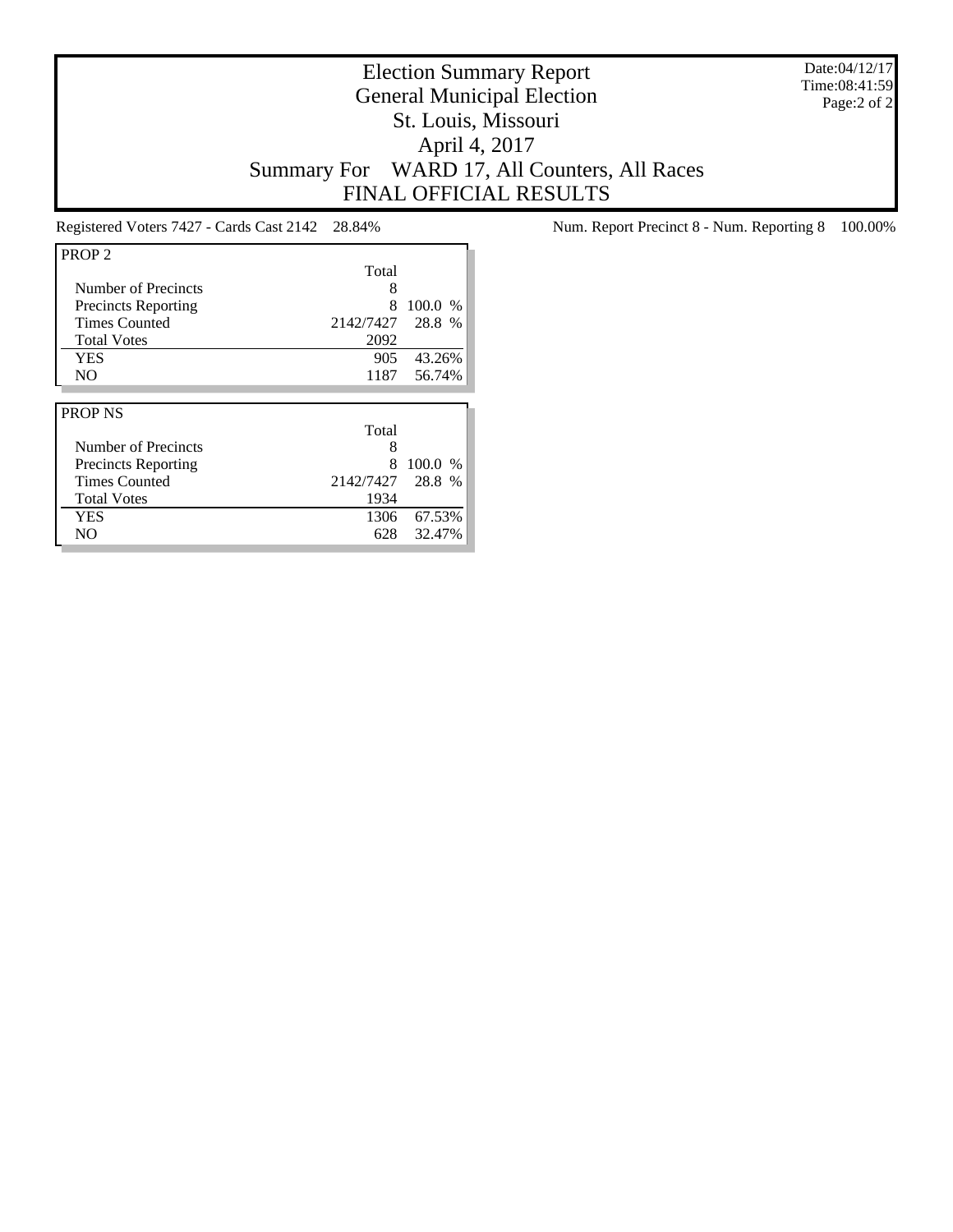| <b>Election Summary Report</b><br><b>General Municipal Election</b> |            |                  |                                                   | Date:04/12/17<br>Time:08:42:05<br>Page:1 of 2 |                   |
|---------------------------------------------------------------------|------------|------------------|---------------------------------------------------|-----------------------------------------------|-------------------|
|                                                                     |            |                  | St. Louis, Missouri                               |                                               |                   |
|                                                                     |            |                  | April 4, 2017                                     |                                               |                   |
|                                                                     |            |                  |                                                   |                                               |                   |
| <b>Summary For</b>                                                  |            |                  | WARD 18, All Counters, All Races                  |                                               |                   |
|                                                                     |            |                  | <b>FINAL OFFICIAL RESULTS</b>                     |                                               |                   |
| Registered Voters 5794 - Cards Cast 1396 24.09%                     |            |                  |                                                   | Num. Report Precinct 6 - Num. Reporting 6     | 100.00%           |
| <b>MAYOR</b>                                                        |            |                  | PROP A                                            |                                               |                   |
|                                                                     | Total      |                  |                                                   | Total                                         |                   |
| Number of Precincts<br>Precincts Reporting                          | 6<br>6     | 100.0 %          | Number of Precincts<br><b>Precincts Reporting</b> | 6<br>6                                        | 100.0 %           |
| <b>Times Counted</b>                                                | 1396/5794  | 24.1 %           | <b>Times Counted</b>                              | 1396/5794                                     | 24.1 %            |
| <b>Total Votes</b>                                                  | 1375       |                  | <b>Total Votes</b>                                | 1348                                          |                   |
| <b>ANDREW JONES</b>                                                 | 252        | 18.33%           | <b>YES</b>                                        | 525                                           | 38.95%            |
| <b>LYDA KREWSON</b>                                                 | 841        | 61.16%           | NO                                                | 823                                           | 61.05%            |
| <b>ROBB CUNNINGHAM</b>                                              | 6          | 0.44%            |                                                   |                                               |                   |
| JOHNATHAN MCFARLAND                                                 | 13         | 0.95%            | <b>PROP B</b>                                     |                                               |                   |
| <b>LARRY RICE</b>                                                   | 231        | 16.80%           |                                                   | Total                                         |                   |
| <b>TYRONE AUSTIN</b>                                                | 11         | 0.80%            | Number of Precincts                               | 6                                             |                   |
| Write-in Votes                                                      | 21         | 1.53%            | Precincts Reporting                               | 6                                             | 100.0 %           |
|                                                                     |            |                  | <b>Times Counted</b>                              | 1396/5794                                     | 24.1 %            |
| <b>COMPTROLLER</b>                                                  |            |                  | <b>Total Votes</b>                                | 1345                                          |                   |
|                                                                     | Total      |                  | <b>YES</b>                                        | 529                                           | 39.33%            |
| Number of Precincts                                                 | 6          |                  | NO                                                | 816                                           | 60.67%            |
| Precincts Reporting                                                 | 6          | 100.0 %          |                                                   |                                               |                   |
| <b>Times Counted</b>                                                | 1396/5794  | 24.1 %           | PROP C                                            |                                               |                   |
| <b>Total Votes</b>                                                  | 1347       |                  |                                                   | Total                                         |                   |
| <b>DARLENE GREEN</b>                                                | 1276       | 94.73%           | Number of Precincts                               | 6                                             |                   |
| <b>JEROME BAUER</b>                                                 | 69         | 5.12%            | <b>Precincts Reporting</b>                        | 6                                             | 100.0 %           |
| Write-in Votes                                                      | 2          | 0.15%            | <b>Times Counted</b>                              | 1396/5794                                     | 24.1 %            |
|                                                                     |            |                  | <b>Total Votes</b>                                | 1318                                          |                   |
| <b>BD OF EDUCATION</b>                                              |            |                  | <b>YES</b>                                        | 850                                           | 64.49%            |
|                                                                     | Total      |                  | N <sub>O</sub>                                    | 468                                           | 35.51%            |
| Number of Precincts                                                 | 6          |                  |                                                   |                                               |                   |
| Precincts Reporting                                                 | 6          | 100.0 %          | PROP <sub>1</sub>                                 |                                               |                   |
| <b>Times Counted</b>                                                | 1396/5794  | 24.1 %           |                                                   | Total                                         |                   |
| <b>Total Votes</b>                                                  | 2840       |                  | Number of Precincts                               | 6                                             |                   |
| <b>BILL MONROE</b>                                                  | 251        | 8.84%            | <b>Precincts Reporting</b>                        | 6                                             | 100.0 %           |
| <b>NATALIE VOWELL</b><br><b>DAVID JACKSON</b>                       | 331<br>291 | 11.65%<br>10.25% | <b>Times Counted</b>                              | 1396/5794                                     | 24.1 %            |
| DOROTHY COLLINS                                                     | 691        | 24.33%           | <b>Total Votes</b>                                | 1361                                          |                   |
| <b>BRIAN WALLNER</b>                                                | 87         | 3.06%            | <b>YES</b>                                        | 558                                           | 41.00%            |
| <b>JAMES REECE</b>                                                  | 414        | 14.58%           | NO                                                | 803                                           | 59.00%            |
| <b>SUSAN JONES</b>                                                  | 734        | 25.85%           |                                                   |                                               |                   |
| Write-in Votes                                                      | 41         | 1.44%            | PROP <sub>2</sub>                                 |                                               |                   |
|                                                                     |            |                  |                                                   | Total                                         |                   |
| JR COLL DIST 2                                                      |            |                  | Number of Precincts                               | 6                                             |                   |
|                                                                     | Total      |                  | Precincts Reporting<br><b>Times Counted</b>       | 6<br>1396/5794                                | 100.0 %<br>24.1 % |
| Number of Precincts                                                 | 6          |                  | <b>Total Votes</b>                                | 1360                                          |                   |
| Precincts Reporting                                                 | 6          | 100.0 %          | <b>YES</b>                                        | 410                                           | 30.15%            |
| <b>Times Counted</b>                                                | 1396/5794  | 24.1 %           | NO                                                | 950                                           | 69.85%            |
| <b>Total Votes</b>                                                  | 1145       |                  |                                                   |                                               |                   |
| <b>PAM ROSS</b>                                                     | 633        | 55.28%           |                                                   |                                               |                   |
| <b>CIERA SIMRIL</b>                                                 | 238        | 20.79%           |                                                   |                                               |                   |
| PATRICK BURKE                                                       | 250        | 21.83%           |                                                   |                                               |                   |
| Write-in Votes                                                      | 24         | 2.10%            |                                                   |                                               |                   |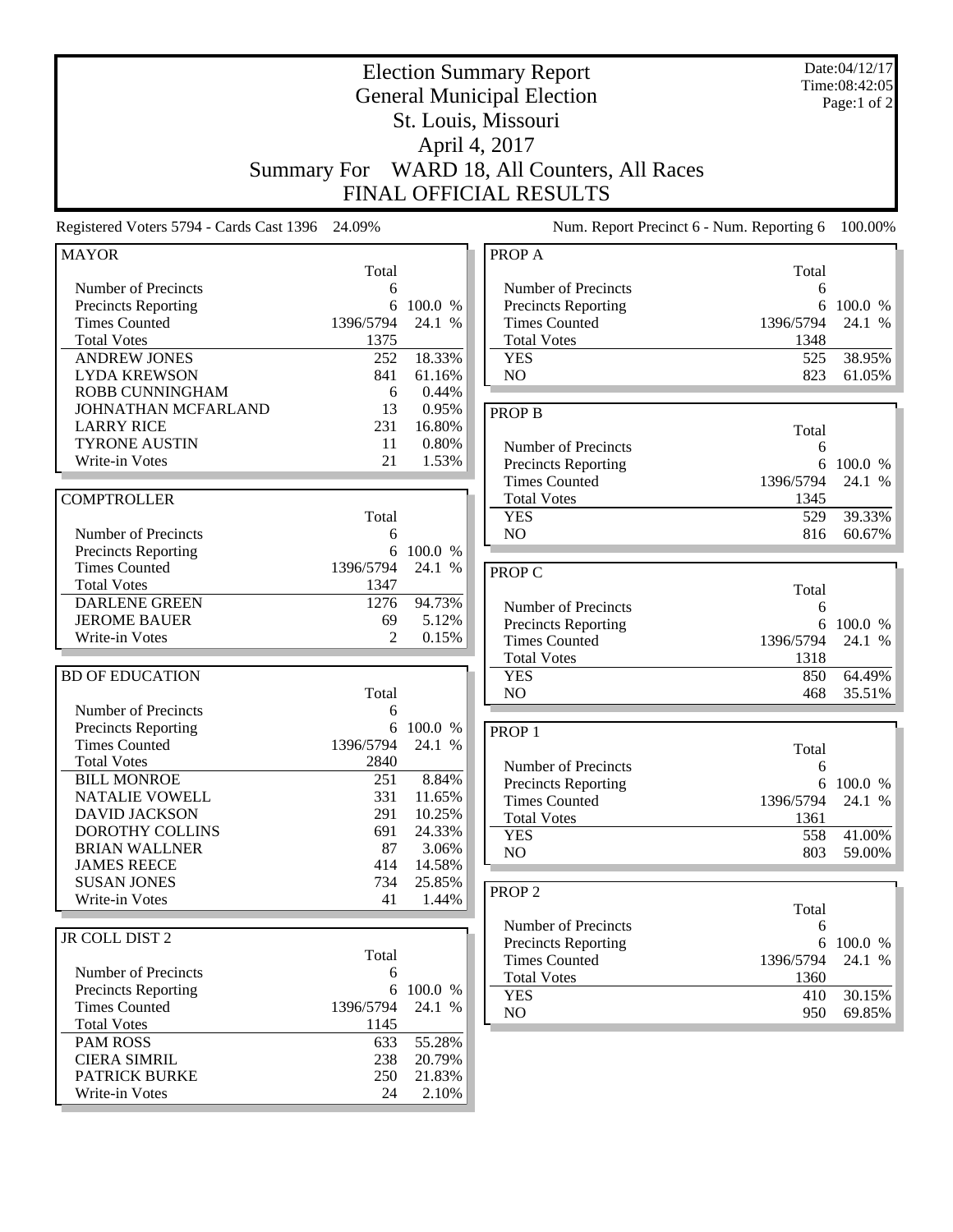Date:04/12/17 Time:08:42:05 Page:2 of 2

# Election Summary Report General Municipal Election St. Louis, Missouri April 4, 2017 Summary For WARD 18, All Counters, All Races FINAL OFFICIAL RESULTS

| <b>PROP NS</b>             |                  |             |
|----------------------------|------------------|-------------|
|                            | Total            |             |
| Number of Precincts        | 6                |             |
| <b>Precincts Reporting</b> |                  | 6 100.0 $%$ |
| <b>Times Counted</b>       | 1396/5794 24.1 % |             |
| <b>Total Votes</b>         | 1328             |             |
| YES                        | 513              | 38.63%      |
| NΟ                         | 815              | 61.37%      |

Registered Voters 5794 - Cards Cast 1396 24.09% Num. Report Precinct 6 - Num. Reporting 6 100.00%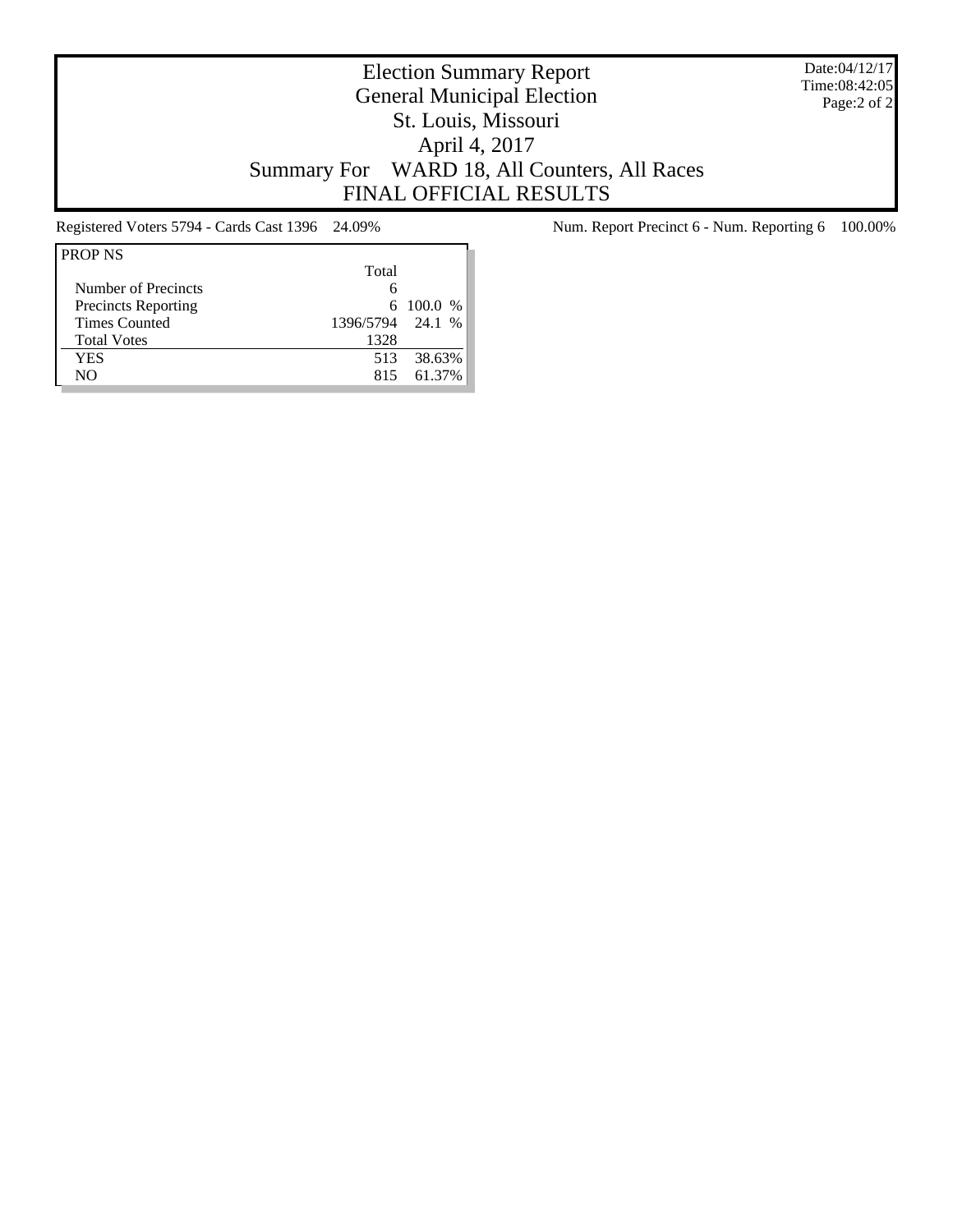|                                                | <b>Summary For</b> |                  | <b>Election Summary Report</b><br><b>General Municipal Election</b><br>St. Louis, Missouri<br>April 4, 2017<br>WARD 19, All Counters, All Races<br>FINAL OFFICIAL RESULTS |                | Date:04/12/17<br>Time:08:42:10<br>Page:1 of 2 |
|------------------------------------------------|--------------------|------------------|---------------------------------------------------------------------------------------------------------------------------------------------------------------------------|----------------|-----------------------------------------------|
| Registered Voters 5718 - Cards Cast 1269       | 22.19%             |                  | Num. Report Precinct 9 - Num. Reporting 9                                                                                                                                 |                | 100.00%                                       |
| <b>MAYOR</b>                                   |                    |                  | <b>JR COLL DIST 2</b>                                                                                                                                                     |                |                                               |
| Number of Precincts                            | Total<br>9         |                  | Number of Precincts                                                                                                                                                       | Total<br>9     |                                               |
| <b>Precincts Reporting</b>                     | 9                  | 100.0 %          | Precincts Reporting                                                                                                                                                       | 9              | 100.0 %                                       |
| <b>Times Counted</b>                           | 1269/5718          | 22.2 %           | <b>Times Counted</b>                                                                                                                                                      | 1269/5718      | 22.2 %                                        |
| <b>Total Votes</b>                             | 1242               |                  | <b>Total Votes</b>                                                                                                                                                        | 956            |                                               |
| <b>ANDREW JONES</b>                            | 231                | 18.60%           | <b>PAM ROSS</b>                                                                                                                                                           | 512            | 53.56%                                        |
| <b>LYDA KREWSON</b>                            | 769                | 61.92%           | <b>CIERA SIMRIL</b>                                                                                                                                                       | 187            | 19.56%                                        |
| ROBB CUNNINGHAM                                | 11                 | 0.89%            | <b>PATRICK BURKE</b>                                                                                                                                                      | 245            | 25.63%                                        |
| JOHNATHAN MCFARLAND                            | 20                 | 1.61%            | Write-in Votes                                                                                                                                                            | 12             | 1.26%                                         |
| <b>LARRY RICE</b>                              | 185                | 14.90%           |                                                                                                                                                                           |                |                                               |
| <b>TYRONE AUSTIN</b>                           | 7<br>19            | 0.56%            | PROP A                                                                                                                                                                    |                |                                               |
| Write-in Votes                                 |                    | 1.53%            |                                                                                                                                                                           | Total          |                                               |
|                                                |                    |                  | Number of Precincts                                                                                                                                                       | 9              |                                               |
| <b>COMPTROLLER</b>                             |                    |                  | <b>Precincts Reporting</b><br><b>Times Counted</b>                                                                                                                        | 9<br>1269/5718 | 100.0 %<br>22.2 %                             |
| Number of Precincts                            | Total<br>9         |                  | <b>Total Votes</b>                                                                                                                                                        | 1212           |                                               |
| <b>Precincts Reporting</b>                     | 9                  | 100.0 %          | <b>YES</b>                                                                                                                                                                | 658            | 54.29%                                        |
| <b>Times Counted</b>                           | 1269/5718          | 22.2 %           | N <sub>O</sub>                                                                                                                                                            | 554            | 45.71%                                        |
| <b>Total Votes</b>                             | 1221               |                  |                                                                                                                                                                           |                |                                               |
| <b>DARLENE GREEN</b>                           | 1124               | 92.06%           | <b>PROP B</b>                                                                                                                                                             |                |                                               |
| <b>JEROME BAUER</b>                            | 90                 | 7.37%            |                                                                                                                                                                           | Total          |                                               |
| Write-in Votes                                 | 7                  | 0.57%            | Number of Precincts                                                                                                                                                       | 9              |                                               |
|                                                |                    |                  | Precincts Reporting                                                                                                                                                       | 9              | 100.0 %                                       |
| <b>WD19 ALDERMAN</b>                           |                    |                  | <b>Times Counted</b>                                                                                                                                                      | 1269/5718      | 22.2 %                                        |
|                                                | Total              |                  | <b>Total Votes</b>                                                                                                                                                        | 1188           |                                               |
| Number of Precincts                            | 9                  |                  | <b>YES</b>                                                                                                                                                                | 654            | 55.05%                                        |
| <b>Precincts Reporting</b>                     | 9                  | 100.0 %          | NO                                                                                                                                                                        | 534            | 44.95%                                        |
| <b>Times Counted</b>                           | 1269/5718          | 22.2 %           |                                                                                                                                                                           |                |                                               |
| <b>Total Votes</b>                             | 1153               |                  | <b>PROP C</b>                                                                                                                                                             |                |                                               |
| <b>MARLENE DAVIS</b>                           | 1117               | 96.88%           |                                                                                                                                                                           | Total          |                                               |
| Write-in Votes                                 | 36                 | 3.12%            | Number of Precincts                                                                                                                                                       | 9              |                                               |
|                                                |                    |                  | Precincts Reporting                                                                                                                                                       | 9              | 100.0 %                                       |
| <b>BD OF EDUCATION</b>                         |                    |                  | <b>Times Counted</b>                                                                                                                                                      | 1269/5718      | 22.2 %                                        |
|                                                | Total              |                  | <b>Total Votes</b>                                                                                                                                                        | 1169           |                                               |
| Number of Precincts                            | 9                  |                  | <b>YES</b>                                                                                                                                                                | 795            | 68.01%                                        |
| <b>Precincts Reporting</b>                     | 9                  | 100.0 %          | NO                                                                                                                                                                        | 374            | 31.99%                                        |
| <b>Times Counted</b>                           | 1269/5718          | 22.2 %           |                                                                                                                                                                           |                |                                               |
| <b>Total Votes</b>                             | 2135               |                  | PROP <sub>1</sub>                                                                                                                                                         |                |                                               |
| <b>BILL MONROE</b>                             | 261                | 12.22%           |                                                                                                                                                                           | Total          |                                               |
| <b>NATALIE VOWELL</b>                          | 359                | 16.81%           | Number of Precincts                                                                                                                                                       | 9              |                                               |
| <b>DAVID JACKSON</b><br><b>DOROTHY COLLINS</b> | 260<br>443         | 12.18%<br>20.75% | Precincts Reporting                                                                                                                                                       | 9              | 100.0 %                                       |
| <b>BRIAN WALLNER</b>                           | 74                 | 3.47%            | <b>Times Counted</b>                                                                                                                                                      | 1269/5718      | 22.2 %                                        |
| <b>JAMES REECE</b>                             | 165                | 7.73%            | <b>Total Votes</b>                                                                                                                                                        | 1228           |                                               |
| <b>SUSAN JONES</b>                             | 540                | 25.29%           | <b>YES</b>                                                                                                                                                                | 730            | 59.45%                                        |
| Write-in Votes                                 | 33                 | 1.55%            | NO                                                                                                                                                                        | 498            | 40.55%                                        |
|                                                |                    |                  |                                                                                                                                                                           |                |                                               |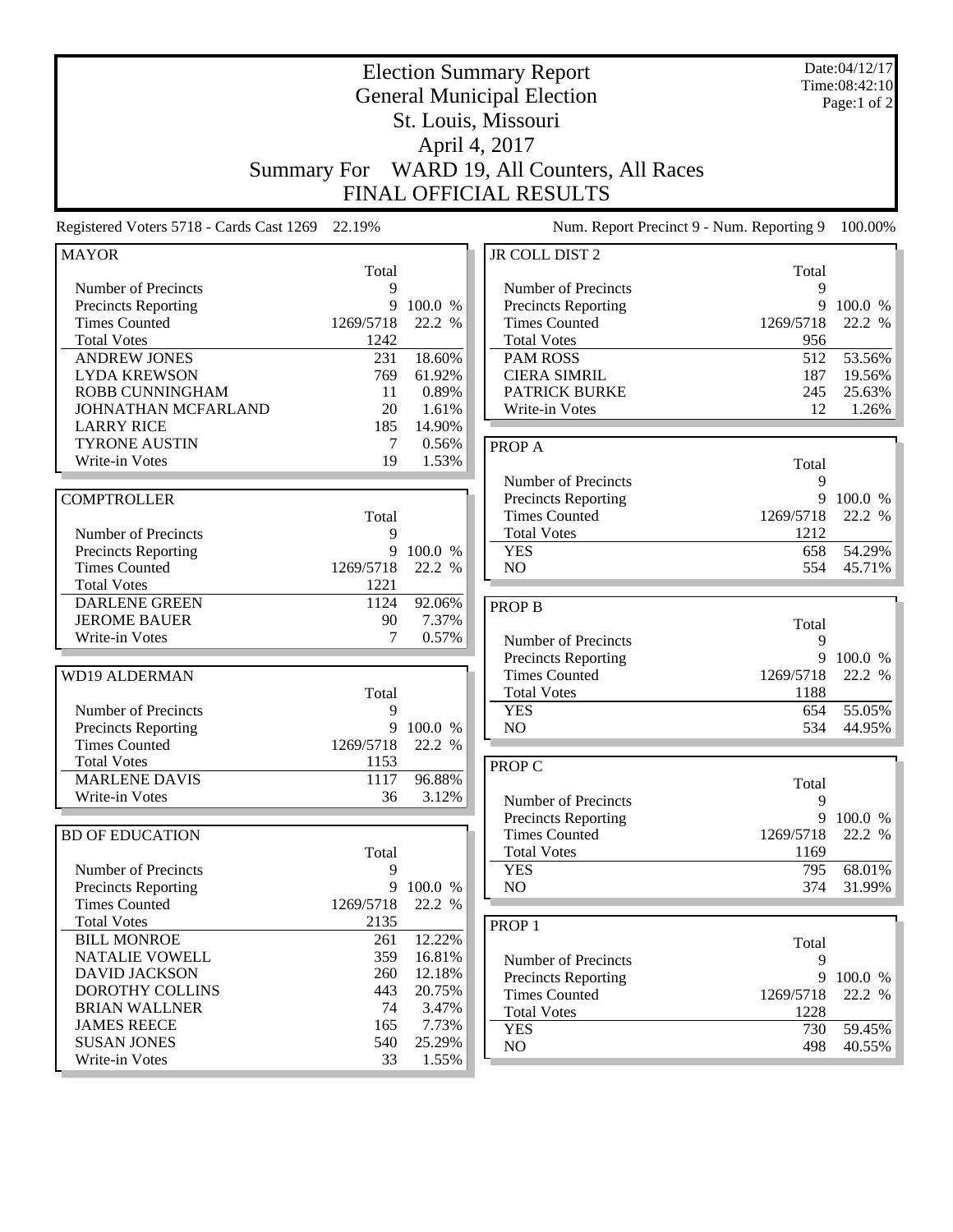Date:04/12/17 Time:08:42:10 Page:2 of 2

# Election Summary Report General Municipal Election St. Louis, Missouri April 4, 2017 Summary For WARD 19, All Counters, All Races FINAL OFFICIAL RESULTS

| PROP <sub>2</sub>          |           |         |
|----------------------------|-----------|---------|
|                            | Total     |         |
| Number of Precincts        | 9         |         |
| <b>Precincts Reporting</b> | 9         | 100.0 % |
| <b>Times Counted</b>       | 1269/5718 | 22.2 %  |
| <b>Total Votes</b>         | 1218      |         |
| <b>YES</b>                 | 564       | 46.31%  |
| N <sub>O</sub>             | 654       | 53.69%  |
|                            |           |         |
|                            |           |         |
| <b>PROP NS</b>             |           |         |
|                            | Total     |         |
| Number of Precincts        | 9         |         |
| <b>Precincts Reporting</b> | 9         | 100.0 % |
| <b>Times Counted</b>       | 1269/5718 | 22.2%   |
| <b>Total Votes</b>         | 1157      |         |
| YES                        | 617       | 53.33%  |

Registered Voters 5718 - Cards Cast 1269 22.19% Num. Report Precinct 9 - Num. Reporting 9 100.00%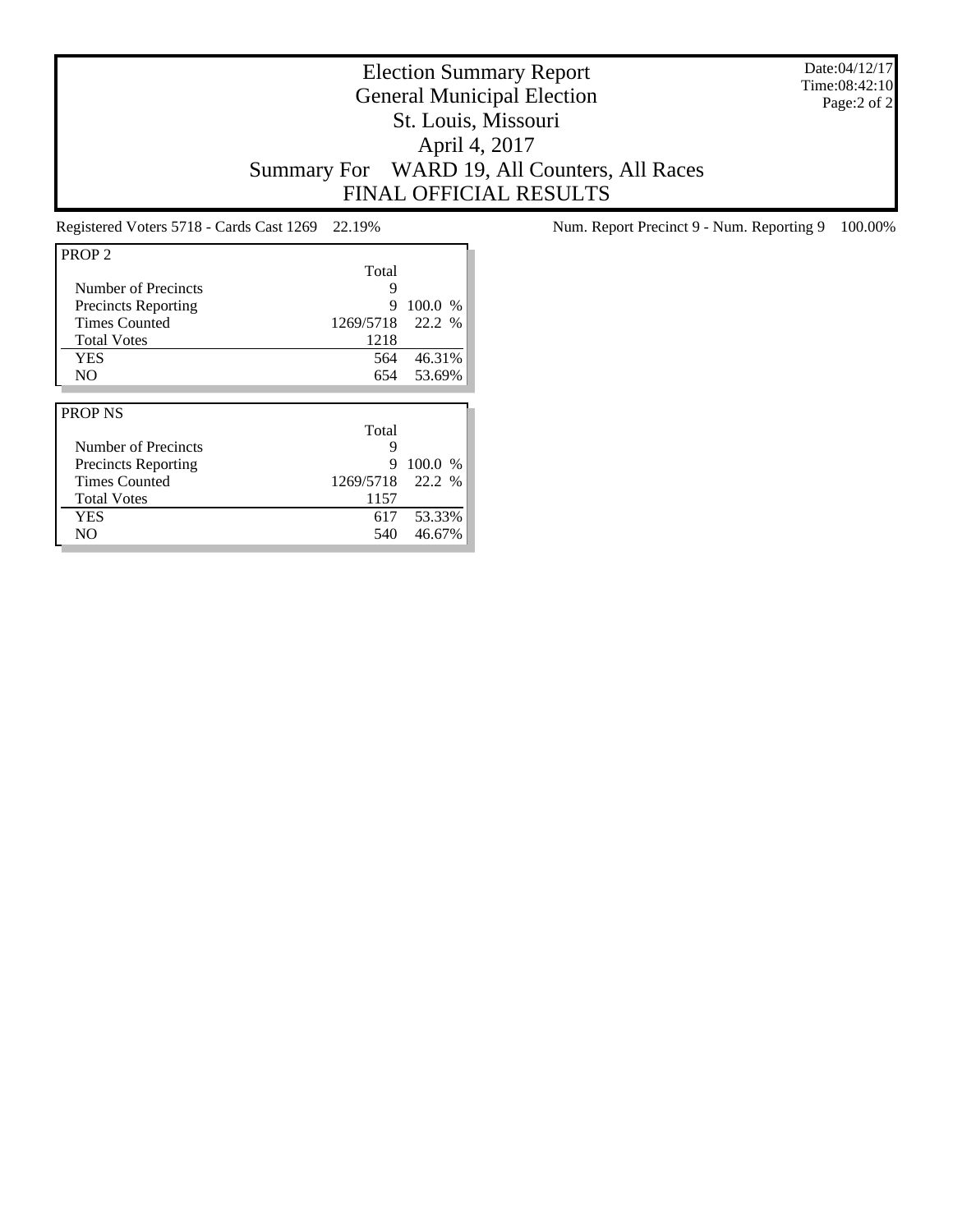| <b>Election Summary Report</b><br><b>General Municipal Election</b><br>St. Louis, Missouri<br>April 4, 2017                            |                                     |                                                  |                                                                                                              | Date:04/12/17<br>Time:08:42:15<br>Page:1 of 2 |                                         |
|----------------------------------------------------------------------------------------------------------------------------------------|-------------------------------------|--------------------------------------------------|--------------------------------------------------------------------------------------------------------------|-----------------------------------------------|-----------------------------------------|
| <b>Summary For</b>                                                                                                                     |                                     |                                                  | WARD 20, All Counters, All Races<br><b>FINAL OFFICIAL RESULTS</b>                                            |                                               |                                         |
| Registered Voters 5691 - Cards Cast 1064                                                                                               | 18.70%                              |                                                  | Num. Report Precinct 7 - Num. Reporting 7                                                                    |                                               | 100.00%                                 |
| <b>MAYOR</b>                                                                                                                           | Total                               |                                                  | PROP A                                                                                                       | Total                                         |                                         |
| Number of Precincts<br>Precincts Reporting<br><b>Times Counted</b><br><b>Total Votes</b><br><b>ANDREW JONES</b><br><b>LYDA KREWSON</b> | 1064/5691<br>1057<br>124<br>586     | 100.0 %<br>18.7 %<br>11.73%<br>55.44%            | Number of Precincts<br>Precincts Reporting<br><b>Times Counted</b><br><b>Total Votes</b><br><b>YES</b><br>NO | 7<br>7<br>1064/5691<br>1036<br>472<br>564     | 100.0 %<br>18.7 %<br>45.56%<br>54.44%   |
| ROBB CUNNINGHAM<br>JOHNATHAN MCFARLAND<br><b>LARRY RICE</b><br><b>TYRONE AUSTIN</b><br>Write-in Votes                                  | 12<br>47<br>264<br>10<br>14         | 1.14%<br>4.45%<br>24.98%<br>0.95%<br>1.32%       | <b>PROP B</b><br>Number of Precincts<br>Precincts Reporting                                                  | Total<br>7<br>7                               | 100.0 %                                 |
| <b>COMPTROLLER</b><br>Number of Precincts                                                                                              | Total                               |                                                  | <b>Times Counted</b><br><b>Total Votes</b><br><b>YES</b><br>N <sub>O</sub>                                   | 1064/5691<br>1022<br>430<br>592               | 18.7 %<br>42.07%<br>57.93%              |
| Precincts Reporting<br><b>Times Counted</b><br><b>Total Votes</b><br><b>DARLENE GREEN</b><br><b>JEROME BAUER</b><br>Write-in Votes     | 1064/5691<br>999<br>876<br>114<br>9 | 7 100.0 %<br>18.7 %<br>87.69%<br>11.41%<br>0.90% | PROP C<br>Number of Precincts<br>Precincts Reporting                                                         | Total<br>7<br>$\tau$                          | 100.0 %                                 |
| <b>BD OF EDUCATION</b>                                                                                                                 |                                     |                                                  | <b>Times Counted</b><br><b>Total Votes</b><br><b>YES</b>                                                     | 1064/5691<br>986<br>673                       | 18.7 %<br>68.26%                        |
| Number of Precincts<br>Precincts Reporting<br><b>Times Counted</b><br><b>Total Votes</b>                                               | Total<br>7<br>1064/5691<br>1912     | 100.0 %<br>18.7<br>%                             | NO<br>PROP <sub>1</sub><br>Number of Precincts                                                               | 313<br>Total<br>$\boldsymbol{7}$              | 31.74%                                  |
| <b>BILL MONROE</b><br>NATALIE VOWELL<br><b>DAVID JACKSON</b><br>DOROTHY COLLINS<br><b>BRIAN WALLNER</b>                                | 223<br>445<br>196<br>352<br>103     | 11.66%<br>23.27%<br>10.25%<br>18.41%<br>5.39%    | <b>Precincts Reporting</b><br><b>Times Counted</b><br><b>Total Votes</b><br><b>YES</b><br>NO                 | 1064/5691<br>1040<br>579<br>461               | 7 100.0 %<br>18.7 %<br>55.67%<br>44.33% |
| <b>JAMES REECE</b><br><b>SUSAN JONES</b><br>Write-in Votes                                                                             | 168<br>406<br>19                    | 8.79%<br>21.23%<br>0.99%                         | PROP <sub>2</sub>                                                                                            | Total                                         |                                         |
| JR COLL DIST 2<br>Number of Precincts<br><b>Precincts Reporting</b><br><b>Times Counted</b>                                            | Total<br>5<br>5<br>906/4827         | 100.0 %<br>18.8 %                                | Number of Precincts<br>Precincts Reporting<br><b>Times Counted</b><br><b>Total Votes</b><br><b>YES</b><br>NO | 7<br>1064/5691<br>1035<br>366<br>669          | 7 100.0 %<br>18.7 %<br>35.36%<br>64.64% |
| <b>Total Votes</b><br><b>PAM ROSS</b><br><b>CIERA SIMRIL</b><br>PATRICK BURKE<br>Write-in Votes                                        | 722<br>278<br>161<br>274<br>9       | 38.50%<br>22.30%<br>37.95%<br>1.25%              |                                                                                                              |                                               |                                         |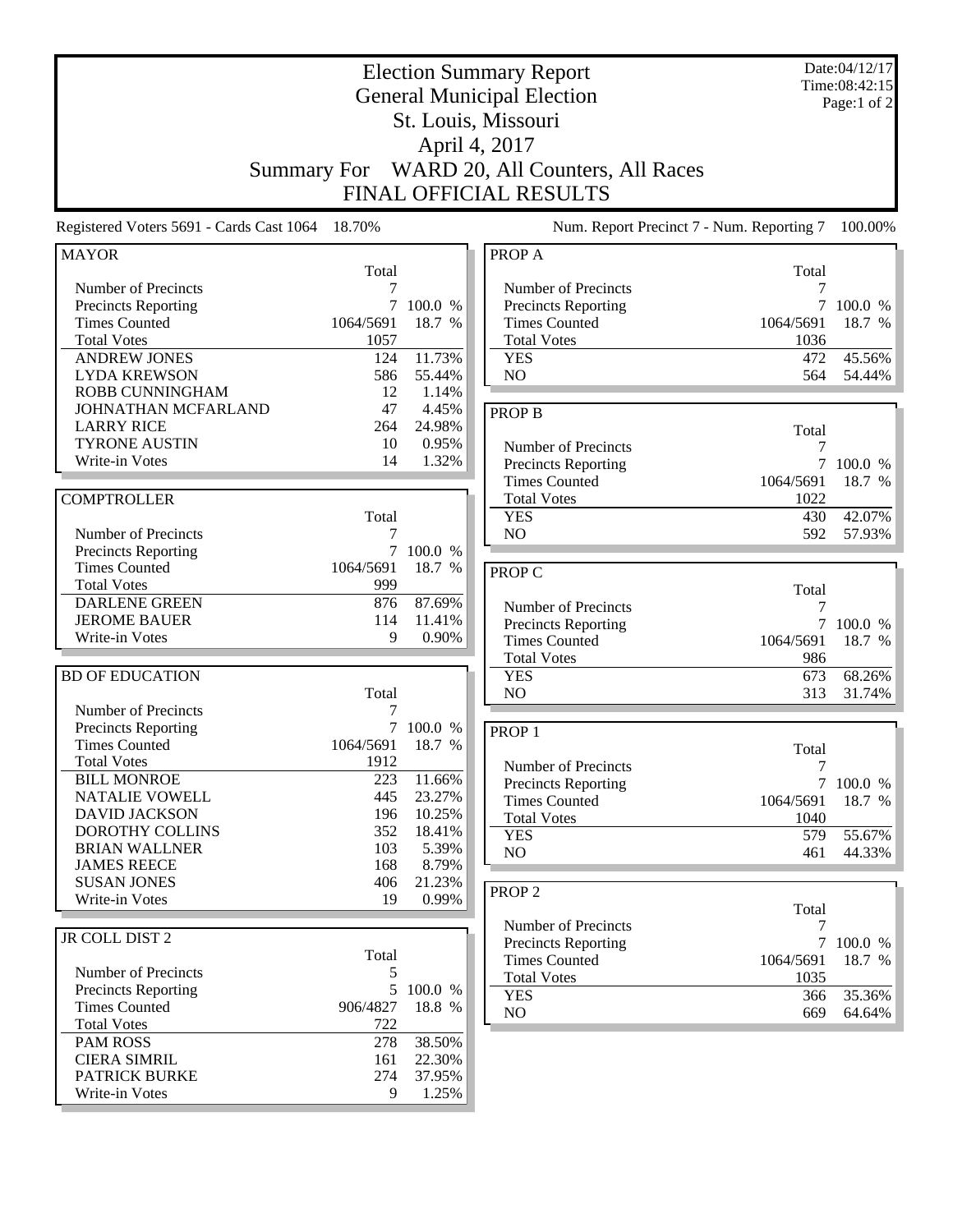Date:04/12/17 Time:08:42:15 Page:2 of 2

# Election Summary Report General Municipal Election St. Louis, Missouri April 4, 2017 Summary For WARD 20, All Counters, All Races FINAL OFFICIAL RESULTS

| Total                                    |  |
|------------------------------------------|--|
| Number of Precincts                      |  |
| <b>Precincts Reporting</b><br>100.0 %    |  |
| <b>Times Counted</b><br>1064/5691 18.7 % |  |
| 1008<br><b>Total Votes</b>               |  |
| YES<br>56.65%<br>571                     |  |
| 43.35%<br>NO.<br>437                     |  |

Registered Voters 5691 - Cards Cast 1064 18.70% Num. Report Precinct 7 - Num. Reporting 7 100.00%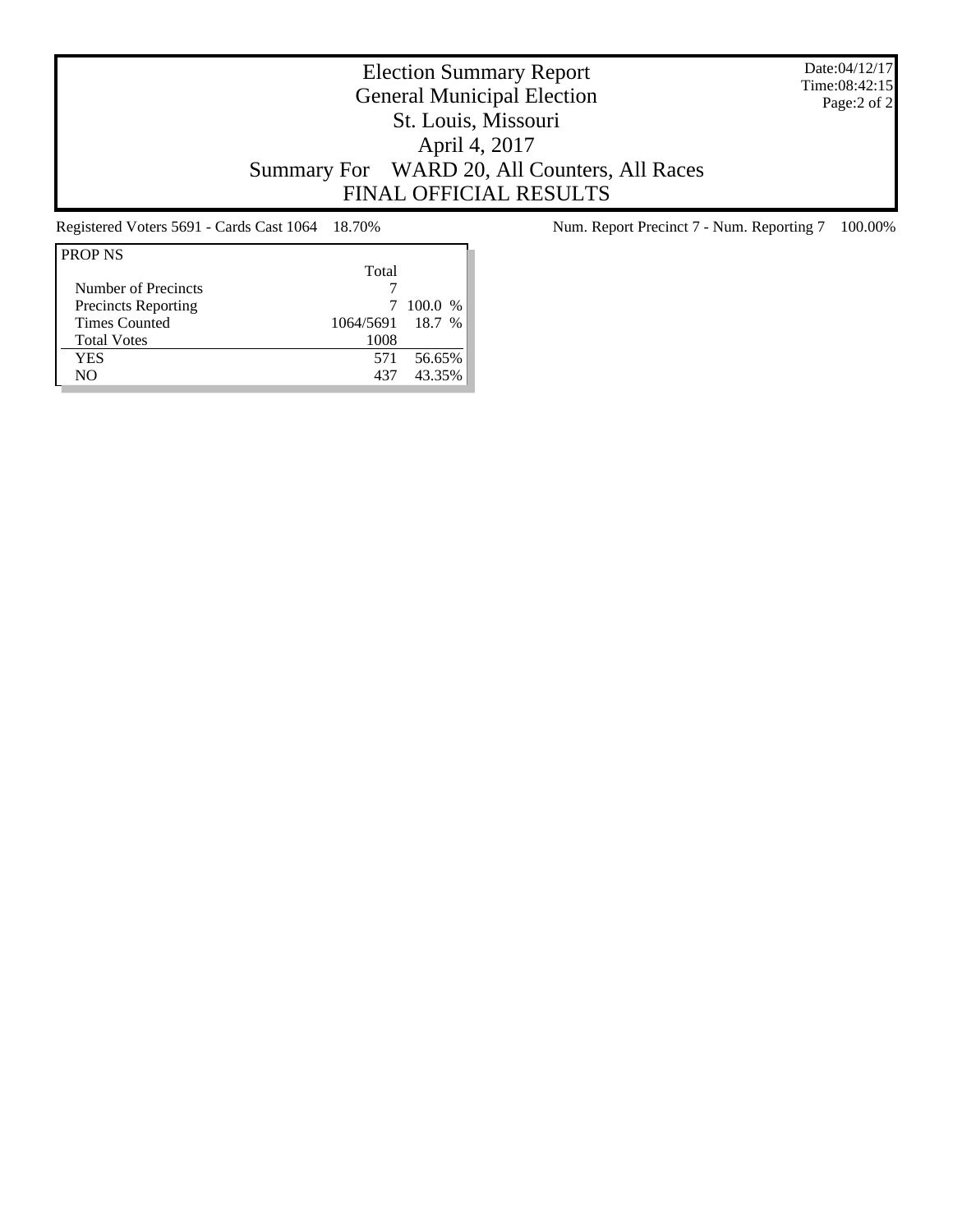| <b>Election Summary Report</b><br><b>General Municipal Election</b> |           |         | Date:04/12/17<br>Time:08:42:19<br>Page:1 of 2 |           |         |
|---------------------------------------------------------------------|-----------|---------|-----------------------------------------------|-----------|---------|
|                                                                     |           |         | St. Louis, Missouri                           |           |         |
|                                                                     |           |         |                                               |           |         |
|                                                                     |           |         | April 4, 2017                                 |           |         |
| <b>Summary For</b>                                                  |           |         | WARD 21, All Counters, All Races              |           |         |
|                                                                     |           |         | FINAL OFFICIAL RESULTS                        |           |         |
| Registered Voters 7041 - Cards Cast 1580 22.44%                     |           |         | Num. Report Precinct 9 - Num. Reporting 9     |           | 100.00% |
| <b>MAYOR</b>                                                        |           |         | <b>JR COLL DIST 2</b>                         |           |         |
|                                                                     | Total     |         |                                               | Total     |         |
| Number of Precincts                                                 | 9         |         | Number of Precincts                           | 9         |         |
| <b>Precincts Reporting</b>                                          | 9         | 100.0 % | Precincts Reporting                           | 9         | 100.0 % |
| <b>Times Counted</b>                                                | 1580/7041 | 22.4 %  | <b>Times Counted</b>                          | 1580/7041 | 22.4 %  |
| <b>Total Votes</b>                                                  | 1548      |         | <b>Total Votes</b>                            | 1325      |         |
| <b>ANDREW JONES</b>                                                 | 289       | 18.67%  | <b>PAM ROSS</b>                               | 747       | 56.38%  |
| <b>LYDA KREWSON</b>                                                 | 866       | 55.94%  | <b>CIERA SIMRIL</b>                           | 360       | 27.17%  |
| ROBB CUNNINGHAM                                                     | 13        | 0.84%   | <b>PATRICK BURKE</b>                          | 214       | 16.15%  |
| JOHNATHAN MCFARLAND                                                 | 14        | 0.90%   | Write-in Votes                                | 4         | 0.30%   |
| <b>LARRY RICE</b>                                                   | 338       | 21.83%  |                                               |           |         |
| <b>TYRONE AUSTIN</b>                                                | 16        | 1.03%   | PROP A                                        |           |         |
| Write-in Votes                                                      | 12        | 0.78%   |                                               | Total     |         |
|                                                                     |           |         | Number of Precincts                           | 9         |         |
| <b>COMPTROLLER</b>                                                  |           |         | Precincts Reporting                           | 9         | 100.0 % |
|                                                                     | Total     |         | <b>Times Counted</b>                          | 1580/7041 | 22.4 %  |
| Number of Precincts                                                 | 9         |         | <b>Total Votes</b>                            | 1523      |         |
| Precincts Reporting                                                 | 9         | 100.0 % | <b>YES</b>                                    | 667       | 43.80%  |
| <b>Times Counted</b>                                                | 1580/7041 | 22.4 %  | NO                                            | 856       | 56.20%  |
| <b>Total Votes</b>                                                  | 1543      |         |                                               |           |         |
| <b>DARLENE GREEN</b>                                                | 1508      | 97.73%  | <b>PROP B</b>                                 |           |         |
| <b>JEROME BAUER</b>                                                 | 34        | 2.20%   |                                               | Total     |         |
| Write-in Votes                                                      | 1         | 0.06%   | Number of Precincts                           | 9         |         |
|                                                                     |           |         | Precincts Reporting                           | 9         | 100.0 % |
| <b>WD21 ALDERMAN</b>                                                |           |         | <b>Times Counted</b>                          | 1580/7041 | 22.4 %  |
|                                                                     | Total     |         | <b>Total Votes</b>                            | 1499      |         |
| Number of Precincts                                                 | 9         |         | <b>YES</b>                                    | 597       | 39.83%  |
| Precincts Reporting                                                 | 9         | 100.0 % | NO                                            | 902       | 60.17%  |
| <b>Times Counted</b>                                                | 1580/7041 | 22.4 %  |                                               |           |         |
| <b>Total Votes</b>                                                  | 1526      |         | <b>PROP C</b>                                 |           |         |
| <b>JOHN MUHAMMAD</b>                                                | 1406      | 92.14%  |                                               | Total     |         |
| <b>MARTY SPIKENER</b>                                               | 107       | 7.01%   | Number of Precincts                           | 9         |         |
| Write-in Votes                                                      | 13        | 0.85%   | <b>Precincts Reporting</b>                    | 9         | 100.0 % |
|                                                                     |           |         | <b>Times Counted</b>                          | 1580/7041 | 22.4 %  |
| <b>BD OF EDUCATION</b>                                              |           |         | <b>Total Votes</b>                            | 1479      |         |
|                                                                     | Total     |         | <b>YES</b>                                    | 897       | 60.65%  |
| Number of Precincts                                                 | 9         |         | N <sub>O</sub>                                | 582       | 39.35%  |
| <b>Precincts Reporting</b>                                          | 9         | 100.0 % |                                               |           |         |
| <b>Times Counted</b>                                                | 1580/7041 | 22.4 %  | PROP <sub>1</sub>                             |           |         |
| <b>Total Votes</b>                                                  | 2883      |         |                                               | Total     |         |
| <b>BILL MONROE</b>                                                  | 338       | 11.72%  | Number of Precincts                           | 9         |         |
| NATALIE VOWELL                                                      | 386       | 13.39%  | Precincts Reporting                           | 9         | 100.0 % |
| <b>DAVID JACKSON</b>                                                | 417       | 14.46%  | <b>Times Counted</b>                          | 1580/7041 | 22.4 %  |
| DOROTHY COLLINS                                                     | 619       | 21.47%  | <b>Total Votes</b>                            | 1527      |         |
| <b>BRIAN WALLNER</b>                                                | 76        | 2.64%   | <b>YES</b>                                    | 738       | 48.33%  |
| <b>JAMES REECE</b>                                                  | 286       | 9.92%   | NO                                            | 789       | 51.67%  |
| <b>SUSAN JONES</b>                                                  | 744       | 25.81%  |                                               |           |         |
| Write-in Votes                                                      | 17        | 0.59%   |                                               |           |         |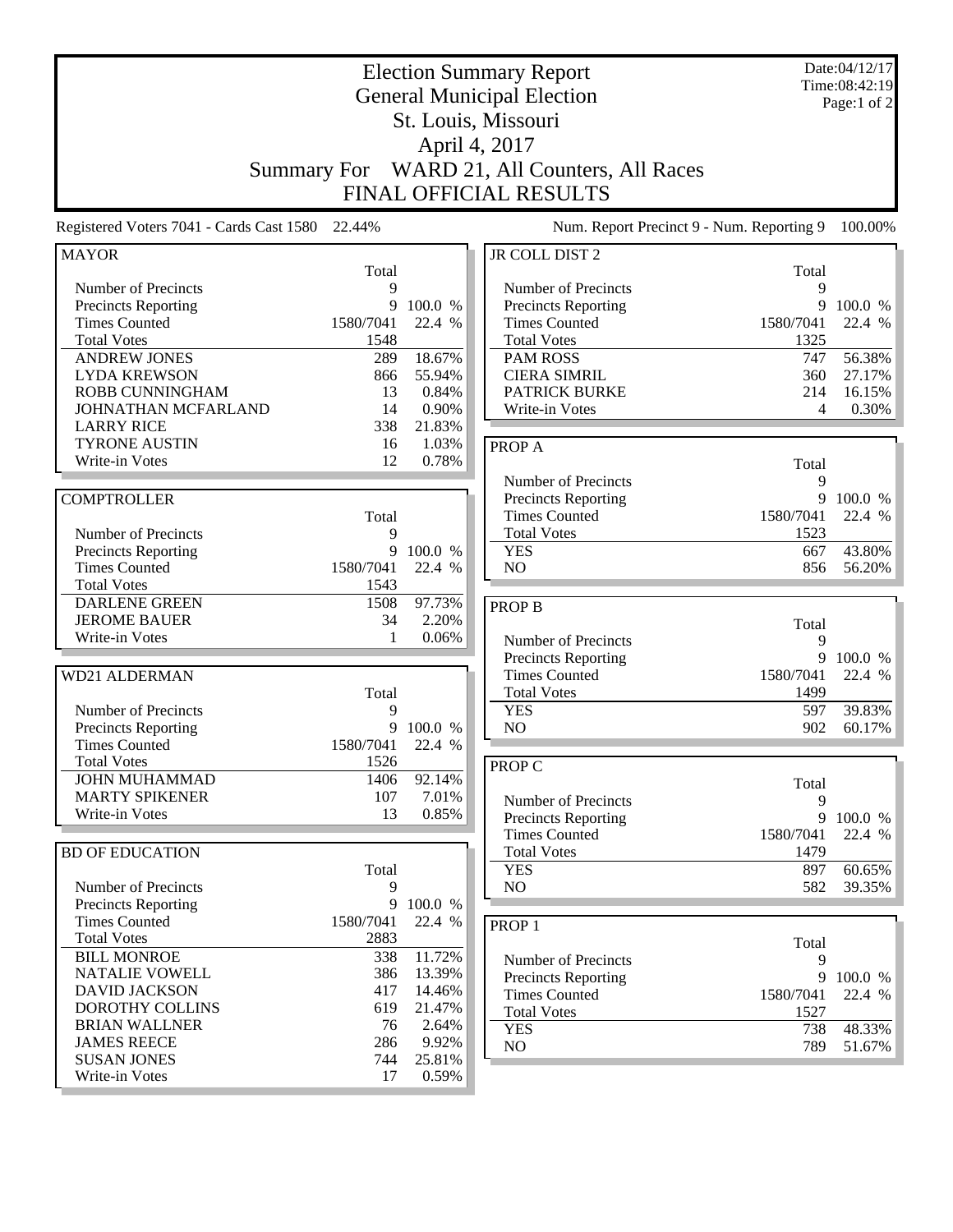Date:04/12/17 Time:08:42:19 Page:2 of 2

# Election Summary Report General Municipal Election St. Louis, Missouri April 4, 2017 Summary For WARD 21, All Counters, All Races FINAL OFFICIAL RESULTS

| PROP <sub>2</sub>          |                     |  |
|----------------------------|---------------------|--|
|                            | Total               |  |
| Number of Precincts        | 9                   |  |
| <b>Precincts Reporting</b> | 100.0 %<br>9        |  |
| <b>Times Counted</b>       | 22.4 %<br>1580/7041 |  |
| <b>Total Votes</b>         | 1520                |  |
| YES                        | 570<br>37.50%       |  |
| NO.                        | 62.50%<br>950       |  |
|                            |                     |  |
|                            |                     |  |
| <b>PROP NS</b>             |                     |  |
|                            | Total               |  |
| Number of Precincts        | 9                   |  |
| <b>Precincts Reporting</b> | 100.0 %<br>9        |  |
| <b>Times Counted</b>       | 1580/7041<br>22.4 % |  |
| <b>Total Votes</b>         | 1480                |  |
| <b>YES</b>                 | 41.76%<br>618       |  |

Registered Voters 7041 - Cards Cast 1580 22.44% Num. Report Precinct 9 - Num. Reporting 9 100.00%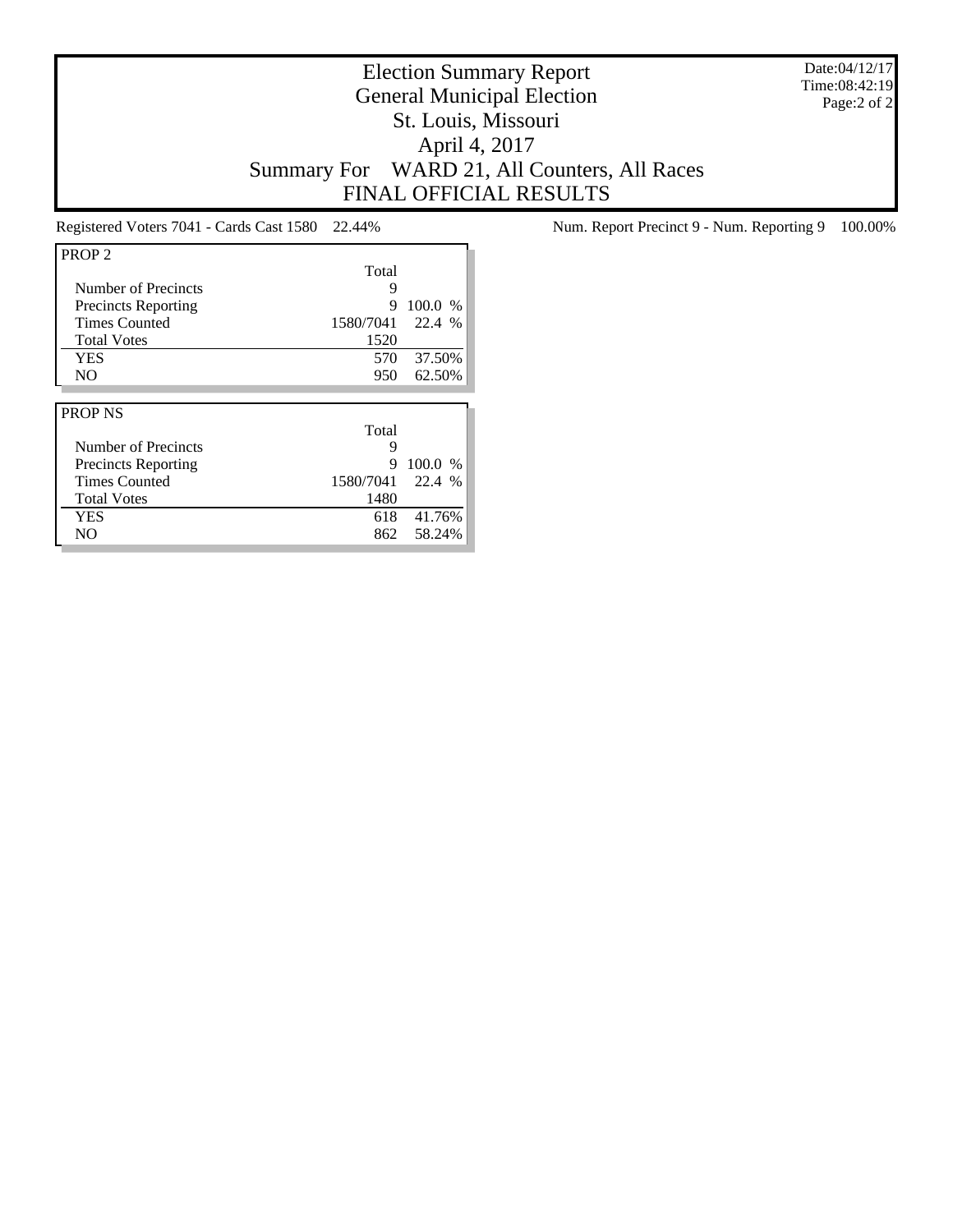| <b>Election Summary Report</b><br><b>General Municipal Election</b> |                                                                |              |                                            |                   | Date:04/12/17<br>Time:08:42:24 |  |  |
|---------------------------------------------------------------------|----------------------------------------------------------------|--------------|--------------------------------------------|-------------------|--------------------------------|--|--|
|                                                                     |                                                                |              |                                            |                   | Page:1 of 2                    |  |  |
|                                                                     |                                                                |              | St. Louis, Missouri                        |                   |                                |  |  |
|                                                                     |                                                                |              | April 4, 2017                              |                   |                                |  |  |
| <b>Summary For</b>                                                  |                                                                |              | WARD 22, All Counters, All Races           |                   |                                |  |  |
|                                                                     |                                                                |              | <b>FINAL OFFICIAL RESULTS</b>              |                   |                                |  |  |
| Registered Voters 6173 - Cards Cast 1069                            | 17.32%<br>Num. Report Precinct 8 - Num. Reporting 8<br>100.00% |              |                                            |                   |                                |  |  |
| <b>MAYOR</b>                                                        |                                                                |              | PROP A                                     |                   |                                |  |  |
|                                                                     | Total                                                          |              |                                            | Total             |                                |  |  |
| Number of Precincts                                                 | 8                                                              |              | Number of Precincts                        | 8                 |                                |  |  |
| <b>Precincts Reporting</b>                                          | 8                                                              | 100.0 %      | <b>Precincts Reporting</b>                 | 8                 | 100.0 %                        |  |  |
| <b>Times Counted</b><br><b>Total Votes</b>                          | 1069/6173<br>1057                                              | 17.3 %       | <b>Times Counted</b><br><b>Total Votes</b> | 1069/6173<br>1020 | 17.3 %                         |  |  |
| <b>ANDREW JONES</b>                                                 | 170                                                            | 16.08%       | <b>YES</b>                                 | 392               | 38.43%                         |  |  |
| <b>LYDA KREWSON</b>                                                 | 564                                                            | 53.36%       | N <sub>O</sub>                             | 628               | 61.57%                         |  |  |
| <b>ROBB CUNNINGHAM</b>                                              | 8                                                              | 0.76%        |                                            |                   |                                |  |  |
| JOHNATHAN MCFARLAND                                                 | 8                                                              | 0.76%        | <b>PROP B</b>                              |                   |                                |  |  |
| <b>LARRY RICE</b>                                                   | 296                                                            | 28.00%       |                                            | Total             |                                |  |  |
| <b>TYRONE AUSTIN</b>                                                | 7                                                              | 0.66%        | Number of Precincts                        | 8                 |                                |  |  |
| Write-in Votes                                                      | 4                                                              | 0.38%        | <b>Precincts Reporting</b>                 | 8                 | 100.0 %                        |  |  |
|                                                                     |                                                                |              | <b>Times Counted</b>                       | 1069/6173         | 17.3 %                         |  |  |
| <b>COMPTROLLER</b>                                                  |                                                                |              | <b>Total Votes</b>                         | 1020              |                                |  |  |
|                                                                     | Total                                                          |              | <b>YES</b>                                 | 338               | 33.14%                         |  |  |
| Number of Precincts                                                 | 8                                                              |              | N <sub>O</sub>                             | 682               | 66.86%                         |  |  |
| <b>Precincts Reporting</b>                                          | 8                                                              | 100.0 %      |                                            |                   |                                |  |  |
| <b>Times Counted</b>                                                | 1069/6173                                                      | 17.3 %       | PROP C                                     |                   |                                |  |  |
| <b>Total Votes</b>                                                  | 1041                                                           |              |                                            | Total             |                                |  |  |
| <b>DARLENE GREEN</b>                                                | 1006                                                           | 96.64%       | Number of Precincts                        | 8                 |                                |  |  |
| <b>JEROME BAUER</b><br>Write-in Votes                               | 35<br>$\overline{0}$                                           | 3.36%        | <b>Precincts Reporting</b>                 | 8                 | 100.0 %                        |  |  |
|                                                                     |                                                                | 0.00%        | <b>Times Counted</b>                       | 1069/6173         | 17.3 %                         |  |  |
|                                                                     |                                                                |              | <b>Total Votes</b>                         | 1006              |                                |  |  |
| <b>BD OF EDUCATION</b>                                              | Total                                                          |              | <b>YES</b><br>NO                           | 649<br>357        | 64.51%<br>35.49%               |  |  |
| Number of Precincts                                                 | 8                                                              |              |                                            |                   |                                |  |  |
| <b>Precincts Reporting</b>                                          | 8                                                              | 100.0 %      | PROP <sub>1</sub>                          |                   |                                |  |  |
| <b>Times Counted</b>                                                | 1069/6173                                                      | 17.3<br>$\%$ |                                            |                   |                                |  |  |
| <b>Total Votes</b>                                                  | 1835                                                           |              | Number of Precincts                        | Total<br>8        |                                |  |  |
| <b>BILL MONROE</b>                                                  | 230                                                            | 12.53%       | <b>Precincts Reporting</b>                 | 8                 | 100.0 %                        |  |  |
| <b>NATALIE VOWELL</b>                                               | 293                                                            | 15.97%       | <b>Times Counted</b>                       | 1069/6173         | 17.3 %                         |  |  |
| <b>DAVID JACKSON</b>                                                | 347                                                            | 18.91%       | <b>Total Votes</b>                         | 1034              |                                |  |  |
| DOROTHY COLLINS                                                     | 354                                                            | 19.29%       | <b>YES</b>                                 | 518               | 50.10%                         |  |  |
| <b>BRIAN WALLNER</b>                                                | 62                                                             | 3.38%        | NO                                         | 516               | 49.90%                         |  |  |
| <b>JAMES REECE</b>                                                  | 123                                                            | 6.70%        |                                            |                   |                                |  |  |
| <b>SUSAN JONES</b>                                                  | 396                                                            | 21.58%       | PROP <sub>2</sub>                          |                   |                                |  |  |
| Write-in Votes                                                      | 30                                                             | 1.63%        |                                            | Total             |                                |  |  |
|                                                                     |                                                                |              | Number of Precincts                        | 8                 |                                |  |  |
| JR COLL DIST 2                                                      |                                                                |              | <b>Precincts Reporting</b>                 | 8                 | 100.0 %                        |  |  |
| Number of Precincts                                                 | Total<br>8                                                     |              | <b>Times Counted</b>                       | 1069/6173         | 17.3 %                         |  |  |
| <b>Precincts Reporting</b>                                          | 8                                                              | 100.0 %      | <b>Total Votes</b>                         | 1026              |                                |  |  |
| <b>Times Counted</b>                                                | 1069/6173                                                      | 17.3 %       | <b>YES</b>                                 | 445               | 43.37%                         |  |  |
| <b>Total Votes</b>                                                  | 934                                                            |              | NO                                         | 581               | 56.63%                         |  |  |
| <b>PAM ROSS</b>                                                     | 446                                                            | 47.75%       |                                            |                   |                                |  |  |
| <b>CIERA SIMRIL</b>                                                 | 363                                                            | 38.87%       |                                            |                   |                                |  |  |
| <b>PATRICK BURKE</b>                                                | 116                                                            | 12.42%       |                                            |                   |                                |  |  |
| Write-in Votes                                                      | 9                                                              | 0.96%        |                                            |                   |                                |  |  |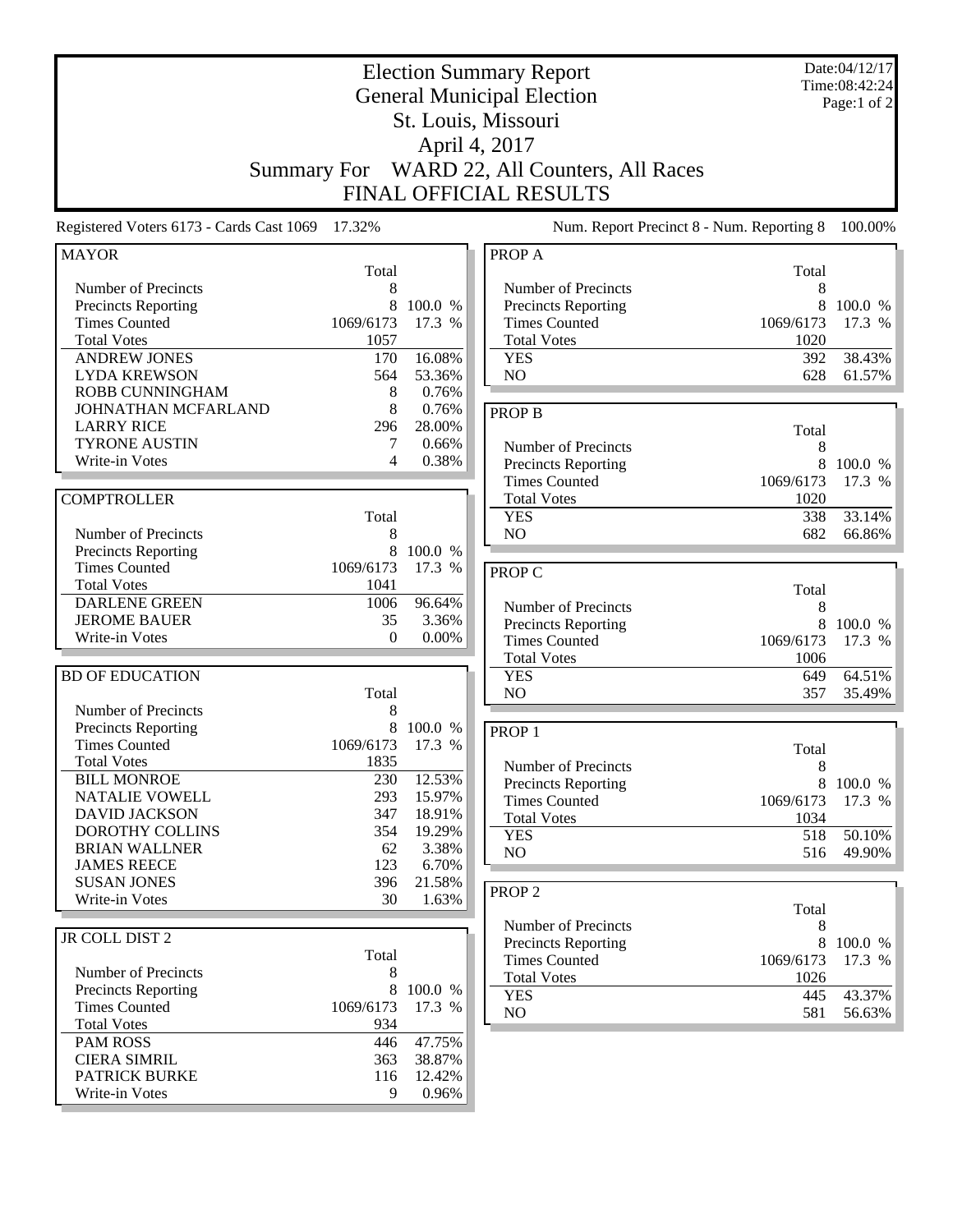Date:04/12/17 Time:08:42:24 Page:2 of 2

# Election Summary Report General Municipal Election St. Louis, Missouri April 4, 2017 Summary For WARD 22, All Counters, All Races FINAL OFFICIAL RESULTS

| <b>PROP NS</b>             |                  |            |
|----------------------------|------------------|------------|
|                            | Total            |            |
| Number of Precincts        | 8                |            |
| <b>Precincts Reporting</b> | 8                | 100.0 %    |
| <b>Times Counted</b>       | 1069/6173 17.3 % |            |
| <b>Total Votes</b>         | 1006             |            |
| YES                        | 469              | 46.62%     |
| NΟ                         |                  | 537 53.38% |
|                            |                  |            |

Registered Voters 6173 - Cards Cast 1069 17.32% Num. Report Precinct 8 - Num. Reporting 8 100.00%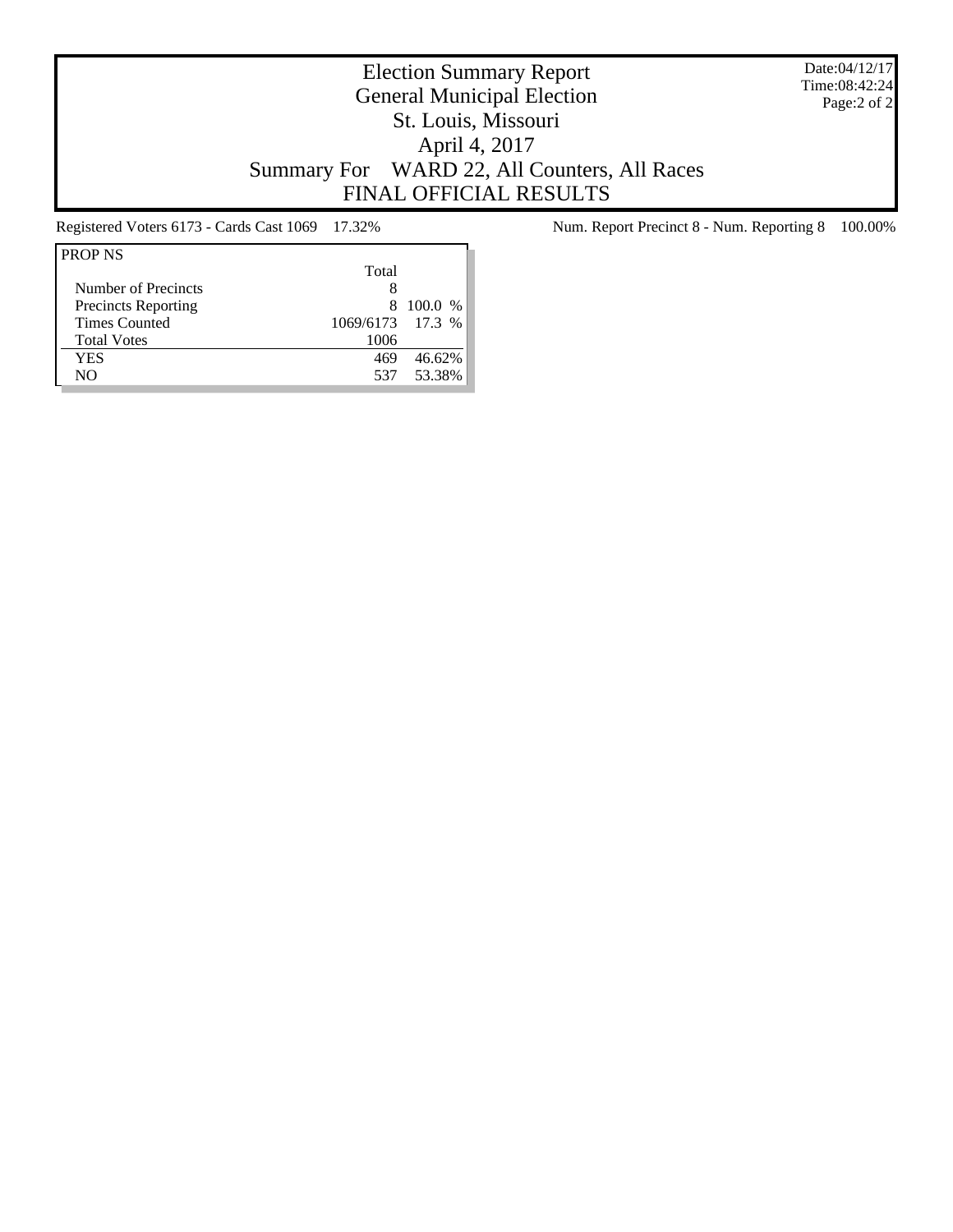|                                             | <b>Summary For</b> |                  | <b>Election Summary Report</b><br><b>General Municipal Election</b><br>St. Louis, Missouri<br>April 4, 2017<br>WARD 23, All Counters, All Races<br><b>FINAL OFFICIAL RESULTS</b> |                   | Date:04/12/17<br>Time:08:42:28<br>Page:1 of 2 |
|---------------------------------------------|--------------------|------------------|----------------------------------------------------------------------------------------------------------------------------------------------------------------------------------|-------------------|-----------------------------------------------|
| Registered Voters 8673 - Cards Cast 3872    | 44.64%             |                  | Num. Report Precinct 9 - Num. Reporting 9                                                                                                                                        |                   | 100.00%                                       |
| <b>MAYOR</b>                                |                    |                  | PROP A                                                                                                                                                                           |                   |                                               |
|                                             | Total              |                  |                                                                                                                                                                                  | Total             |                                               |
| Number of Precincts                         | 9                  |                  | Number of Precincts                                                                                                                                                              | 9                 |                                               |
| Precincts Reporting                         | 9                  | 100.0 %          | Precincts Reporting                                                                                                                                                              | 9                 | 100.0 %<br>44.6 %                             |
| <b>Times Counted</b><br><b>Total Votes</b>  | 3872/8673<br>3811  | 44.6 %           | <b>Times Counted</b><br><b>Total Votes</b>                                                                                                                                       | 3872/8673<br>3760 |                                               |
| <b>ANDREW JONES</b>                         | 829                | 21.75%           | <b>YES</b>                                                                                                                                                                       | 1591              | 42.31%                                        |
| <b>LYDA KREWSON</b>                         | 2727               | 71.56%           | N <sub>O</sub>                                                                                                                                                                   | 2169              | 57.69%                                        |
| ROBB CUNNINGHAM                             | 36                 | 0.94%            |                                                                                                                                                                                  |                   |                                               |
| JOHNATHAN MCFARLAND                         | 47                 | 1.23%            | <b>PROP B</b>                                                                                                                                                                    |                   |                                               |
| <b>LARRY RICE</b>                           | 127                | 3.33%            |                                                                                                                                                                                  | Total             |                                               |
| <b>TYRONE AUSTIN</b>                        | 11                 | 0.29%            | Number of Precincts                                                                                                                                                              | 9                 |                                               |
| Write-in Votes                              | 34                 | 0.89%            | Precincts Reporting                                                                                                                                                              | 9                 | 100.0 %                                       |
|                                             |                    |                  | <b>Times Counted</b>                                                                                                                                                             | 3872/8673         | 44.6 %                                        |
| <b>COMPTROLLER</b>                          |                    |                  | <b>Total Votes</b>                                                                                                                                                               | 3673              |                                               |
|                                             | Total              |                  | <b>YES</b>                                                                                                                                                                       | 1926              | 52.44%                                        |
| Number of Precincts                         | 9                  |                  | NO                                                                                                                                                                               | 1747              | 47.56%                                        |
| Precincts Reporting                         | 9                  | 100.0 %          |                                                                                                                                                                                  |                   |                                               |
| <b>Times Counted</b>                        | 3872/8673          | 44.6 %           | <b>PROP C</b>                                                                                                                                                                    |                   |                                               |
| <b>Total Votes</b>                          | 3487               |                  |                                                                                                                                                                                  | Total             |                                               |
| <b>DARLENE GREEN</b><br><b>JEROME BAUER</b> | 2809               | 80.56%           | Number of Precincts                                                                                                                                                              | 9                 |                                               |
| Write-in Votes                              | 654<br>24          | 18.76%<br>0.69%  | Precincts Reporting                                                                                                                                                              | 9                 | 100.0 %                                       |
|                                             |                    |                  | <b>Times Counted</b>                                                                                                                                                             | 3872/8673         | 44.6 %                                        |
| <b>WD23 ALDERMAN</b>                        |                    |                  | <b>Total Votes</b><br><b>YES</b>                                                                                                                                                 | 3527<br>2328      | 66.01%                                        |
|                                             | Total              |                  | NO                                                                                                                                                                               | 1199              | 33.99%                                        |
| Number of Precincts                         | 9                  |                  |                                                                                                                                                                                  |                   |                                               |
| Precincts Reporting                         | 9                  | 100.0 %          | PROP <sub>1</sub>                                                                                                                                                                |                   |                                               |
| <b>Times Counted</b>                        | 3872/8673          | 44.6 %           |                                                                                                                                                                                  | Total             |                                               |
| <b>Total Votes</b>                          | 3492               |                  | Number of Precincts                                                                                                                                                              | 9                 |                                               |
| <b>JOSEPH VACCARO</b>                       | 3388               | 97.02%           | Precincts Reporting                                                                                                                                                              |                   | 9 100.0 %                                     |
| Write-in Votes                              | 104                | 2.98%            | <b>Times Counted</b>                                                                                                                                                             | 3872/8673         | 44.6 %                                        |
|                                             |                    |                  | <b>Total Votes</b>                                                                                                                                                               | 3835              |                                               |
| <b>BD OF EDUCATION</b>                      |                    |                  | <b>YES</b>                                                                                                                                                                       | 2408              | 62.79%                                        |
|                                             | Total              |                  | NO                                                                                                                                                                               | 1427              | 37.21%                                        |
| Number of Precincts                         | 9                  |                  |                                                                                                                                                                                  |                   |                                               |
| <b>Precincts Reporting</b>                  | 9                  | 100.0 %          | PROP <sub>2</sub>                                                                                                                                                                |                   |                                               |
| <b>Times Counted</b>                        | 3872/8673          | 44.6 %           |                                                                                                                                                                                  | Total             |                                               |
| <b>Total Votes</b>                          | 7062               |                  | Number of Precincts                                                                                                                                                              | 9                 |                                               |
| <b>BILL MONROE</b><br><b>NATALIE VOWELL</b> | 864<br>1332        | 12.23%<br>18.86% | <b>Precincts Reporting</b>                                                                                                                                                       | 9                 | 100.0 %                                       |
| <b>DAVID JACKSON</b>                        | 548                | 7.76%            | <b>Times Counted</b>                                                                                                                                                             | 3872/8673         | 44.6 %                                        |
| DOROTHY COLLINS                             | 1366               | 19.34%           | <b>Total Votes</b>                                                                                                                                                               | 3832              |                                               |
| <b>BRIAN WALLNER</b>                        | 673                | 9.53%            | <b>YES</b><br>NO                                                                                                                                                                 | 2038              | 53.18%                                        |
| <b>JAMES REECE</b>                          | 526                | 7.45%            |                                                                                                                                                                                  | 1794              | 46.82%                                        |
| <b>SUSAN JONES</b>                          | 1667               | 23.61%           |                                                                                                                                                                                  |                   |                                               |
| Write-in Votes                              | 86                 | 1.22%            |                                                                                                                                                                                  |                   |                                               |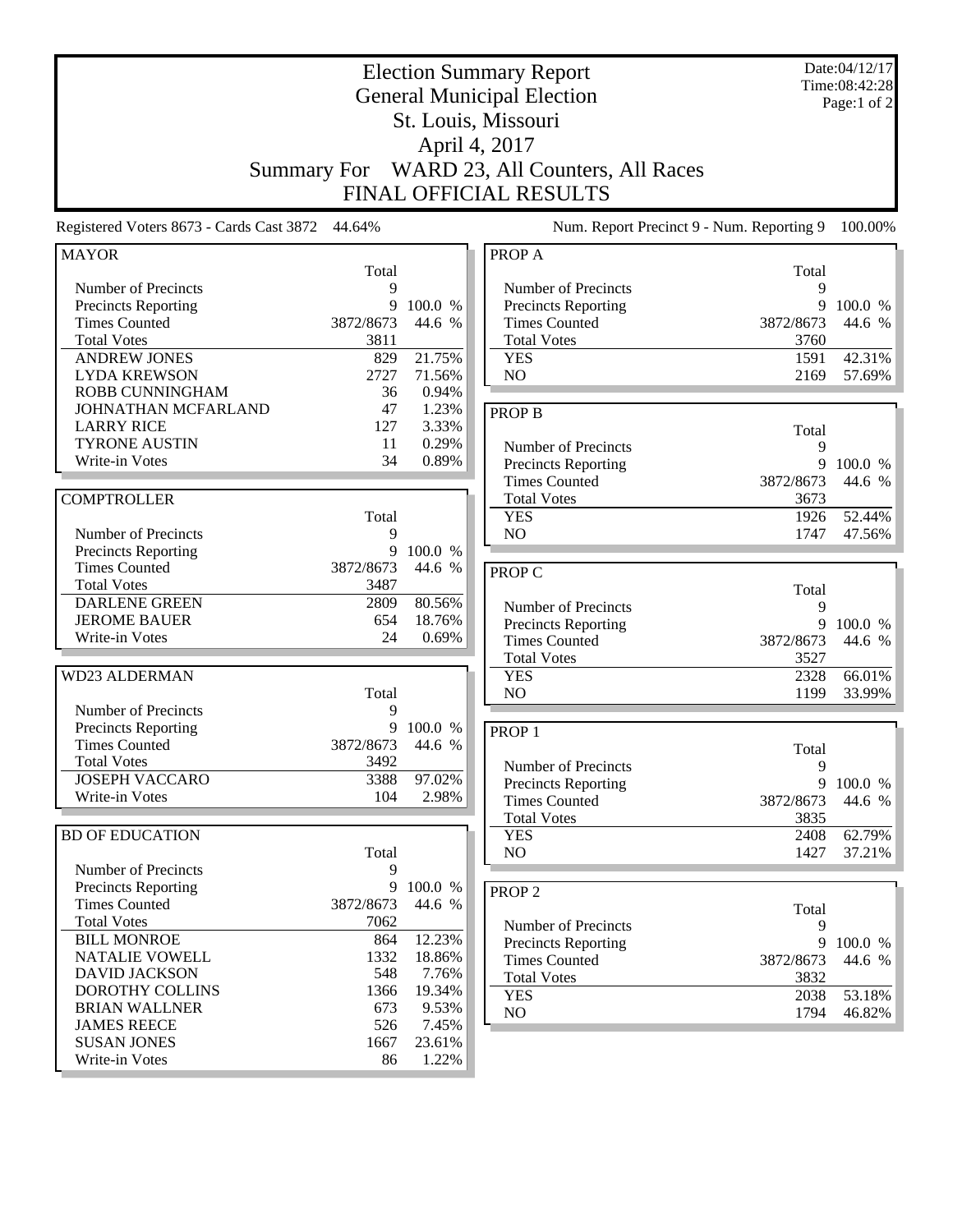Date:04/12/17 Time:08:42:28 Page:2 of 2

# Election Summary Report General Municipal Election St. Louis, Missouri April 4, 2017 Summary For WARD 23, All Counters, All Races FINAL OFFICIAL RESULTS

| <b>PROP NS</b>             |                  |             |
|----------------------------|------------------|-------------|
|                            | Total            |             |
| Number of Precincts        | g                |             |
| <b>Precincts Reporting</b> | 9                | 100.0 %     |
| <b>Times Counted</b>       | 3872/8673 44.6 % |             |
| <b>Total Votes</b>         | 3480             |             |
| YES                        | 2047             | 58.82%      |
| NO                         |                  | 1433 41.18% |

Registered Voters 8673 - Cards Cast 3872 44.64% Num. Report Precinct 9 - Num. Reporting 9 100.00%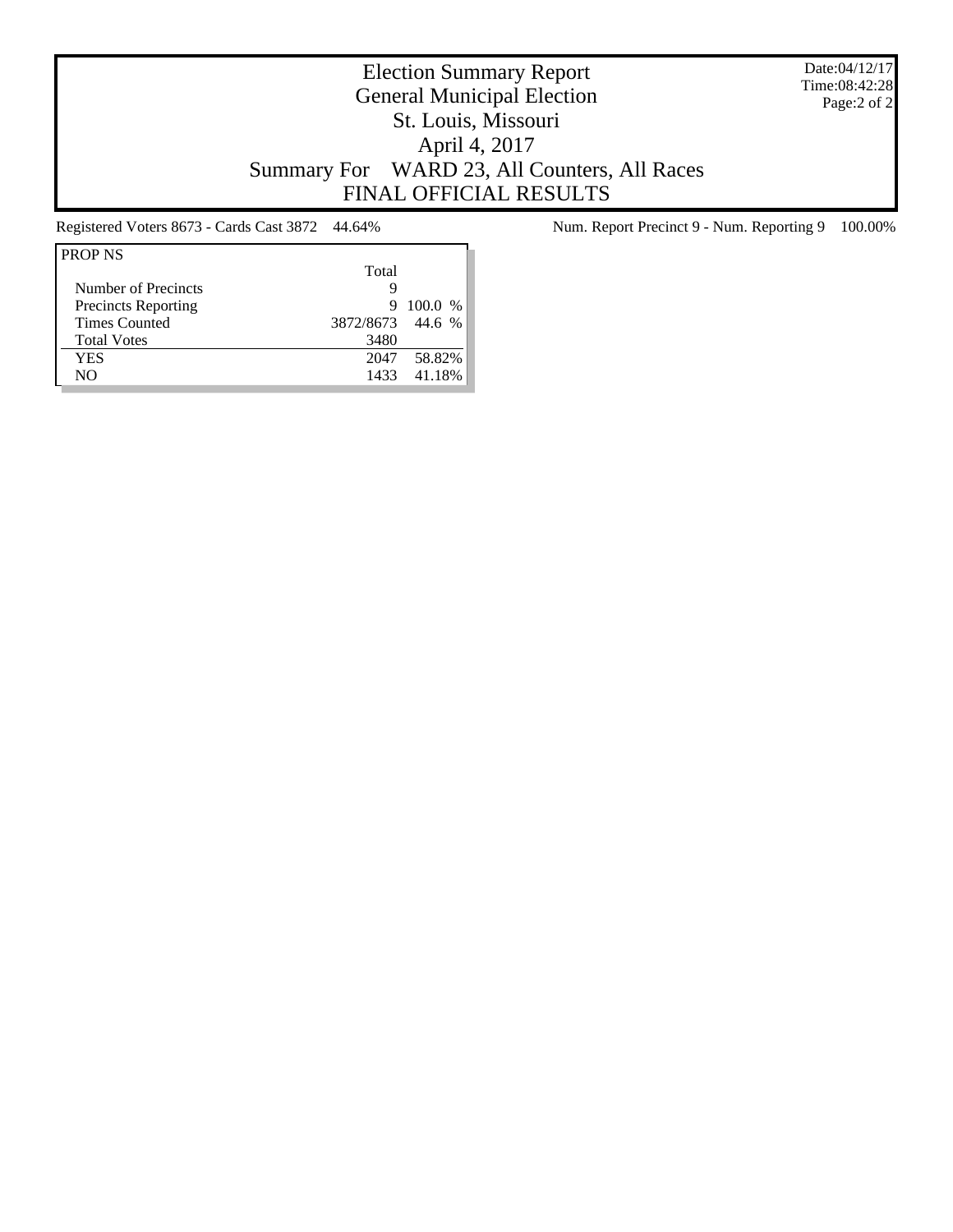| <b>Election Summary Report</b><br><b>General Municipal Election</b><br>St. Louis, Missouri      |                             |                                     |                                                                                          | Date:04/12/17<br>Time:08:42:33<br>Page:1 of 2 |                   |
|-------------------------------------------------------------------------------------------------|-----------------------------|-------------------------------------|------------------------------------------------------------------------------------------|-----------------------------------------------|-------------------|
|                                                                                                 |                             |                                     | April 4, 2017                                                                            |                                               |                   |
|                                                                                                 | <b>Summary For</b>          |                                     | WARD 24, All Counters, All Races<br>FINAL OFFICIAL RESULTS                               |                                               |                   |
| Registered Voters 7800 - Cards Cast 2887                                                        | 37.01%                      |                                     | Num. Report Precinct 8 - Num. Reporting 8                                                |                                               | 100.00%           |
| <b>MAYOR</b>                                                                                    | Total                       |                                     | PROP A                                                                                   | Total                                         |                   |
| Number of Precincts<br><b>Precincts Reporting</b><br><b>Times Counted</b><br><b>Total Votes</b> | 8<br>2887/7800<br>2830      | 100.0 %<br>37.0 %                   | Number of Precincts<br>Precincts Reporting<br><b>Times Counted</b><br><b>Total Votes</b> | 8<br>8<br>2887/7800<br>2782                   | 100.0 %<br>37.0 % |
| <b>ANDREW JONES</b><br><b>LYDA KREWSON</b><br>ROBB CUNNINGHAM                                   | 515<br>2034<br>51           | 18.20%<br>71.87%<br>1.80%           | <b>YES</b><br>NO                                                                         | 1454<br>1328                                  | 52.26%<br>47.74%  |
| JOHNATHAN MCFARLAND<br><b>LARRY RICE</b><br><b>TYRONE AUSTIN</b><br>Write-in Votes              | 46<br>140<br>9<br>35        | 1.63%<br>4.95%<br>0.32%<br>1.24%    | <b>PROP B</b><br>Number of Precincts<br>Precincts Reporting                              | Total<br>8<br>8                               | 100.0 %           |
| <b>COMPTROLLER</b>                                                                              | Total                       |                                     | <b>Times Counted</b><br><b>Total Votes</b><br><b>YES</b>                                 | 2887/7800<br>2722<br>1471                     | 37.0 %<br>54.04%  |
| Number of Precincts<br><b>Precincts Reporting</b>                                               | 8<br>8                      | 100.0 %                             | N <sub>O</sub>                                                                           | 1251                                          | 45.96%            |
| <b>Times Counted</b><br><b>Total Votes</b><br><b>DARLENE GREEN</b>                              | 2887/7800<br>2573<br>2022   | 37.0 %<br>78.59%                    | PROP C                                                                                   | Total                                         |                   |
| <b>JEROME BAUER</b><br>Write-in Votes                                                           | 533<br>18                   | 20.72%<br>0.70%                     | Number of Precincts<br>Precincts Reporting<br><b>Times Counted</b>                       | 8<br>8<br>2887/7800                           | 100.0 %<br>37.0 % |
| <b>BD OF EDUCATION</b>                                                                          | Total                       |                                     | <b>Total Votes</b><br><b>YES</b><br>NO                                                   | 2642<br>1808<br>834                           | 68.43%<br>31.57%  |
| Number of Precincts<br>Precincts Reporting<br><b>Times Counted</b><br><b>Total Votes</b>        | 8<br>8<br>2887/7800<br>5208 | 100.0 %<br>37.0<br>%                | PROP <sub>1</sub>                                                                        | Total                                         |                   |
| <b>BILL MONROE</b><br>NATALIE VOWELL<br><b>DAVID JACKSON</b>                                    | 658<br>1056<br>349          | 12.63%<br>20.28%<br>6.70%           | Number of Precincts<br>Precincts Reporting<br><b>Times Counted</b><br><b>Total Votes</b> | $\,8$<br>8<br>2887/7800<br>2862               | 100.0 %<br>37.0 % |
| <b>DOROTHY COLLINS</b><br><b>BRIAN WALLNER</b><br><b>JAMES REECE</b><br><b>SUSAN JONES</b>      | 1003<br>434<br>436<br>1214  | 19.26%<br>8.33%<br>8.37%<br>23.31%  | <b>YES</b><br>NO                                                                         | 1904<br>958                                   | 66.53%<br>33.47%  |
| Write-in Votes                                                                                  | 58                          | 1.11%                               | PROP <sub>2</sub><br>Number of Precincts                                                 | Total                                         |                   |
| JR COLL DIST 2<br>Number of Precincts                                                           | Total<br>3                  |                                     | Precincts Reporting<br><b>Times Counted</b><br><b>Total Votes</b>                        | 8<br>8<br>2887/7800<br>2859                   | 100.0 %<br>37.0 % |
| <b>Precincts Reporting</b><br><b>Times Counted</b><br><b>Total Votes</b>                        | 3<br>1112/3015<br>709       | 100.0 %<br>36.9 %                   | <b>YES</b><br>NO                                                                         | 1548<br>1311                                  | 54.14%<br>45.86%  |
| <b>PAM ROSS</b><br><b>CIERA SIMRIL</b><br>PATRICK BURKE<br>Write-in Votes                       | 316<br>117<br>267<br>9      | 44.57%<br>16.50%<br>37.66%<br>1.27% |                                                                                          |                                               |                   |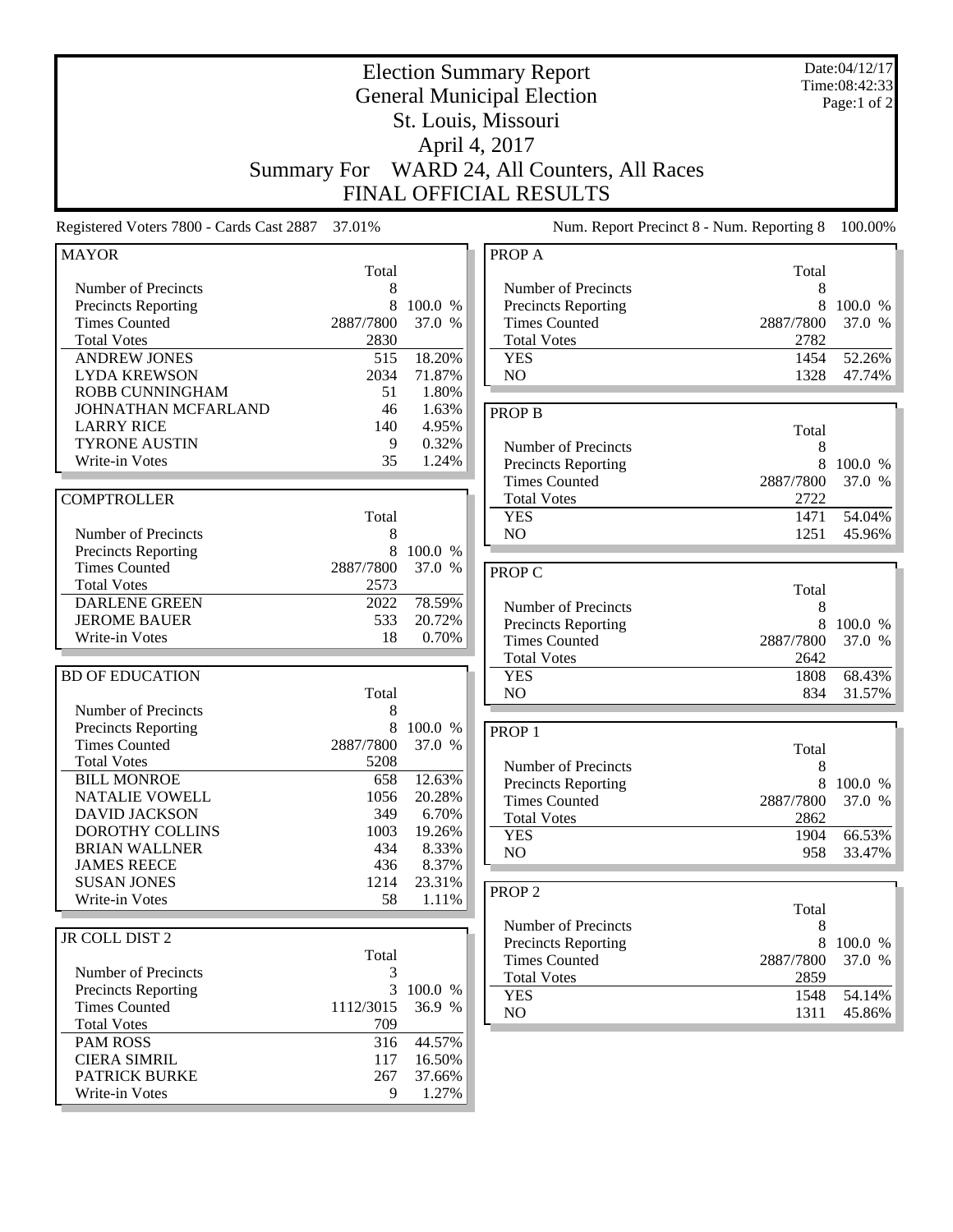Date:04/12/17 Time:08:42:33 Page:2 of 2

# Election Summary Report General Municipal Election St. Louis, Missouri April 4, 2017 Summary For WARD 24, All Counters, All Races FINAL OFFICIAL RESULTS

| <b>PROP NS</b>             |                  |           |
|----------------------------|------------------|-----------|
|                            | Total            |           |
| Number of Precincts        | 8                |           |
| <b>Precincts Reporting</b> | x                | $100.0\%$ |
| <b>Times Counted</b>       | 2887/7800 37.0 % |           |
| <b>Total Votes</b>         | 2597             |           |
| YES                        | 1601             | 61.65%    |
| NΟ                         | 996              | 38.35%    |

Registered Voters 7800 - Cards Cast 2887 37.01% Num. Report Precinct 8 - Num. Reporting 8 100.00%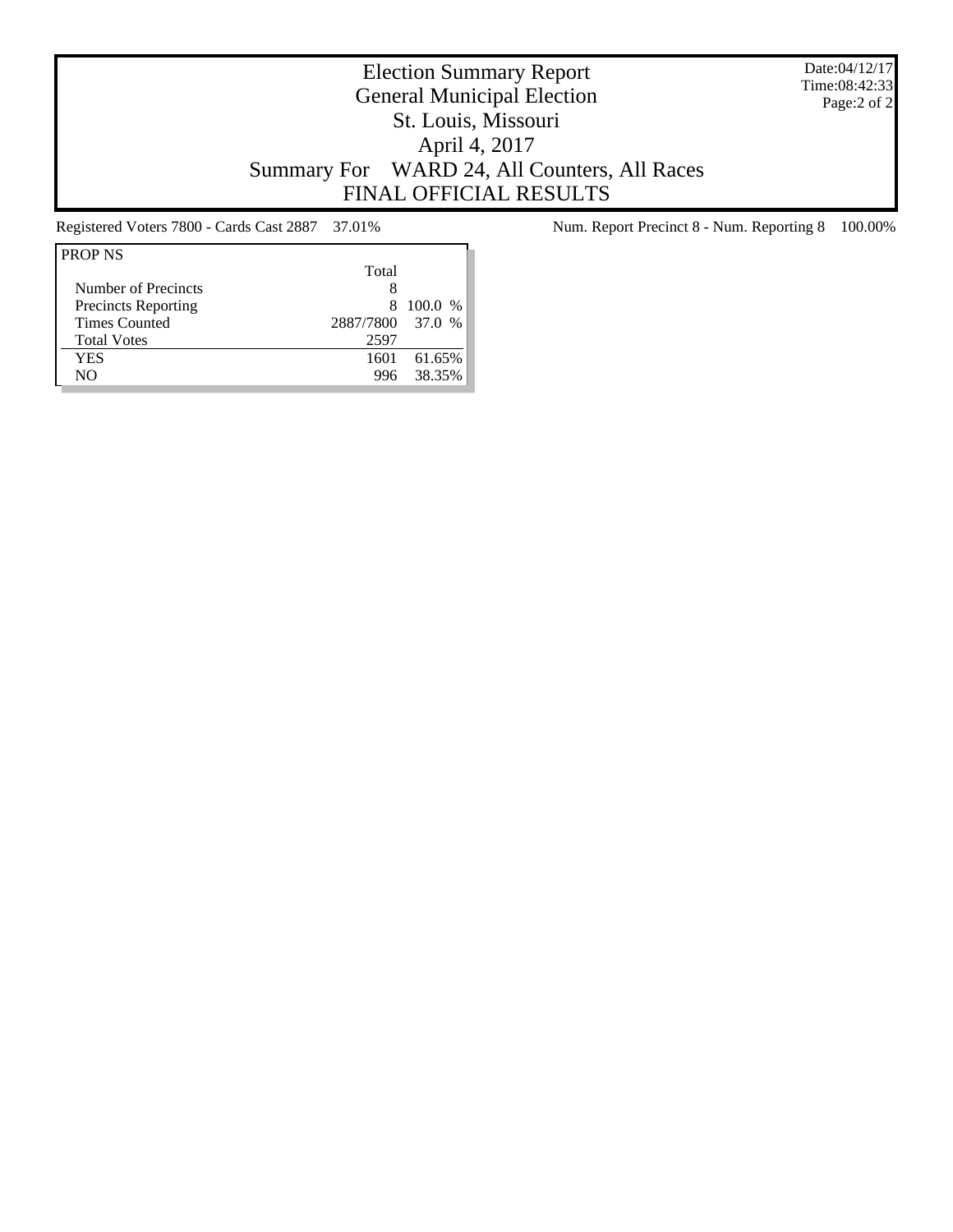| <b>Summary For</b>                                 |                   |                 | <b>Election Summary Report</b><br><b>General Municipal Election</b><br>St. Louis, Missouri<br>April 4, 2017<br>WARD 25, All Counters, All Races<br>FINAL OFFICIAL RESULTS |            | Date:04/12/17<br>Time:08:42:38<br>Page:1 of 2 |
|----------------------------------------------------|-------------------|-----------------|---------------------------------------------------------------------------------------------------------------------------------------------------------------------------|------------|-----------------------------------------------|
| Registered Voters 5694 - Cards Cast 1140           | 20.02%            |                 | Num. Report Precinct 6 - Num. Reporting 6                                                                                                                                 |            | 100.00%                                       |
| <b>MAYOR</b>                                       |                   |                 | JR COLL DIST 2                                                                                                                                                            |            |                                               |
| Number of Precincts                                | Total<br>6        |                 | Number of Precincts                                                                                                                                                       | Total<br>3 |                                               |
| <b>Precincts Reporting</b>                         | 6                 | 100.0 %         | Precincts Reporting                                                                                                                                                       | 3          | 100.0 %                                       |
| <b>Times Counted</b>                               | 1140/5694         | 20.0 %          | <b>Times Counted</b>                                                                                                                                                      | 490/2302   | 21.3 %                                        |
| <b>Total Votes</b>                                 | 1125              |                 | <b>Total Votes</b>                                                                                                                                                        | 369        |                                               |
| <b>ANDREW JONES</b>                                | 190               | 16.89%          | <b>PAM ROSS</b>                                                                                                                                                           | 183        | 49.59%                                        |
| <b>LYDA KREWSON</b>                                | 691               | 61.42%          | <b>CIERA SIMRIL</b>                                                                                                                                                       | 75         | 20.33%                                        |
| ROBB CUNNINGHAM                                    | 9                 | 0.80%           | <b>PATRICK BURKE</b>                                                                                                                                                      | 108        | 29.27%                                        |
| JOHNATHAN MCFARLAND                                | 25                | 2.22%           | Write-in Votes                                                                                                                                                            | 3          | 0.81%                                         |
| <b>LARRY RICE</b>                                  | 189               | 16.80%          |                                                                                                                                                                           |            |                                               |
| <b>TYRONE AUSTIN</b><br>Write-in Votes             | 3<br>18           | 0.27%<br>1.60%  | PROP A                                                                                                                                                                    |            |                                               |
|                                                    |                   |                 |                                                                                                                                                                           | Total      |                                               |
| <b>COMPTROLLER</b>                                 |                   |                 | Number of Precincts<br><b>Precincts Reporting</b>                                                                                                                         | 6<br>6     | 100.0 %                                       |
|                                                    | Total             |                 | <b>Times Counted</b>                                                                                                                                                      | 1140/5694  | 20.0 %                                        |
| Number of Precincts                                | 6                 |                 | <b>Total Votes</b>                                                                                                                                                        | 1091       |                                               |
| <b>Precincts Reporting</b>                         | 6                 | 100.0 %         | <b>YES</b>                                                                                                                                                                | 578        | 52.98%                                        |
| <b>Times Counted</b>                               | 1140/5694         | 20.0 %          | N <sub>O</sub>                                                                                                                                                            | 513        | 47.02%                                        |
| <b>Total Votes</b>                                 | 1080              |                 |                                                                                                                                                                           |            |                                               |
| <b>DARLENE GREEN</b>                               | 934               | 86.48%          | <b>PROP B</b>                                                                                                                                                             |            |                                               |
| <b>JEROME BAUER</b>                                | 140               | 12.96%          |                                                                                                                                                                           | Total      |                                               |
| Write-in Votes                                     | 6                 | 0.56%           | Number of Precincts                                                                                                                                                       | 6          |                                               |
|                                                    |                   |                 | <b>Precincts Reporting</b>                                                                                                                                                | 6          | 100.0 %                                       |
| <b>WD25 ALDERMAN</b>                               |                   |                 | <b>Times Counted</b>                                                                                                                                                      | 1140/5694  | 20.0 %                                        |
|                                                    | Total             |                 | <b>Total Votes</b>                                                                                                                                                        | 1077       |                                               |
| Number of Precincts                                | 6                 |                 | <b>YES</b>                                                                                                                                                                | 562        | 52.18%                                        |
| <b>Precincts Reporting</b><br><b>Times Counted</b> | 6                 | 100.0 %         | NO                                                                                                                                                                        | 515        | 47.82%                                        |
| <b>Total Votes</b>                                 | 1140/5694<br>1018 | 20.0 %          |                                                                                                                                                                           |            |                                               |
| <b>SHANE COHN</b>                                  | 981               | 96.37%          | <b>PROP C</b>                                                                                                                                                             |            |                                               |
| Write-in Votes                                     | 37                | 3.63%           | Number of Precincts                                                                                                                                                       | Total<br>6 |                                               |
|                                                    |                   |                 | Precincts Reporting                                                                                                                                                       |            | 6 100.0 %                                     |
| <b>BD OF EDUCATION</b>                             |                   |                 | <b>Times Counted</b>                                                                                                                                                      | 1140/5694  | 20.0 %                                        |
|                                                    | Total             |                 | <b>Total Votes</b>                                                                                                                                                        | 1066       |                                               |
| Number of Precincts                                | 6                 |                 | <b>YES</b>                                                                                                                                                                | 740        | 69.42%                                        |
| <b>Precincts Reporting</b>                         | 6                 | 100.0 %         | NO                                                                                                                                                                        | 326        | 30.58%                                        |
| <b>Times Counted</b>                               | 1140/5694         | 20.0 %          |                                                                                                                                                                           |            |                                               |
| <b>Total Votes</b>                                 | 2168              |                 | PROP <sub>1</sub>                                                                                                                                                         |            |                                               |
| <b>BILL MONROE</b>                                 | 255               | 11.76%          |                                                                                                                                                                           | Total      |                                               |
| <b>NATALIE VOWELL</b>                              | 439               | 20.25%          | Number of Precincts                                                                                                                                                       | 6          |                                               |
| <b>DAVID JACKSON</b><br><b>DOROTHY COLLINS</b>     | 206<br>429        | 9.50%           | Precincts Reporting                                                                                                                                                       | 6          | 100.0 %                                       |
| <b>BRIAN WALLNER</b>                               | 145               | 19.79%<br>6.69% | <b>Times Counted</b>                                                                                                                                                      | 1140/5694  | 20.0 %                                        |
| <b>JAMES REECE</b>                                 | 170               | 7.84%           | <b>Total Votes</b>                                                                                                                                                        | 1114       |                                               |
| <b>SUSAN JONES</b>                                 | 507               | 23.39%          | <b>YES</b><br>NO                                                                                                                                                          | 662        | 59.43%                                        |
| Write-in Votes                                     | 17                | 0.78%           |                                                                                                                                                                           | 452        | 40.57%                                        |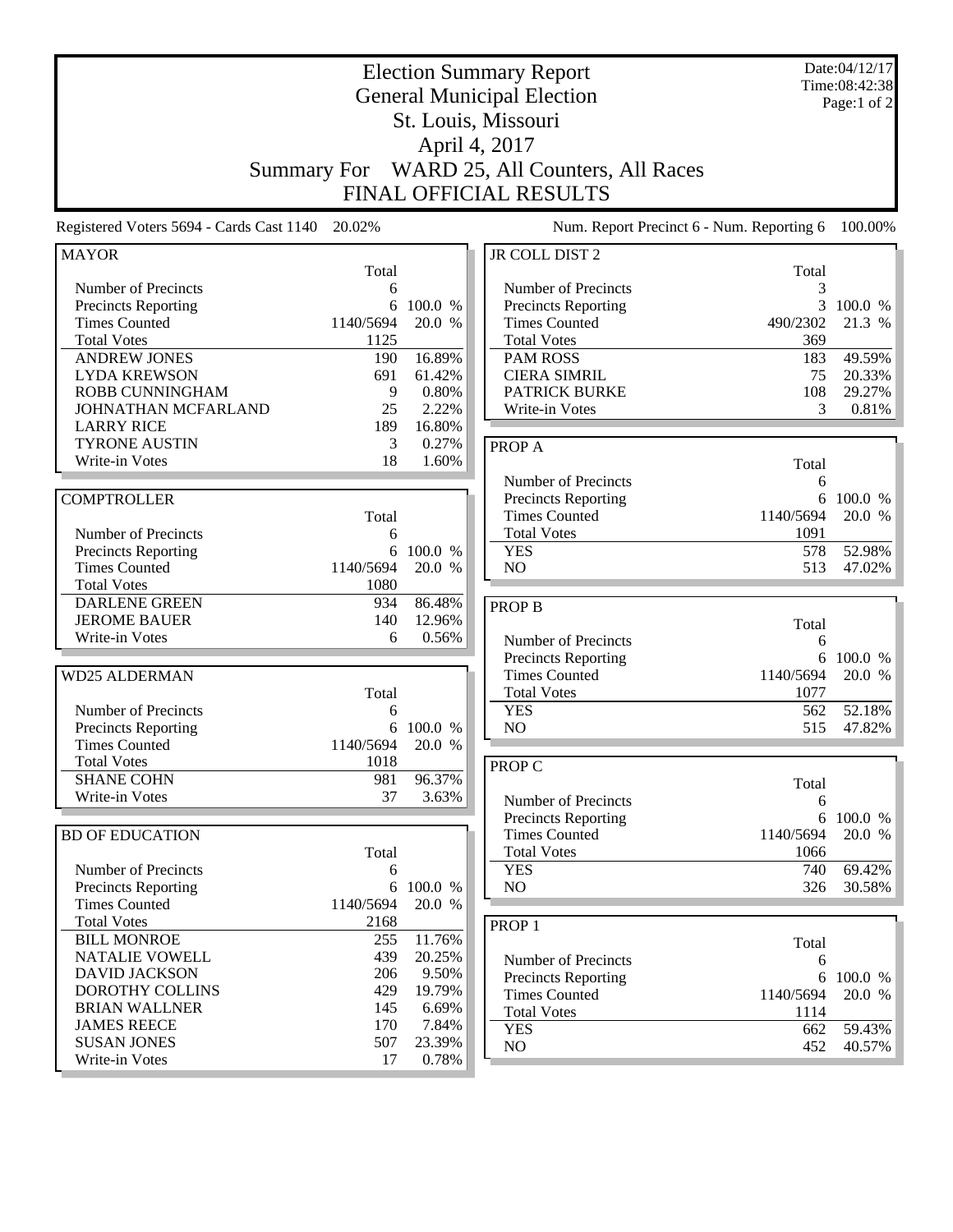Date:04/12/17 Time:08:42:38 Page:2 of 2

# Election Summary Report General Municipal Election St. Louis, Missouri April 4, 2017 Summary For WARD 25, All Counters, All Races FINAL OFFICIAL RESULTS

| PROP <sub>2</sub>          |           |         |
|----------------------------|-----------|---------|
|                            | Total     |         |
| Number of Precincts        | 6         |         |
| <b>Precincts Reporting</b> | 6         | 100.0 % |
| <b>Times Counted</b>       | 1140/5694 | 20.0 %  |
| <b>Total Votes</b>         | 1115      |         |
| <b>YES</b>                 | 521       | 46.73%  |
| N <sub>O</sub>             | 594       | 53.27%  |
|                            |           |         |
|                            |           |         |
| <b>PROP NS</b>             |           |         |
|                            | Total     |         |
| Number of Precincts        | 6         |         |
| <b>Precincts Reporting</b> | 6         | 100.0 % |
| <b>Times Counted</b>       | 1140/5694 | 20.0 %  |
| <b>Total Votes</b>         | 1057      |         |
| YES                        | 569       | 53.83%  |

Registered Voters 5694 - Cards Cast 1140 20.02% Num. Report Precinct 6 - Num. Reporting 6 100.00%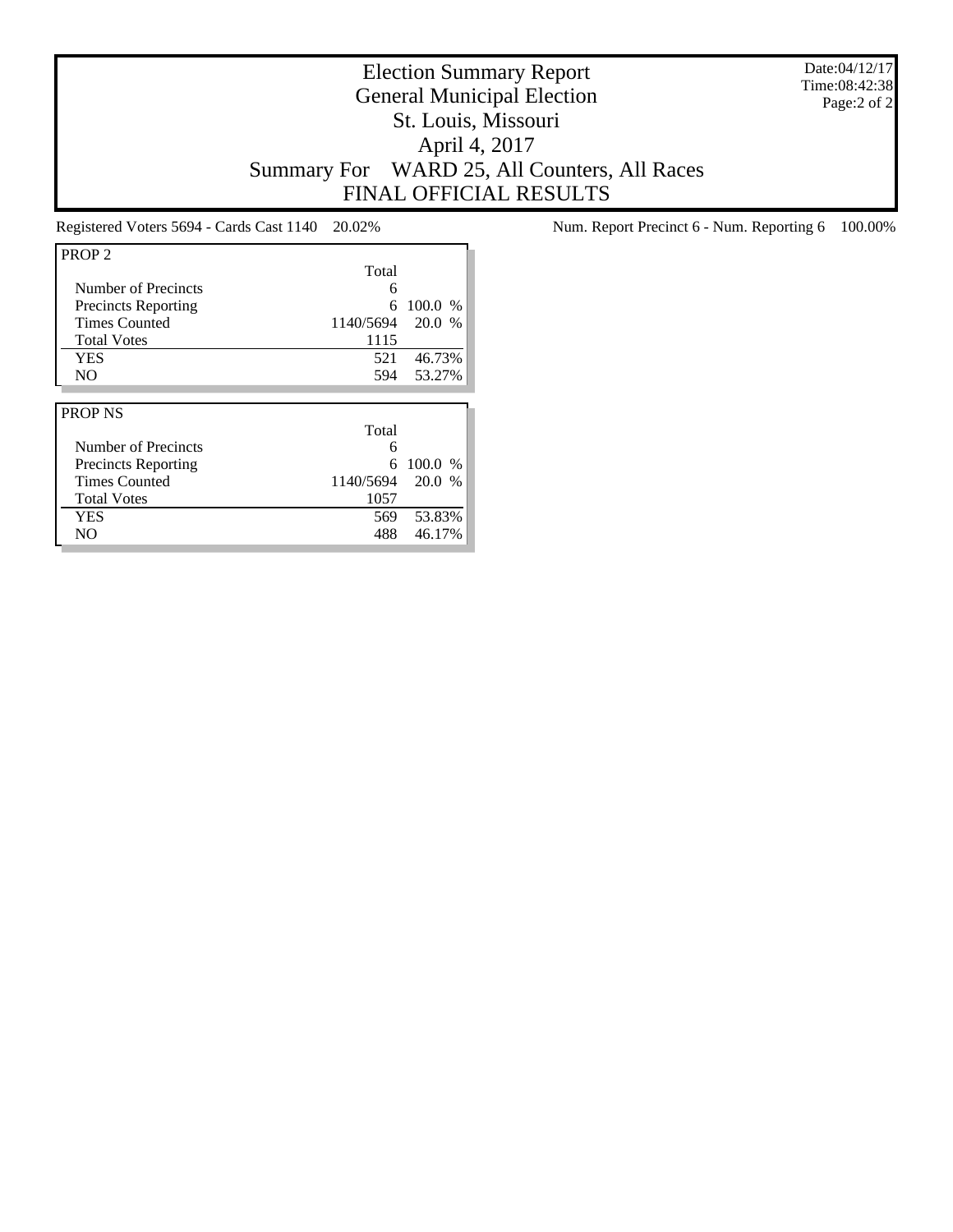| <b>Election Summary Report</b>                     |                    |                  |                                           | Date:04/12/17<br>Time:08:42:42 |             |
|----------------------------------------------------|--------------------|------------------|-------------------------------------------|--------------------------------|-------------|
| <b>General Municipal Election</b>                  |                    |                  |                                           |                                | Page:1 of 2 |
|                                                    |                    |                  | St. Louis, Missouri                       |                                |             |
|                                                    |                    |                  | April 4, 2017                             |                                |             |
|                                                    |                    |                  |                                           |                                |             |
|                                                    | <b>Summary For</b> |                  | WARD 26, All Counters, All Races          |                                |             |
|                                                    |                    |                  | FINAL OFFICIAL RESULTS                    |                                |             |
| Registered Voters 7018 - Cards Cast 1755           | 25.01%             |                  | Num. Report Precinct 6 - Num. Reporting 6 |                                | 100.00%     |
| <b>MAYOR</b>                                       | Total              |                  | PROP A                                    | Total                          |             |
| Number of Precincts                                | 6                  |                  | Number of Precincts                       | 6                              |             |
| <b>Precincts Reporting</b>                         | 6                  | 100.0 %          | Precincts Reporting                       | 6                              | 100.0 %     |
| <b>Times Counted</b>                               | 1755/7018          | 25.0 %           | <b>Times Counted</b>                      | 1755/7018                      | 25.0 %      |
| <b>Total Votes</b>                                 | 1733               |                  | <b>Total Votes</b>                        | 1701                           |             |
| <b>ANDREW JONES</b>                                | 303                | 17.48%           | <b>YES</b>                                | 974                            | 57.26%      |
| <b>LYDA KREWSON</b>                                | 1057               | 60.99%           | NO                                        | 727                            | 42.74%      |
| ROBB CUNNINGHAM                                    | 15                 | 0.87%            |                                           |                                |             |
| JOHNATHAN MCFARLAND                                | 35                 | 2.02%            | <b>PROP B</b>                             |                                |             |
| <b>LARRY RICE</b>                                  | 282                | 16.27%           |                                           | Total                          |             |
| <b>TYRONE AUSTIN</b>                               | 18                 | 1.04%            | Number of Precincts                       | 6                              |             |
| Write-in Votes                                     | 23                 | 1.33%            | Precincts Reporting                       | 6                              | 100.0 %     |
|                                                    |                    |                  | <b>Times Counted</b>                      | 1755/7018                      | 25.0 %      |
| <b>COMPTROLLER</b>                                 |                    |                  | <b>Total Votes</b>                        | 1677                           |             |
|                                                    | Total              |                  | <b>YES</b>                                | 1003                           | 59.81%      |
| Number of Precincts                                | 6                  |                  | N <sub>O</sub>                            | 674                            | 40.19%      |
| Precincts Reporting                                | 6                  | 100.0 %          |                                           |                                |             |
| <b>Times Counted</b>                               | 1755/7018          | 25.0 %           | PROP C                                    |                                |             |
| <b>Total Votes</b>                                 | 1697               |                  |                                           | Total                          |             |
| <b>DARLENE GREEN</b>                               | 1599               | 94.23%           | Number of Precincts                       | 6                              |             |
| <b>JEROME BAUER</b>                                | 94                 | 5.54%            | Precincts Reporting                       | 6                              | 100.0 %     |
| Write-in Votes                                     | 4                  | 0.24%            | <b>Times Counted</b>                      | 1755/7018                      | 25.0 %      |
|                                                    |                    |                  | <b>Total Votes</b>                        | 1627                           |             |
| <b>BD OF EDUCATION</b>                             |                    |                  | <b>YES</b>                                | 1092                           | 67.12%      |
|                                                    | Total              |                  | NO                                        | 535                            | 32.88%      |
| Number of Precincts                                | 6                  |                  |                                           |                                |             |
| Precincts Reporting                                | 6                  | 100.0 %          | PROP <sub>1</sub>                         |                                |             |
| <b>Times Counted</b>                               | 1755/7018          | 25.0 %           |                                           | Total                          |             |
| <b>Total Votes</b>                                 | 3368               |                  | Number of Precincts                       | 6                              |             |
| <b>BILL MONROE</b>                                 | 613                | 18.20%           | Precincts Reporting                       | 6                              | 100.0 %     |
| NATALIE VOWELL<br><b>DAVID JACKSON</b>             | 406<br>580         | 12.05%<br>17.22% | <b>Times Counted</b>                      | 1755/7018                      | 25.0 %      |
| DOROTHY COLLINS                                    | 529                |                  | <b>Total Votes</b>                        | 1718                           |             |
| <b>BRIAN WALLNER</b>                               | 94                 | 15.71%<br>2.79%  | <b>YES</b>                                | 970                            | 56.46%      |
| <b>JAMES REECE</b>                                 | 220                | 6.53%            | NO                                        | 748                            | 43.54%      |
| <b>SUSAN JONES</b>                                 | 885                | 26.28%           |                                           |                                |             |
| Write-in Votes                                     | 41                 | 1.22%            | PROP <sub>2</sub>                         |                                |             |
|                                                    |                    |                  |                                           | Total                          |             |
|                                                    |                    |                  | Number of Precincts                       | 6                              |             |
| JR COLL DIST 2                                     |                    |                  | Precincts Reporting                       |                                | 6 100.0 %   |
| Number of Precincts                                | Total              |                  | <b>Times Counted</b>                      | 1755/7018                      | 25.0 %      |
|                                                    | 6                  | 6 100.0 %        | <b>Total Votes</b>                        | 1705                           |             |
| <b>Precincts Reporting</b><br><b>Times Counted</b> | 1755/7018          | 25.0 %           | <b>YES</b>                                | 688                            | 40.35%      |
| <b>Total Votes</b>                                 | 1411               |                  | NO                                        | 1017                           | 59.65%      |
| <b>PAM ROSS</b>                                    | 609                | 43.16%           |                                           |                                |             |
| <b>CIERA SIMRIL</b>                                | 453                | 32.10%           |                                           |                                |             |
| <b>PATRICK BURKE</b>                               | 330                | 23.39%           |                                           |                                |             |
| Write-in Votes                                     | 19                 | 1.35%            |                                           |                                |             |
|                                                    |                    |                  |                                           |                                |             |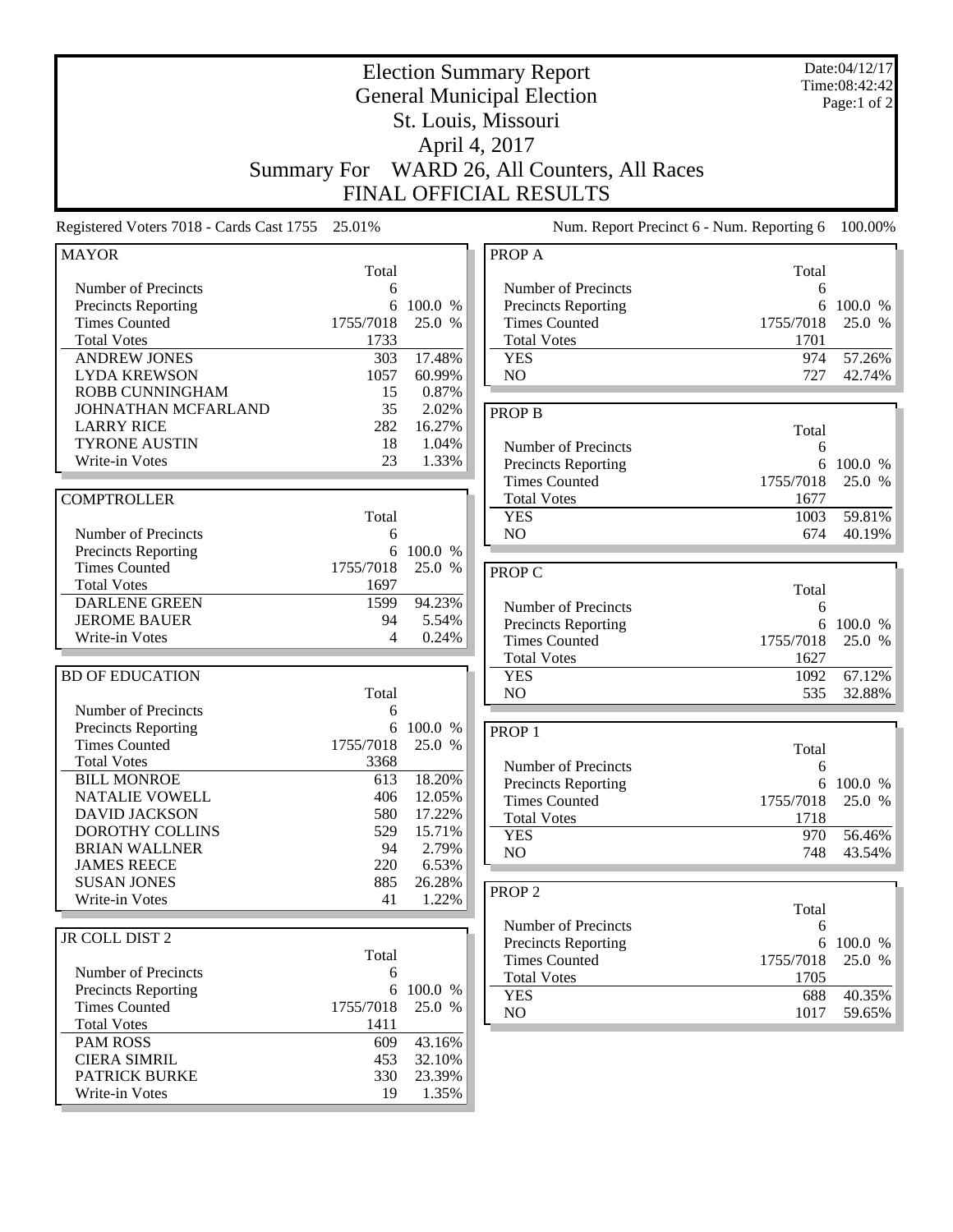Date:04/12/17 Time:08:42:42 Page:2 of 2

# Election Summary Report General Municipal Election St. Louis, Missouri April 4, 2017 Summary For WARD 26, All Counters, All Races FINAL OFFICIAL RESULTS

| <b>PROP NS</b>             |                  |             |
|----------------------------|------------------|-------------|
|                            | Total            |             |
| Number of Precincts        | 6                |             |
| <b>Precincts Reporting</b> |                  | 6 100.0 $%$ |
| <b>Times Counted</b>       | 1755/7018 25.0 % |             |
| <b>Total Votes</b>         | 1624             |             |
| YES                        | 846              | 52.09%      |
| NО                         | 778              | 47.91%      |

Registered Voters 7018 - Cards Cast 1755 25.01% Num. Report Precinct 6 - Num. Reporting 6 100.00%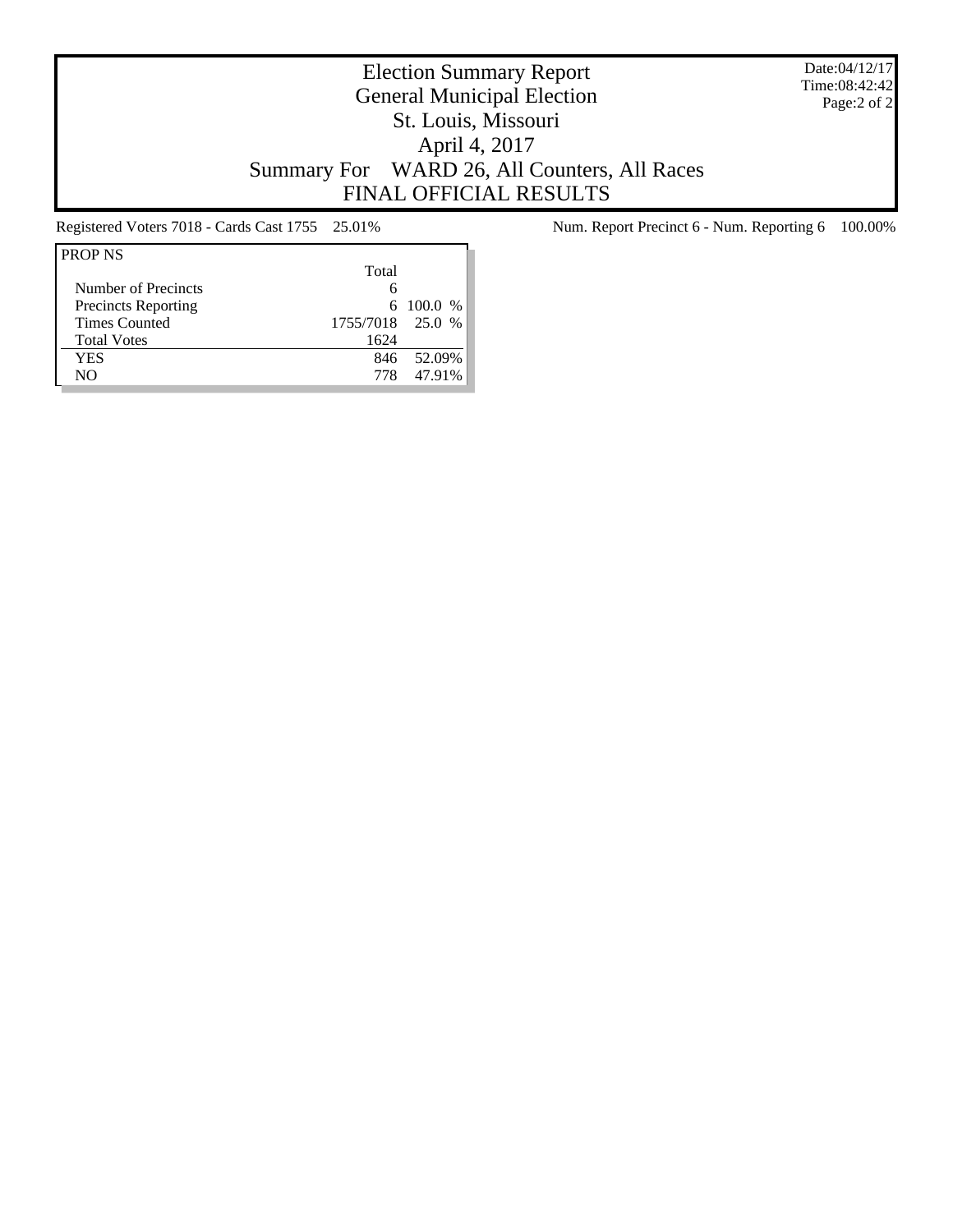| <b>Election Summary Report</b><br><b>General Municipal Election</b><br>St. Louis, Missouri<br>April 4, 2017<br>WARD 27, All Counters, All Races<br><b>Summary For</b><br>FINAL OFFICIAL RESULTS |            |                  |                                             | Date:04/12/17<br>Time:08:42:48<br>Page:1 of 2 |                   |
|-------------------------------------------------------------------------------------------------------------------------------------------------------------------------------------------------|------------|------------------|---------------------------------------------|-----------------------------------------------|-------------------|
| Registered Voters 7529 - Cards Cast 1443 19.17%                                                                                                                                                 |            |                  | Num. Report Precinct 8 - Num. Reporting 8   |                                               | 100.00%           |
| <b>MAYOR</b>                                                                                                                                                                                    |            |                  | JR COLL DIST 2                              |                                               |                   |
| Number of Precincts                                                                                                                                                                             | Total<br>8 |                  | Number of Precincts                         | Total<br>8                                    |                   |
| <b>Precincts Reporting</b>                                                                                                                                                                      | 8          | 100.0 %          | Precincts Reporting                         | 8                                             | 100.0 %           |
| <b>Times Counted</b>                                                                                                                                                                            | 1443/7529  | 19.2 %           | <b>Times Counted</b>                        | 1443/7529                                     | 19.2 %            |
| <b>Total Votes</b>                                                                                                                                                                              | 1419       |                  | <b>Total Votes</b>                          | 1199                                          |                   |
| <b>ANDREW JONES</b>                                                                                                                                                                             | 281        | 19.80%           | <b>PAM ROSS</b>                             | 591                                           | 49.29%            |
| <b>LYDA KREWSON</b>                                                                                                                                                                             | 751        | 52.92%           | <b>CIERA SIMRIL</b>                         | 508                                           | 42.37%            |
| <b>ROBB CUNNINGHAM</b>                                                                                                                                                                          | 8          | 0.56%            | <b>PATRICK BURKE</b>                        | 96                                            | 8.01%             |
| JOHNATHAN MCFARLAND                                                                                                                                                                             | 8          | 0.56%            | Write-in Votes                              | $\overline{4}$                                | 0.33%             |
| <b>LARRY RICE</b>                                                                                                                                                                               | 355        | 25.02%           |                                             |                                               |                   |
| <b>TYRONE AUSTIN</b><br>Write-in Votes                                                                                                                                                          | 6<br>10    | 0.42%<br>0.70%   | PROP A                                      |                                               |                   |
|                                                                                                                                                                                                 |            |                  |                                             | Total                                         |                   |
|                                                                                                                                                                                                 |            |                  | Number of Precincts                         | 8                                             |                   |
| <b>COMPTROLLER</b>                                                                                                                                                                              |            |                  | Precincts Reporting<br><b>Times Counted</b> | 8<br>1443/7529                                | 100.0 %<br>19.2 % |
| Number of Precincts                                                                                                                                                                             | Total<br>8 |                  | <b>Total Votes</b>                          | 1382                                          |                   |
| <b>Precincts Reporting</b>                                                                                                                                                                      | 8          | 100.0 %          | <b>YES</b>                                  | 586                                           | 42.40%            |
| <b>Times Counted</b>                                                                                                                                                                            | 1443/7529  | 19.2 %           | NO                                          | 796                                           | 57.60%            |
| <b>Total Votes</b>                                                                                                                                                                              | 1403       |                  |                                             |                                               |                   |
| <b>DARLENE GREEN</b>                                                                                                                                                                            | 1357       | 96.72%           | <b>PROP B</b>                               |                                               |                   |
| <b>JEROME BAUER</b>                                                                                                                                                                             | 45         | 3.21%            |                                             | Total                                         |                   |
| Write-in Votes                                                                                                                                                                                  | 1          | 0.07%            | Number of Precincts                         | 8                                             |                   |
|                                                                                                                                                                                                 |            |                  | Precincts Reporting                         | 8                                             | 100.0 %           |
| <b>WD27 ALDERMAN</b>                                                                                                                                                                            |            |                  | <b>Times Counted</b>                        | 1443/7529                                     | 19.2 %            |
|                                                                                                                                                                                                 | Total      |                  | <b>Total Votes</b>                          | 1345                                          |                   |
| Number of Precincts                                                                                                                                                                             | 8          |                  | <b>YES</b>                                  | 558                                           | 41.49%            |
| <b>Precincts Reporting</b>                                                                                                                                                                      | 8          | 100.0 %          | N <sub>O</sub>                              | 787                                           | 58.51%            |
| <b>Times Counted</b>                                                                                                                                                                            | 1443/7529  | 19.2 %           |                                             |                                               |                   |
| <b>Total Votes</b>                                                                                                                                                                              | 1412       |                  | PROP C                                      |                                               |                   |
| PAM BOYD                                                                                                                                                                                        | 1280       | 90.65%           |                                             | Total                                         |                   |
| <b>ANTREE SPIKENER</b>                                                                                                                                                                          | 117        | 8.29%            | Number of Precincts                         | 8                                             |                   |
| Write-in Votes                                                                                                                                                                                  | 15         | 1.06%            | Precincts Reporting                         |                                               | 8 100.0 %         |
|                                                                                                                                                                                                 |            |                  | <b>Times Counted</b>                        | 1443/7529                                     | 19.2 %            |
| <b>BD OF EDUCATION</b>                                                                                                                                                                          |            |                  | <b>Total Votes</b>                          | 1327                                          |                   |
|                                                                                                                                                                                                 | Total      |                  | <b>YES</b>                                  | 790                                           | 59.53%            |
| Number of Precincts                                                                                                                                                                             | 8          |                  | NO                                          | 537                                           | 40.47%            |
| <b>Precincts Reporting</b>                                                                                                                                                                      | 8          | 100.0 %          |                                             |                                               |                   |
| <b>Times Counted</b>                                                                                                                                                                            | 1443/7529  | 19.2 %           | PROP <sub>1</sub>                           |                                               |                   |
| <b>Total Votes</b>                                                                                                                                                                              | 2361       |                  |                                             | Total                                         |                   |
| <b>BILL MONROE</b>                                                                                                                                                                              | 271        | 11.48%           | Number of Precincts                         | 8                                             |                   |
| <b>NATALIE VOWELL</b><br><b>DAVID JACKSON</b>                                                                                                                                                   | 332<br>327 | 14.06%<br>13.85% | Precincts Reporting                         | 8                                             | 100.0 %           |
| DOROTHY COLLINS                                                                                                                                                                                 | 442        | 18.72%           | <b>Times Counted</b>                        | 1443/7529                                     | 19.2 %            |
| <b>BRIAN WALLNER</b>                                                                                                                                                                            | 77         | 3.26%            | <b>Total Votes</b>                          | 1386                                          |                   |
| <b>JAMES REECE</b>                                                                                                                                                                              | 191        | 8.09%            | <b>YES</b>                                  | 554                                           | 39.97%            |
| <b>SUSAN JONES</b>                                                                                                                                                                              | 713        | 30.20%           | NO                                          | 832                                           | 60.03%            |
| Write-in Votes                                                                                                                                                                                  | 8          | 0.34%            |                                             |                                               |                   |
|                                                                                                                                                                                                 |            |                  |                                             |                                               |                   |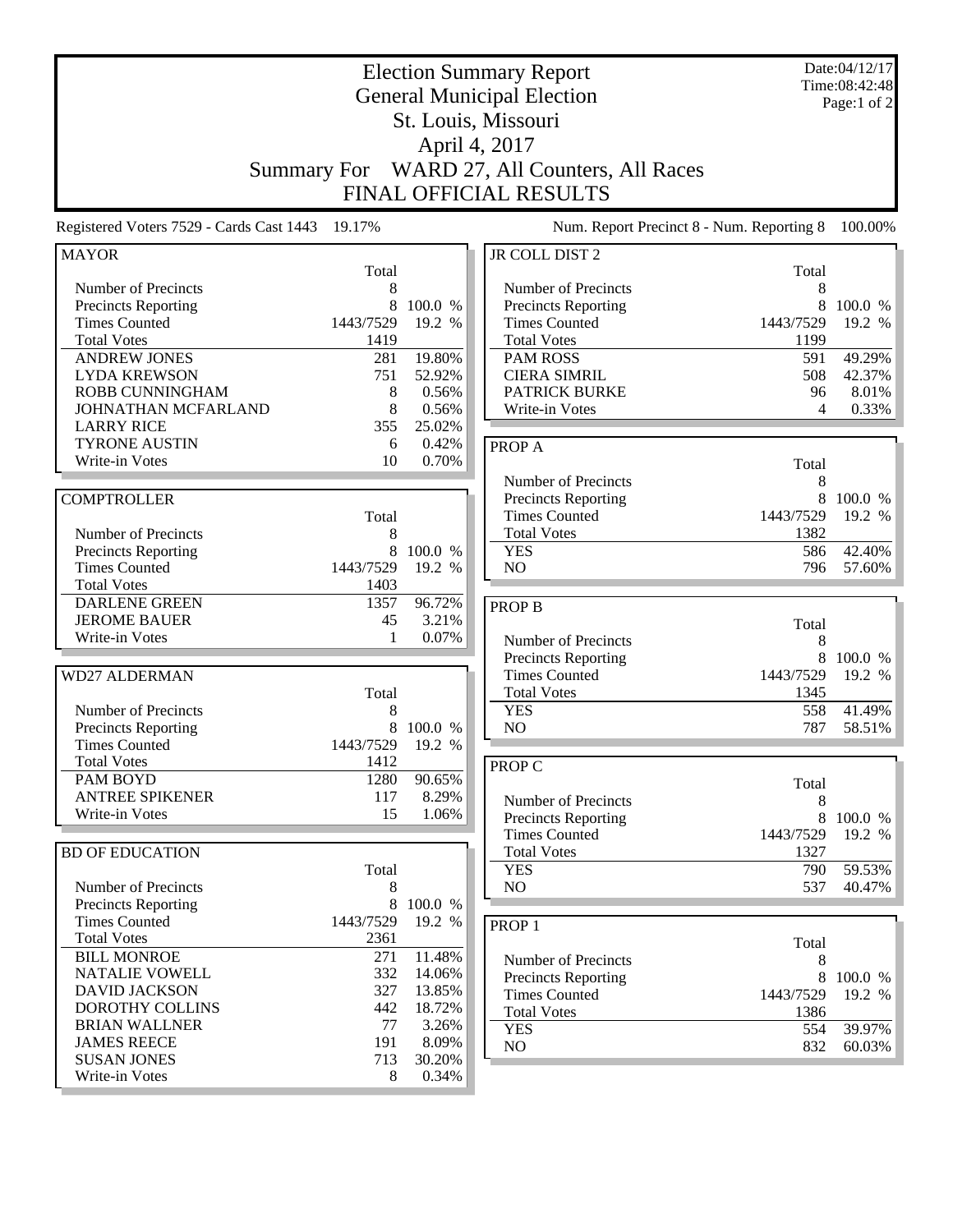Date:04/12/17 Time:08:42:48 Page:2 of 2

# Election Summary Report General Municipal Election St. Louis, Missouri April 4, 2017 Summary For WARD 27, All Counters, All Races FINAL OFFICIAL RESULTS

| PROP <sub>2</sub>          |           |         |
|----------------------------|-----------|---------|
|                            | Total     |         |
| Number of Precincts        | 8         |         |
| <b>Precincts Reporting</b> | 8         | 100.0 % |
| <b>Times Counted</b>       | 1443/7529 | 19.2 %  |
| <b>Total Votes</b>         | 1374      |         |
| <b>YES</b>                 | 385       | 28.02%  |
| N <sub>O</sub>             | 989       | 71.98%  |
|                            |           |         |
|                            |           |         |
| <b>PROP NS</b>             |           |         |
|                            | Total     |         |
| Number of Precincts        | 8         |         |
| <b>Precincts Reporting</b> | 8         | 100.0 % |
| <b>Times Counted</b>       | 1443/7529 | 19.2 %  |
| <b>Total Votes</b>         | 1333      |         |
| YES                        | 554       | 41.56%  |

Registered Voters 7529 - Cards Cast 1443 19.17% Num. Report Precinct 8 - Num. Reporting 8 100.00%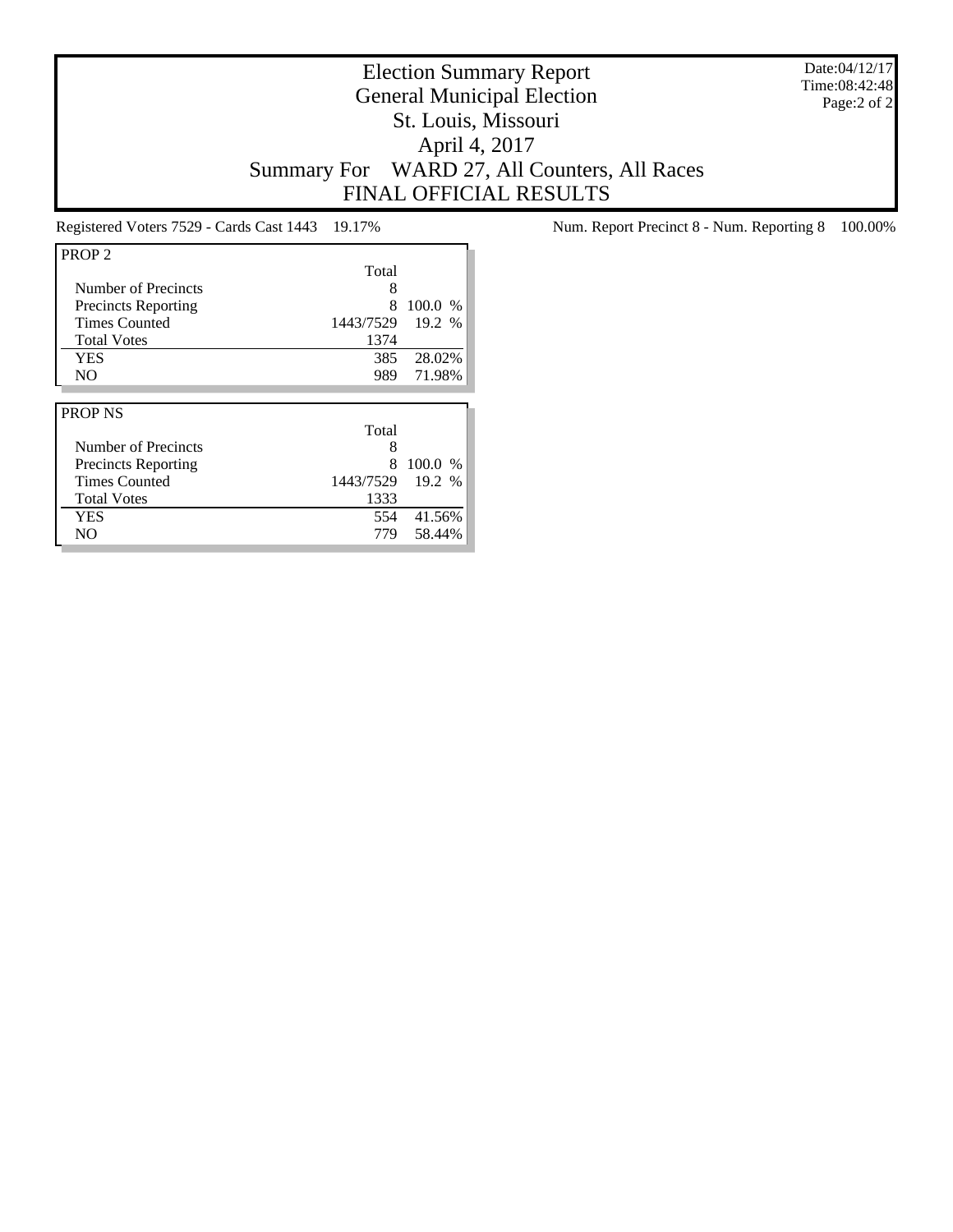| <b>Election Summary Report</b><br><b>General Municipal Election</b><br>St. Louis, Missouri<br>April 4, 2017<br>WARD 28, All Counters, All Races<br><b>Summary For</b><br>FINAL OFFICIAL RESULTS |              |            | Date:04/12/17<br>Time:08:42:52<br>Page:1 of 2 |                   |            |
|-------------------------------------------------------------------------------------------------------------------------------------------------------------------------------------------------|--------------|------------|-----------------------------------------------|-------------------|------------|
| Registered Voters 7923 - Cards Cast 3182                                                                                                                                                        | 40.16%       |            | Num. Report Precinct 10 - Num. Reporting 10   |                   | 100.00%    |
| <b>MAYOR</b>                                                                                                                                                                                    |              |            | PROP A                                        |                   |            |
|                                                                                                                                                                                                 | Total        |            |                                               | Total             |            |
| Number of Precincts                                                                                                                                                                             | 10<br>10     | 100.0 %    | Number of Precincts<br>Precincts Reporting    | 10<br>10          | 100.0 %    |
| <b>Precincts Reporting</b><br><b>Times Counted</b>                                                                                                                                              | 3182/7923    | 40.2 %     | <b>Times Counted</b>                          | 3182/7923         | 40.2 %     |
| <b>Total Votes</b>                                                                                                                                                                              | 3156         |            | <b>Total Votes</b>                            | 3064              |            |
| <b>ANDREW JONES</b>                                                                                                                                                                             | 322          | 10.20%     | <b>YES</b>                                    | 2044              | 66.71%     |
| <b>LYDA KREWSON</b>                                                                                                                                                                             | 2653         | 84.06%     | N <sub>O</sub>                                | 1020              | 33.29%     |
| <b>ROBB CUNNINGHAM</b>                                                                                                                                                                          | 17           | 0.54%      |                                               |                   |            |
| JOHNATHAN MCFARLAND                                                                                                                                                                             | 54           | 1.71%      | <b>PROP B</b>                                 |                   |            |
| <b>LARRY RICE</b>                                                                                                                                                                               | 76           | 2.41%      |                                               | Total             |            |
| <b>TYRONE AUSTIN</b>                                                                                                                                                                            | 6            | 0.19%      | Number of Precincts                           | 10                |            |
| Write-in Votes                                                                                                                                                                                  | 28           | 0.89%      | Precincts Reporting                           | 10                | 100.0 %    |
|                                                                                                                                                                                                 |              |            | <b>Times Counted</b>                          | 3182/7923         | 40.2 %     |
| <b>COMPTROLLER</b>                                                                                                                                                                              |              |            | <b>Total Votes</b>                            | 3004              |            |
|                                                                                                                                                                                                 | Total        |            | <b>YES</b>                                    | 1997              | 66.48%     |
| Number of Precincts                                                                                                                                                                             | 10           |            | N <sub>O</sub>                                | 1007              | 33.52%     |
| <b>Precincts Reporting</b>                                                                                                                                                                      |              | 10 100.0 % |                                               |                   |            |
| <b>Times Counted</b><br><b>Total Votes</b>                                                                                                                                                      | 3182/7923    | 40.2 %     | <b>PROP C</b>                                 |                   |            |
| <b>DARLENE GREEN</b>                                                                                                                                                                            | 2913<br>2589 | 88.88%     |                                               | Total             |            |
| <b>JEROME BAUER</b>                                                                                                                                                                             | 308          | 10.57%     | Number of Precincts                           | 10                |            |
| Write-in Votes                                                                                                                                                                                  | 16           | 0.55%      | Precincts Reporting                           | 10                | 100.0 %    |
|                                                                                                                                                                                                 |              |            | <b>Times Counted</b><br><b>Total Votes</b>    | 3182/7923<br>2928 | 40.2 %     |
| <b>BD OF EDUCATION</b>                                                                                                                                                                          |              |            | <b>YES</b>                                    | 2139              | 73.05%     |
|                                                                                                                                                                                                 | Total        |            | NO                                            | 789               | 26.95%     |
| Number of Precincts                                                                                                                                                                             | 10           |            |                                               |                   |            |
| Precincts Reporting                                                                                                                                                                             | 10           | 100.0 %    | PROP <sub>1</sub>                             |                   |            |
| <b>Times Counted</b>                                                                                                                                                                            | 3182/7923    | 40.2 %     |                                               | Total             |            |
| <b>Total Votes</b>                                                                                                                                                                              | 5464         |            | Number of Precincts                           | 10                |            |
| <b>BILL MONROE</b>                                                                                                                                                                              | 533          | 9.75%      | Precincts Reporting                           |                   | 10 100.0 % |
| <b>NATALIE VOWELL</b>                                                                                                                                                                           | 810          | 14.82%     | <b>Times Counted</b>                          | 3182/7923         | 40.2 %     |
| <b>DAVID JACKSON</b>                                                                                                                                                                            | 431          | 7.89%      | <b>Total Votes</b>                            | 3134              |            |
| DOROTHY COLLINS                                                                                                                                                                                 | 1277         | 23.37%     | <b>YES</b>                                    | 2051              | 65.44%     |
| <b>BRIAN WALLNER</b>                                                                                                                                                                            | 331          | 6.06%      | NO                                            | 1083              | 34.56%     |
| <b>JAMES REECE</b>                                                                                                                                                                              | 540          | 9.88%      |                                               |                   |            |
| <b>SUSAN JONES</b>                                                                                                                                                                              | 1458         | 26.68%     | PROP <sub>2</sub>                             |                   |            |
| Write-in Votes                                                                                                                                                                                  | 84           | 1.54%      |                                               | Total             |            |
|                                                                                                                                                                                                 |              |            | Number of Precincts                           | 10                |            |
| JR COLL DIST 2                                                                                                                                                                                  |              |            | Precincts Reporting                           |                   | 10 100.0 % |
|                                                                                                                                                                                                 | Total        |            | <b>Times Counted</b>                          | 3182/7923         | 40.2 %     |
| Number of Precincts<br><b>Precincts Reporting</b>                                                                                                                                               | 10           | 10 100.0 % | <b>Total Votes</b>                            | 3126              |            |
| <b>Times Counted</b>                                                                                                                                                                            | 3182/7923    | $40.2\,$ % | <b>YES</b>                                    | 1522              | 48.69%     |
| <b>Total Votes</b>                                                                                                                                                                              | 2007         |            | NO                                            | 1604              | 51.31%     |
| <b>PAM ROSS</b>                                                                                                                                                                                 | 1153         | 57.45%     |                                               |                   |            |
| <b>CIERA SIMRIL</b>                                                                                                                                                                             | 319          | 15.89%     |                                               |                   |            |
| PATRICK BURKE                                                                                                                                                                                   | 513          | 25.56%     |                                               |                   |            |
| Write-in Votes                                                                                                                                                                                  | 22           | 1.10%      |                                               |                   |            |